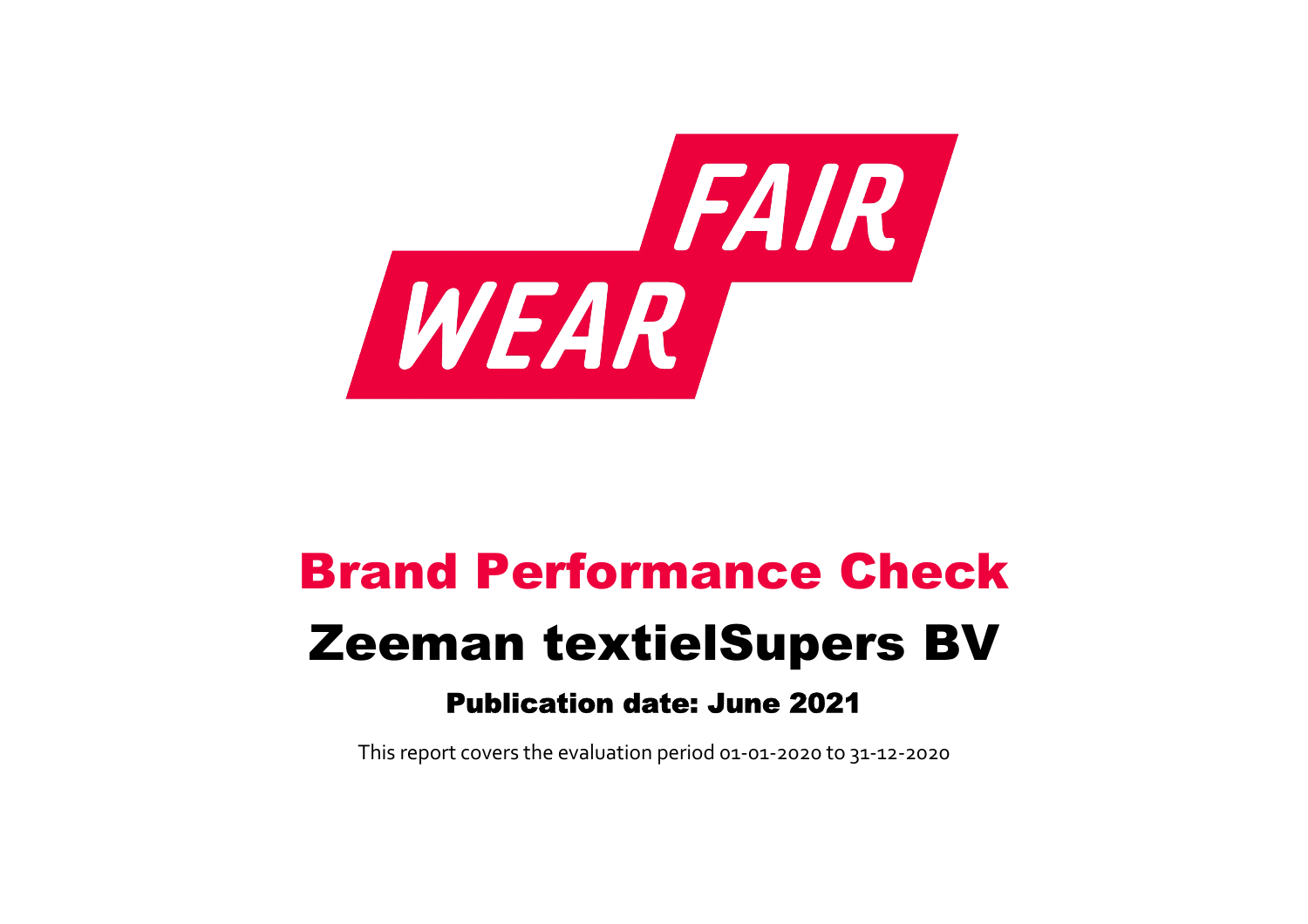#### About the Brand Performance Check

Fair Wear Foundation (Fair Wear) believes that improving conditions for apparel product location workers requires change at many levels. Traditional efforts to improve conditions focus primarily on the product location. Fair Wear, however, believes that the management decisions of clothing brands have an enormous influence for good or ill on product location conditions.

Fair Wear's Brand Performance Check is a tool to evaluate and report on the activities of Fair Wear's member companies. The Checks examine how member company management systems support Fair Wear's Code of Labour Practices. They evaluate the parts of member company supply chains where clothing is assembled. This is the most labour intensive part of garment supply chains, and where brands can have the most influence over working conditions.

In most apparel supply chains, clothing brands do not own product locations, and most product locations work for many different brands. This means that in most cases Fair Wear member companies have influence, but not direct control, over working conditions. As a result, the Brand Performance Checks focus primarily on verifying the efforts of member companies. Outcomes at the product location level are assessed via audits and complaint reports, however the complexity of the supply chains means that even the best efforts of Fair Wear member companies cannot guarantee results.

Even if outcomes at the product location level cannot be guaranteed, the importance of good management practices by member companies cannot be understated. Even one concerned customer at a product location can have significant positive impacts on a range of issues like health and safety conditions or freedom of association. And if one customer at a product location can demonstrate that improvements are possible, other customers no longer have an excuse not to act. The development and sharing of these types of best practices has long been a core part of Fair Wear's work.

The Brand Performance Check system is designed to accommodate the range of structures and strengths that different companies have, and reflects the different ways that brands can support better working conditions.

This report is based on interviews with member company employees who play important roles in the management of supply chains, and a variety of documentation sources, financial records, supplier data. The findings from the Brand Performance Check are summarized and published at [www.fairwear.org](http://www.fairwear.org/). The online [Brand Performance Check Guide](https://api.fairwear.org/wp-content/uploads/2020/03/FWF_BrandPerformanceCheckGuide-DEF.pdf) provides more information about the indicators.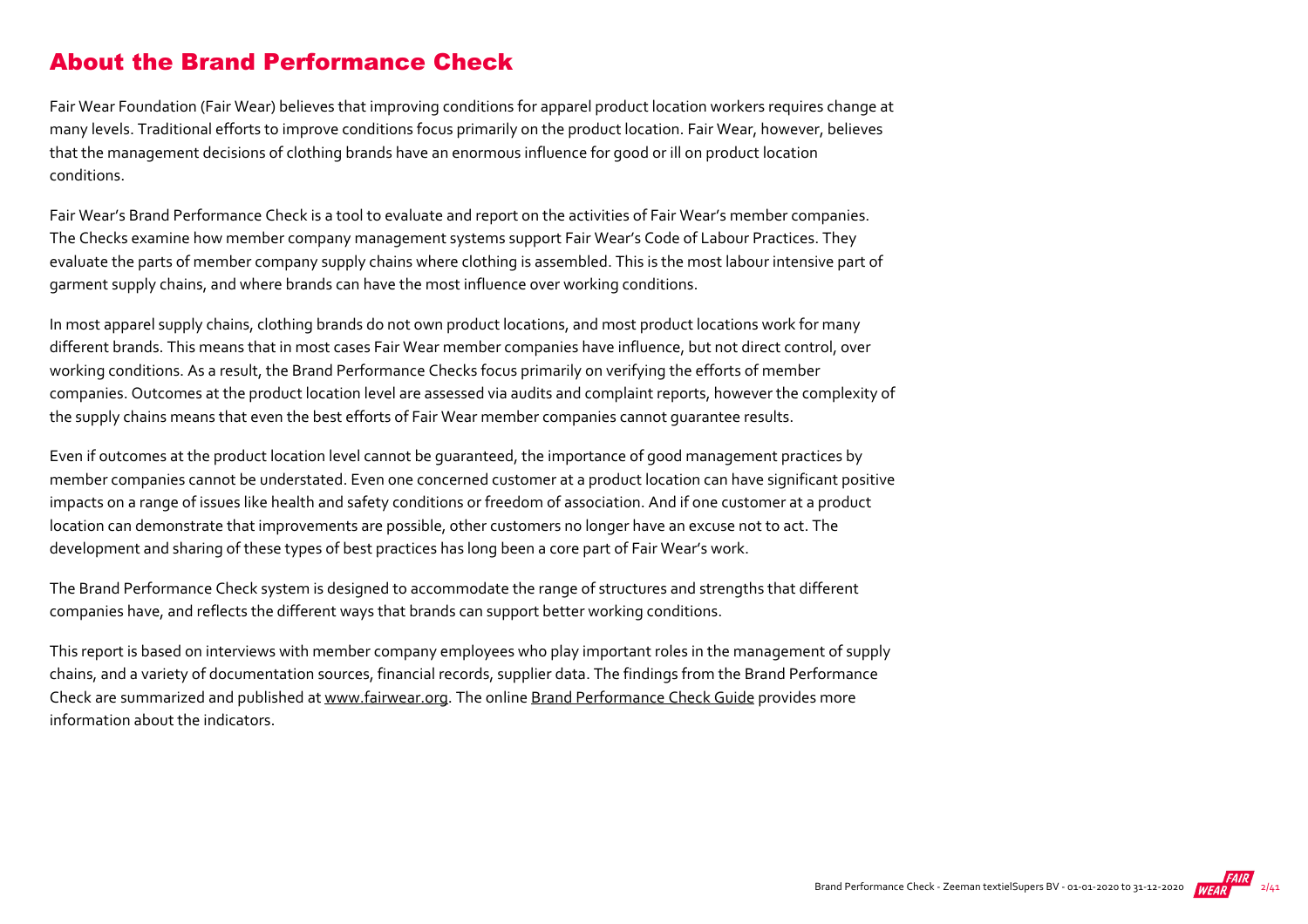#### On COVID‐19

This years' report covers the response of our members and the impact on their supply chain due to the Covid‐19 pandemic which started in 2020. The outbreak of the Covid‐19 pandemic limited the brands' ability to visit and audit factories. To ensure the monitoring of working conditions throughout the pandemic, Fair Wear and its member brands made use of additional monitoring tools, such as complaints reports, surveys, and the consultation of local stakeholders. These sources may not provide as detailed insights as audit reports. To assess outcomes at production location level, we have included all available types of evidence to provide an accurate overview of the brands' management systems and their efforts to improve working conditions. Nevertheless, brands should resume verifying working conditions through audits when the situation allows for.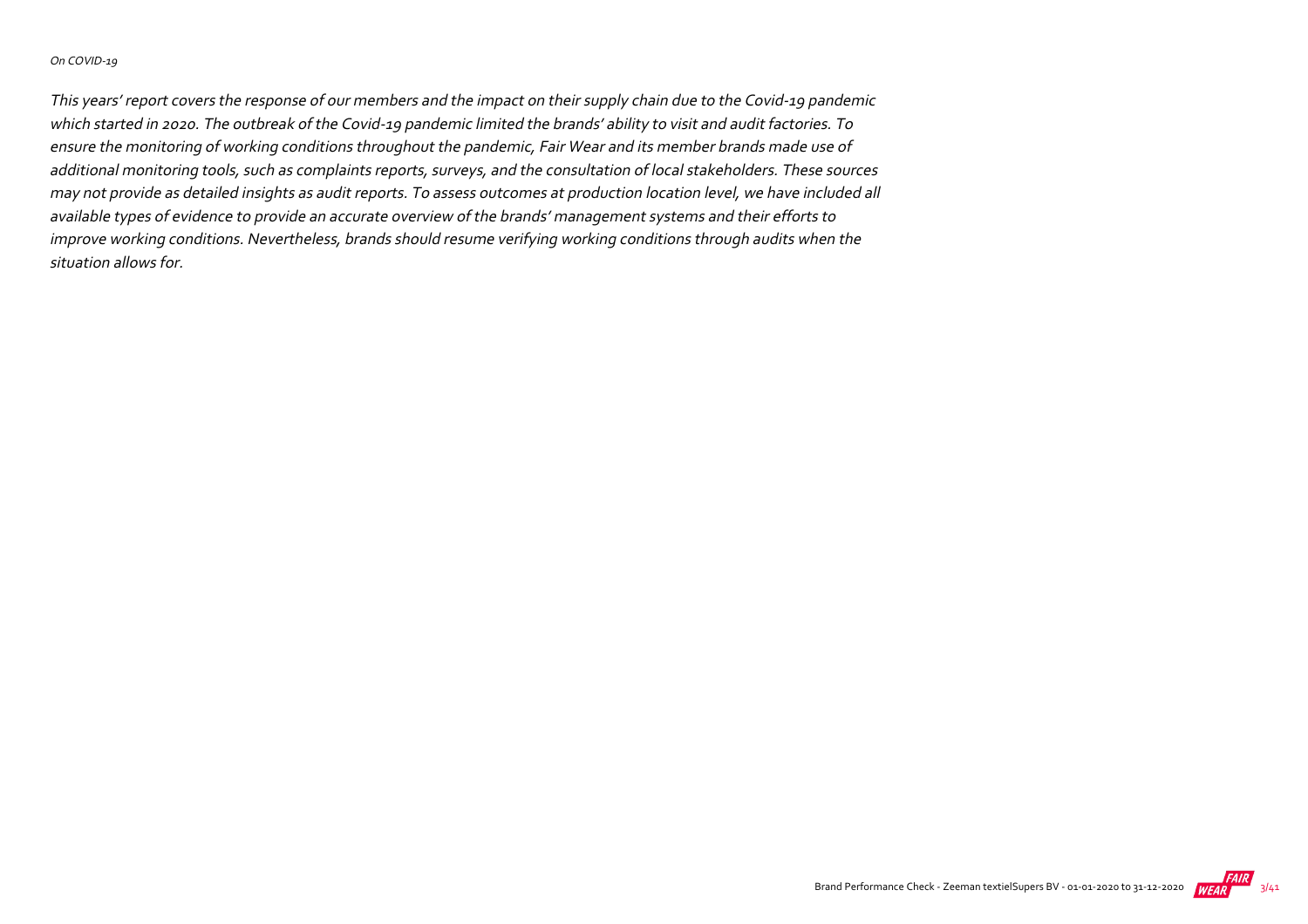#### Brand Performance Check Overview

#### Zeeman textielSupers BV

#### Evaluation Period: 01-01-2020 to 31-12-2020

| <b>Member company information</b>                                                         |                                                                           |
|-------------------------------------------------------------------------------------------|---------------------------------------------------------------------------|
| Headquarters:                                                                             | Alphen aan den Rijn, Netherlands                                          |
| Member since:                                                                             | 2019-10-01                                                                |
| Product types:                                                                            | Garments, clothing, fashion apparel, Accessories, Home textiles, Footwear |
| Production in countries where Fair Wear is active:                                        | Bangladesh, China, India, Indonesia, Turkey                               |
| Production in other countries:                                                            | Pakistan, Philippines                                                     |
| <b>Basic requirements</b>                                                                 |                                                                           |
| Workplan and projected production location data for upcoming year have been<br>submitted? | Yes                                                                       |
| Actual production location data for evaluation period was submitted?                      | Yes                                                                       |
| Membership fee has been paid?                                                             | Yes                                                                       |
| <b>Scoring overview</b>                                                                   |                                                                           |
| % of own production under monitoring                                                      | 97%                                                                       |
| Benchmarking score                                                                        | 65                                                                        |
| Category                                                                                  | Good                                                                      |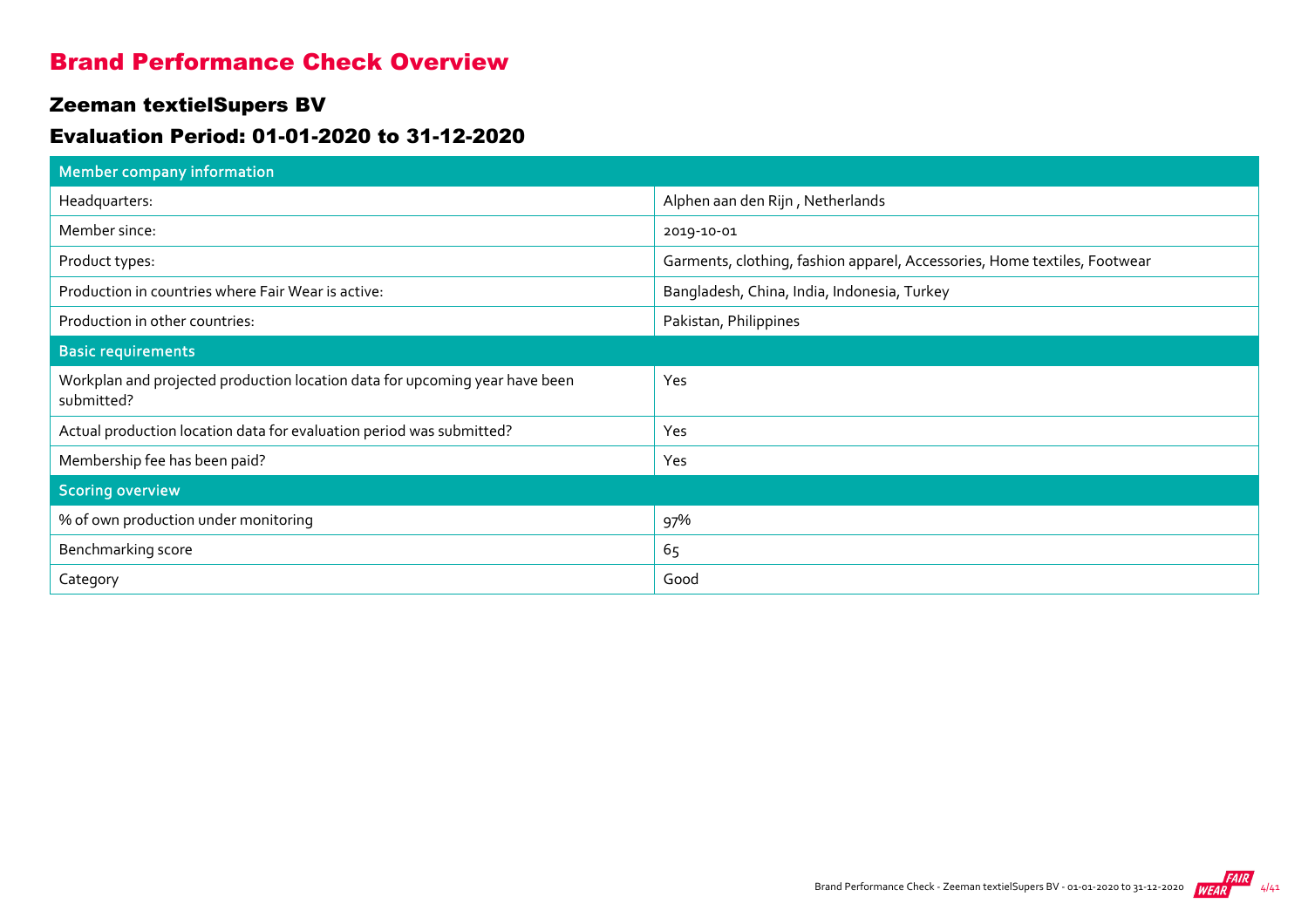### Summary:

In its first year of membership, Zeeman has met most of Fair Wear's performance requirements. A score of 65 points places the brand in the 'Good' category. Despite the pandemic, the brand monitored 97% of its suppliers through initiating audits or collecting external audit reports.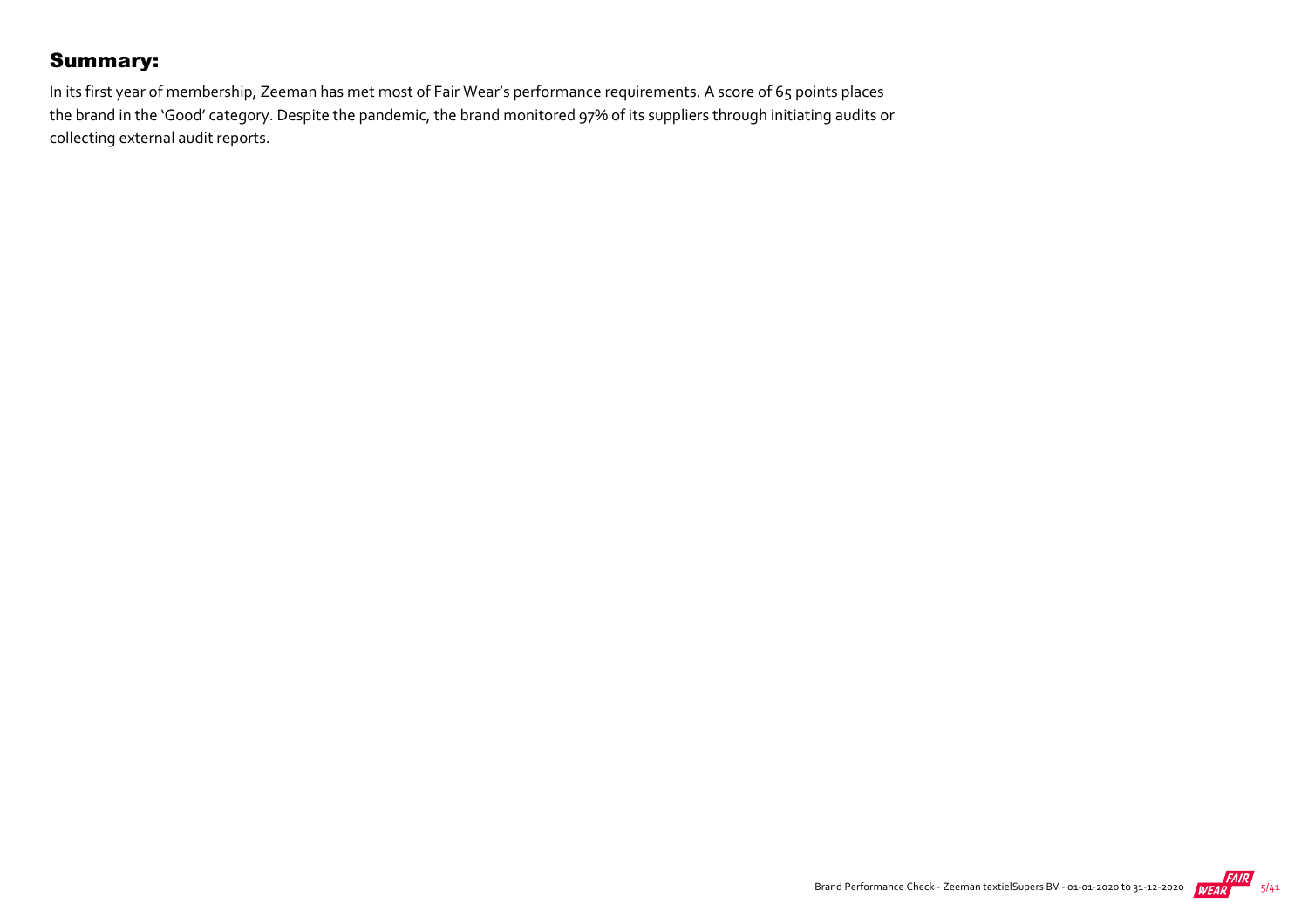#### Corona Addendum:

The Covid pandemic hit Zeeman as it had to close shops in several countries due to lockdowns. However, when shops opened up and through online sales, the brand maintained a stable business. Therefore, the brand did not significantly change its product lines and the placement of orders.

As soon as the pandemic hit, Zeeman reached out to its suppliers and entered into a dialogue about the production process, order placement, and workers' working conditions. The brand made a public statement to confirm its commitment to its payment terms, placement of 100% of its planned annual orders as part of its long term contractual obligations and to future orders. In cases where there were postponements in production planning, the brand did not cancel orders in production or ones already produced. Although factory closures or delays of raw materials challenged the production process, Zeeman maintained and ensured that they placed 100% of the planned annual orders. At several suppliers, Zeeman reduced its production volume but these decisions were not COVID‐19 related but were made for business reasons, such as due to delivery and quality issues.

Publicly available country risk information, its local network of agents, and a questionnaire informed the brand of the situation on a country and suppliers level. When the situation allowed, the brand initiated audits again to learn more about the impact of Covid‐19 on suppliers. Suppliers raised the most critical issues, which were non‐payment of wages and health and safety. Loss of jobs was often not presented as an issue. The brand prioritised the payment of wages to workers. For eight Indian suppliers and eight Bangladeshi suppliers, the brand made a plan to contribute to the unpaid wages due to factory closures based on its share of the production volume. It has planned to pay this contribution in 2021. In monitoring and remediating violations of workers' rights, the voices of workers are often not included. Fair Wear encourages Zeeman to collaborate with its suppliers to make these voices more heard.

We commend the brand for conducting a supplier survey that provided feedback on how Zeeman could improve its purchasing practices. Furthermore, Fair Wear recommends improving its risk assessment system, especially for new suppliers, to set up an evaluation system for suppliers and gain more insight into the link between prices and wages.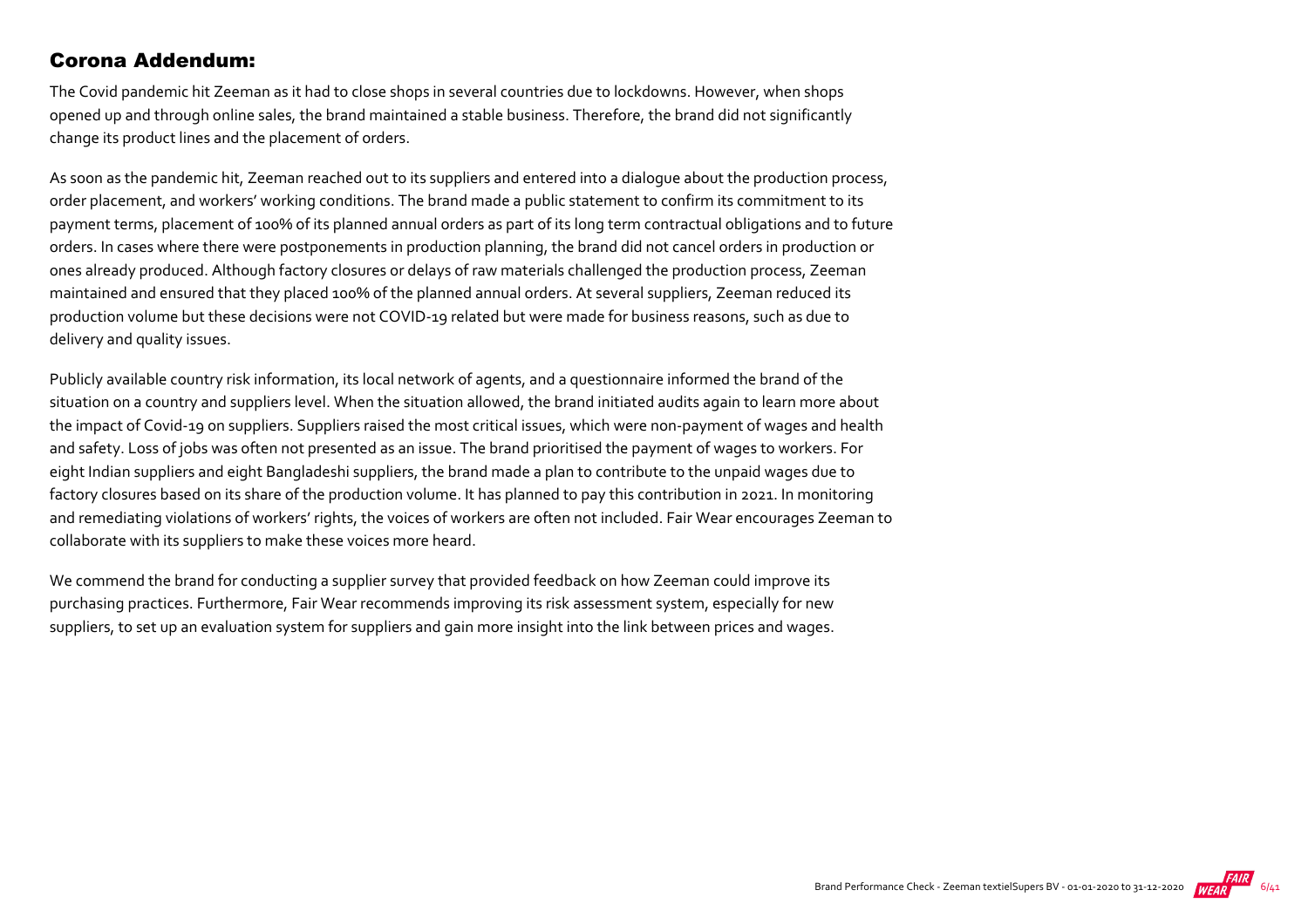### Performance Category Overview

Leader: This category is for member companies who are doing exceptionally well, and are operating at an advanced level. Leaders show best practices in complex areas such as living wages and freedom of association.

Good: It is Fair Wear's belief that member companies who are making a serious effort to implement the Code of Labour Practices—the vast majority of Fair Wear member companies—are 'doing good' and deserve to be recognized as such. They are also doing more than the average clothing company, and have allowed their internal processes to be examined and publicly reported on by an independent NGO. The majority of member companies will receive a 'Good' rating.

Needs Improvement: Member companies are most likely to find themselves in this category when major unexpected problems have arisen, or if they are unable or unwilling to seriously work towards CoLP implementation. Member companies may be in this category for one year only after which they should either move up to Good, or will be moved to suspended.

Suspended: Member companies who either fail to meet one of the Basic Requirements, have had major internal changes which means membership must be put on hold for a maximum of one year, or have been in Needs Improvement for more than one year. Member companies may remain in this category for one year maximum, after which termination proceedings will come into force.

Categories are calculated based on a combination of benchmarking score and the percentage of own production under monitoring. The specific requirements for each category are outlined in the Brand Performance Check Guide.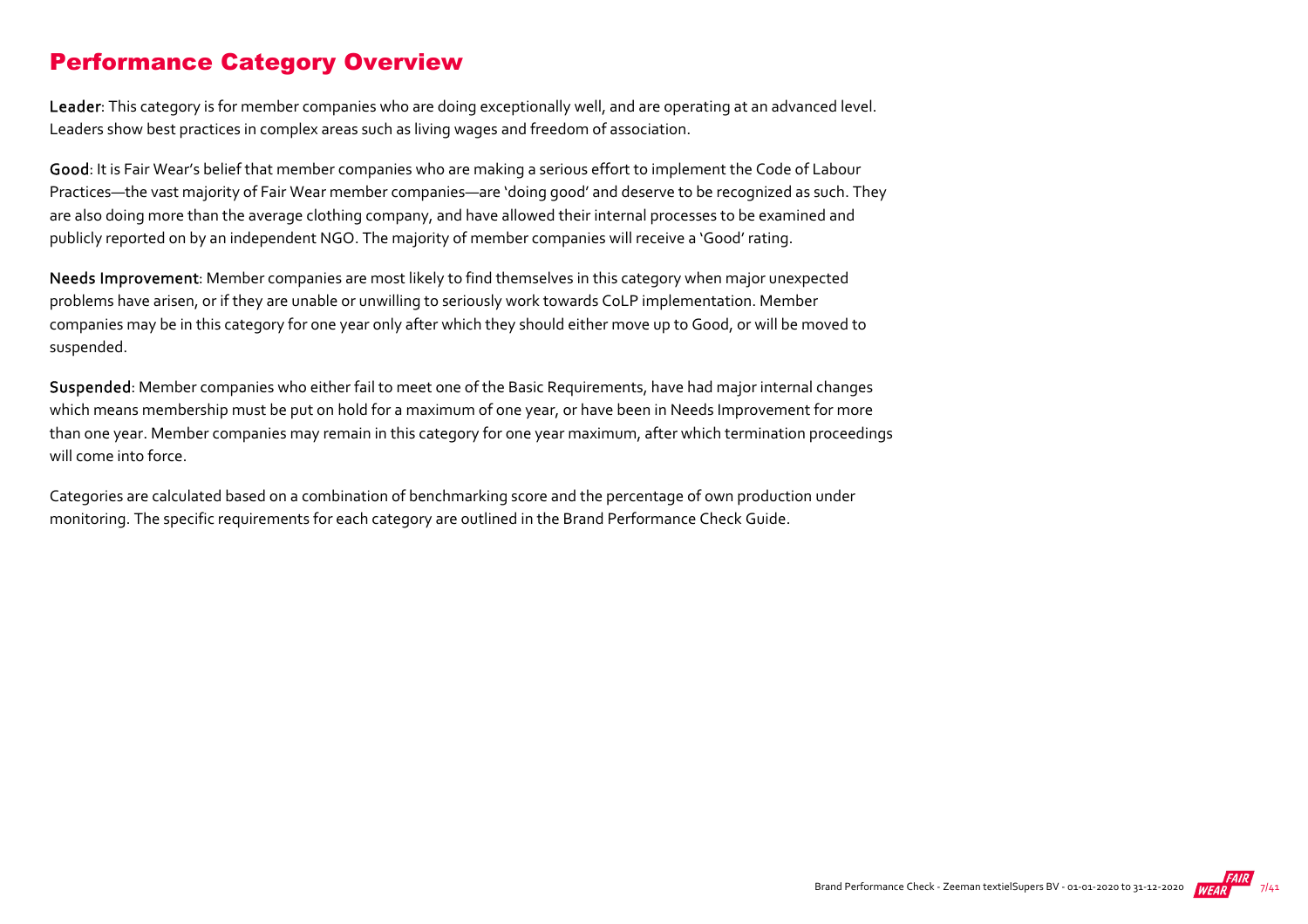# 1. Purchasing Practices

| Performance indicators                                                                                                              | <b>Result</b> | <b>Relevance of Indicator</b>                                                                                                                                                 | <b>Documentation</b>                                   | Score Max | <b>Min</b> |
|-------------------------------------------------------------------------------------------------------------------------------------|---------------|-------------------------------------------------------------------------------------------------------------------------------------------------------------------------------|--------------------------------------------------------|-----------|------------|
| 1.1a Percentage of production volume from<br>production locations where member company buys<br>at least 10% of production capacity. | 86%           | Member companies with less than 10% of a<br>production location's production capacity generally<br>have limited influence on production location<br>managers to make changes. | Supplier information<br>provided by member<br>company. | 4         | $\circ$    |

Comment: In 2020, Zeeman had garments produced at 152 production locations. About 50 factories produce 75% of its production volume, while the remaining 100 suppliers produce 25% of its production volume. At most of its production locations, Zeeman bought at least more than 10% of the suppliers' production capacity. As part of its strategy for financial sustainability of suppliers, Zeeman aims not to obtain more than 40% of the production capacity of a supplier.

Recommendation: Fair Wear recommends Zeeman to consolidate its supplier base where possible. It is advised to describe the process of consolidation in a sourcing strategy that is agreed upon with top management/sourcing staff.

| Performance indicators                                                                                                        | <b>Result</b> | <b>Relevance of Indicator</b>                                                                                                                                                                                                                                                                                                                     | <b>Documentation</b>                                                   | <b>Score</b> | <b>Max</b> | <b>Min</b> |
|-------------------------------------------------------------------------------------------------------------------------------|---------------|---------------------------------------------------------------------------------------------------------------------------------------------------------------------------------------------------------------------------------------------------------------------------------------------------------------------------------------------------|------------------------------------------------------------------------|--------------|------------|------------|
| 1.1b Percentage of production volume from<br>production locations where member company buys<br>less than 2% of its total FOB. | 63%           | Fair Wear provides incentives to clothing brands to<br>consolidate their supplier base, especially at the tail<br>end, as much as possible, and rewards those<br>members who have a small tail end. Shortening the<br>tail end reduces social compliance risks and<br>enhances the impact of efficient use of capital and<br>remediation efforts. | <b>Production location</b><br>information as provided<br>to Fair Wear. | 0            |            |            |

Comment: In 2020, Zeeman took efforts to consolidate its supply chain. Purchasers, agents and CSR staff assessed relationships with suppliers in its tail‐end. Relationships with several suppliers were stopped. According to Zeeman, further shortening the tail end is challenged by the fact that most suppliers produce unique products that cannot be produced by other suppliers. Next to that, the member also spreads orders to prevent becoming too dependent on a particular supplier or country.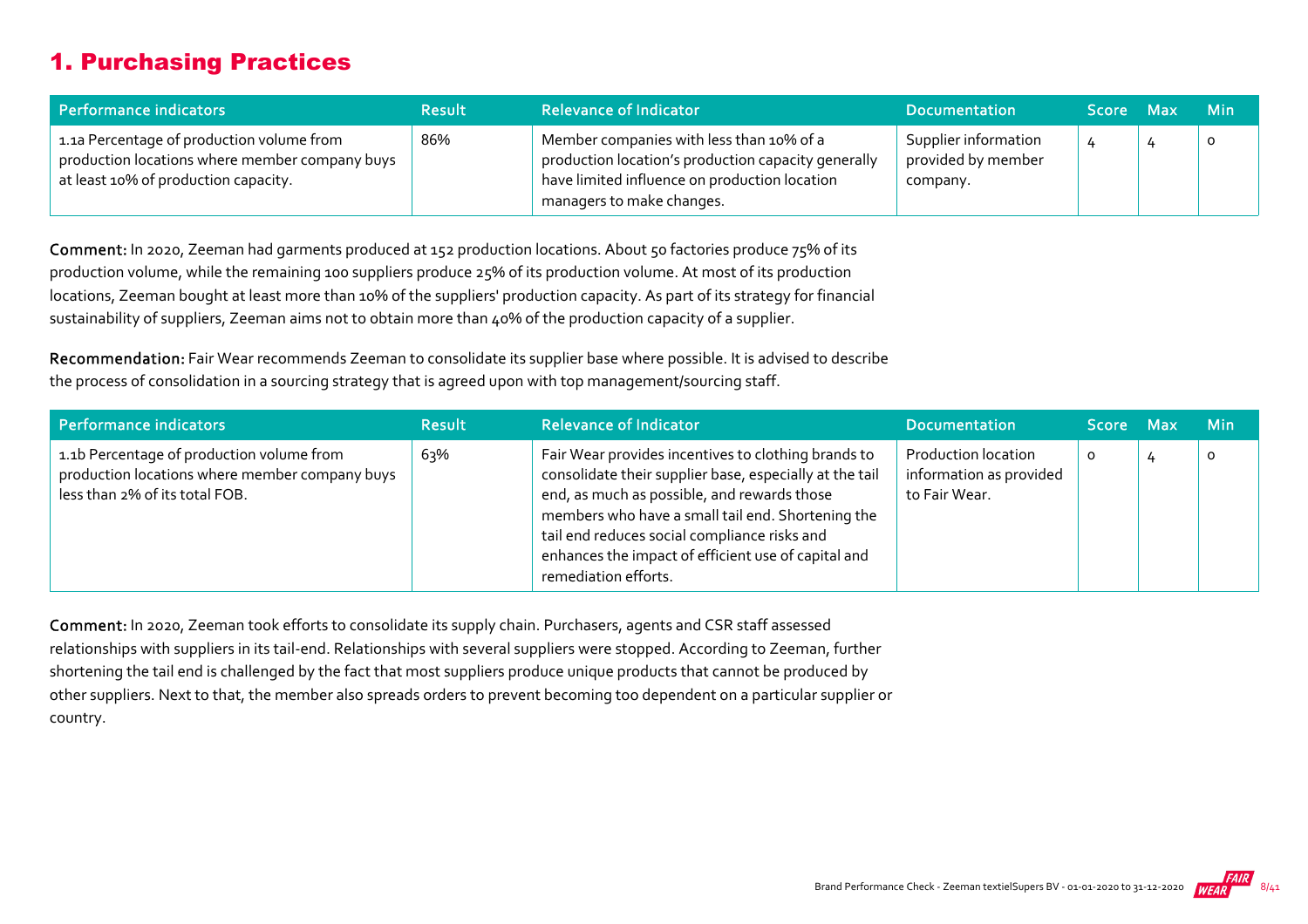Recommendation: Fair Wear recommends Zeeman to consolidate its supply base by limiting the number of production locations in its 'tail end'. To achieve this, Zeeman should determine whether production locations where they buy less than 2% of their FOB are of strategic relevance. Shortening the tail will reduce the social compliance risks the member is exposed to and will allow the member to improve working conditions in a more efficient and effective way. It is advised to describe the process of consolidation in a sourcing strategy that is agreed upon with top management/sourcing staff.

| Performance indicators                                                                                                                 | <b>Result</b> | <b>Relevance of Indicator</b>                                                                                                                                                  | <b>Documentation</b>                                   | Score Max | <b>Min</b> |
|----------------------------------------------------------------------------------------------------------------------------------------|---------------|--------------------------------------------------------------------------------------------------------------------------------------------------------------------------------|--------------------------------------------------------|-----------|------------|
| 1.2 Percentage of production volume from<br>production locations where a business relationship<br>has existed for at least five years. | 81%           | Stable business relationships support most aspects<br>of the Code of Labour Practices, and give production<br>locations a reason to invest in improving working<br>conditions. | Supplier information<br>provided by member<br>company. |           | $\circ$    |

Comment: Zeeman values long term relationships with its suppliers. With 94 suppliers representing 81% of Zeemans' production volume, Zeeman has relationships for more than 5 years.

| Performance indicators                                                                                                                                            | <b>Result</b> | <b>Relevance of Indicator</b>                                                                                                                        | <b>Documentation</b>      | Score Max | -Min |
|-------------------------------------------------------------------------------------------------------------------------------------------------------------------|---------------|------------------------------------------------------------------------------------------------------------------------------------------------------|---------------------------|-----------|------|
| 1.3 All (new) production locations are required to<br>sign and return the questionnaire with the Code of<br>Labour Practices before first bulk orders are placed. | Yes           | The CoLP is the foundation of all work between<br>production locations and brands, and the first step in<br>developing a commitment to improvements. | Signed CoLPs are on file. |           |      |

Comment: Zeeman has a system in place to ensure that production locations sign and return the questionnaire with the Fair Wear CoLP before first bulk orders are placed.

| Performance indicators                                                                                                | <b>Result</b> | <b>Relevance of Indicator</b>                                                                          | <b>Documentation</b>                                                                                | Score Max | <b>Min</b> |
|-----------------------------------------------------------------------------------------------------------------------|---------------|--------------------------------------------------------------------------------------------------------|-----------------------------------------------------------------------------------------------------|-----------|------------|
| 1.4 Member company conducts human rights due<br>diligence at all (new) production locations before<br>placing orders. | Advanced      | Due diligence helps to identify, prevent and mitigate<br>potential human rights problems at suppliers. | Documentation may<br>include pre-audits,<br>existing audits, other<br>types of risk<br>assessments. |           | $\circ$    |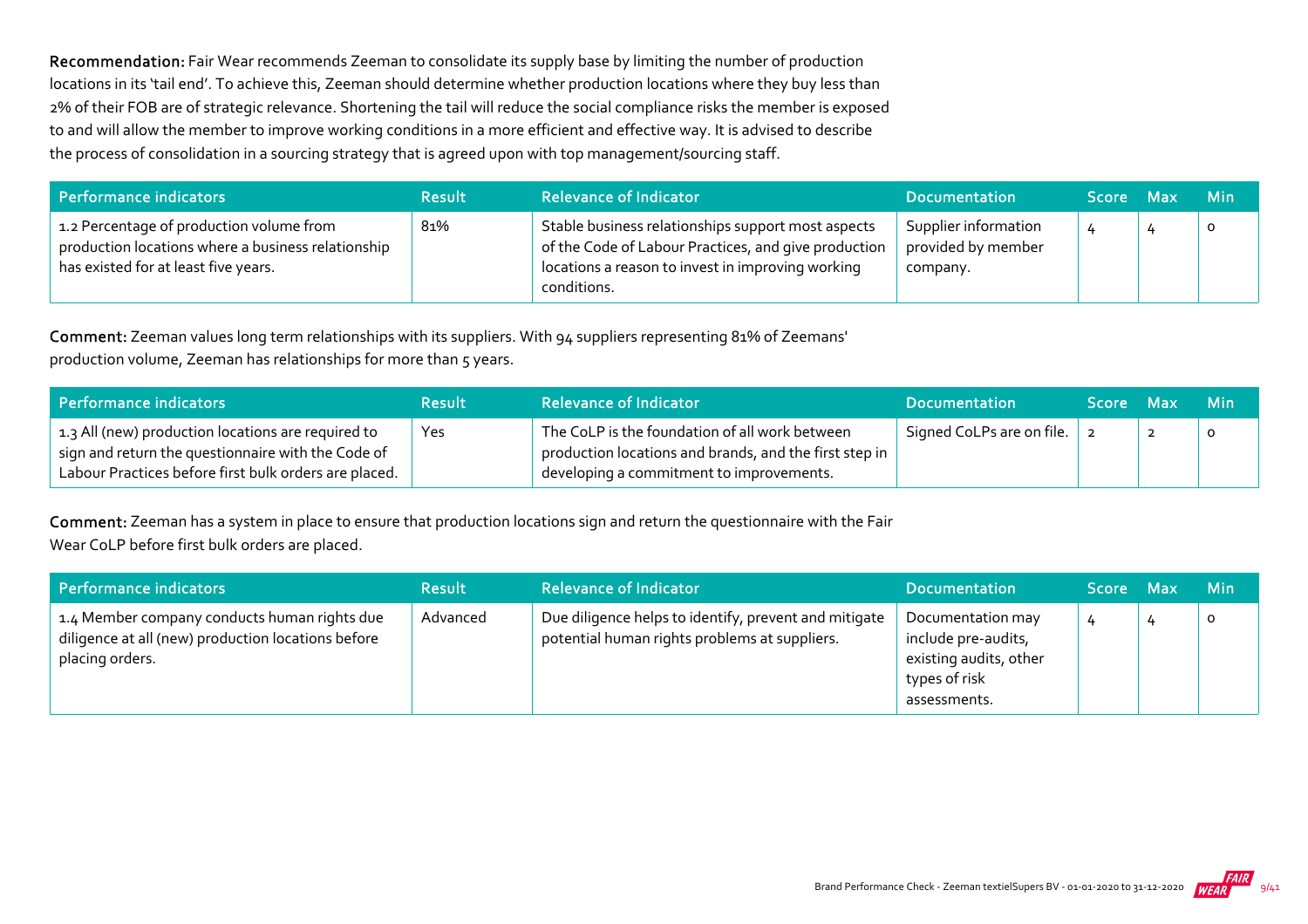Comment: Zeeman has a system in place to conduct human rights due diligence. Country risk analysis is conducted by collecting information through various sources, such as the CSR Risk Checker and Fair Wear Country studies. Furthermore, Zeeman's network of local agents play an important role in informing Zeeman of high risks. When it comes to specific risks at suppliers, Zeeman requires suppliers to be audited. Furthermore, the brand conducted a supplier survey that included questions about Zeeman's purchasing practices. The outcome of this survey led among others to the identification of risks caused by its purchasing practices, which Zeeman started to follow up internally.

Zeeman started relationships with 2 new suppliers. For new suppliers, Zeeman requires factories to send their most recent audit report, not older than 1 year. Where possible, the agent will visit the production location to discuss labour standards and subcontracting. The OHS checklist is not yet used in a standardized manner when visiting the supplier. Although country or sectoral specific risks are to some extent linked to new suppliers, Zeeman does not yet do this in a structured and systematic manner. The outcomes of the audit report are included in its decision-making process, where relationships cannot be started with factories with severe issues. Relationships with suppliers can only be started after approval of the purchasing and CSR department.

When the Covid-19 pandemic broke out, audits and visits were put on hold. Through its local network of agents, the Fair Wear Covid dossier and the CCC blog, Zeeman analysed and assessed risks per country. Besides a regular dialogue with its suppliers, the brand also sent a letter to all suppliers with a reconfirmation of its payment term and a questionnaire. The questionnaire contained questions related to OHS, payment of wages, dismissals and governmental support. Most suppliers reported that there were no dismissals. However, suppliers in India and Bangladesh reported that they made use of the legal possibility to pay below legal minimum wage for a specific period of time. Zeeman then started to address these issues with suppliers (see 1.9). Due to the closure of Chinese factories at the start of 2020, there was a high risk of non-payment of legal minimum wage at these factories. Chinese suppliers did not report issues in payment of the legal minimum wage in the supplier survey. However, Zeeman did not further assess and investigate this high risk. The brand resumed conducting audits when possible and conducted audits or collected audit reports at 45 suppliers between March and December 2020. Decisions on where to place audits were based on strategic relevance or expiry date of the audit report. A significant amount of these reports did not (fully) cover the impact of Covid‐19 on the factory. Despite the brands' efforts to know more about the impact of Covid, the lack of information in the reports limited the brands' ability to get a deeper insight on this impact.

Requirement: Zeeman needs to assess the risks and impact of the closure of Chinese factories due to the Covid‐19 pandemic on Chinese workers.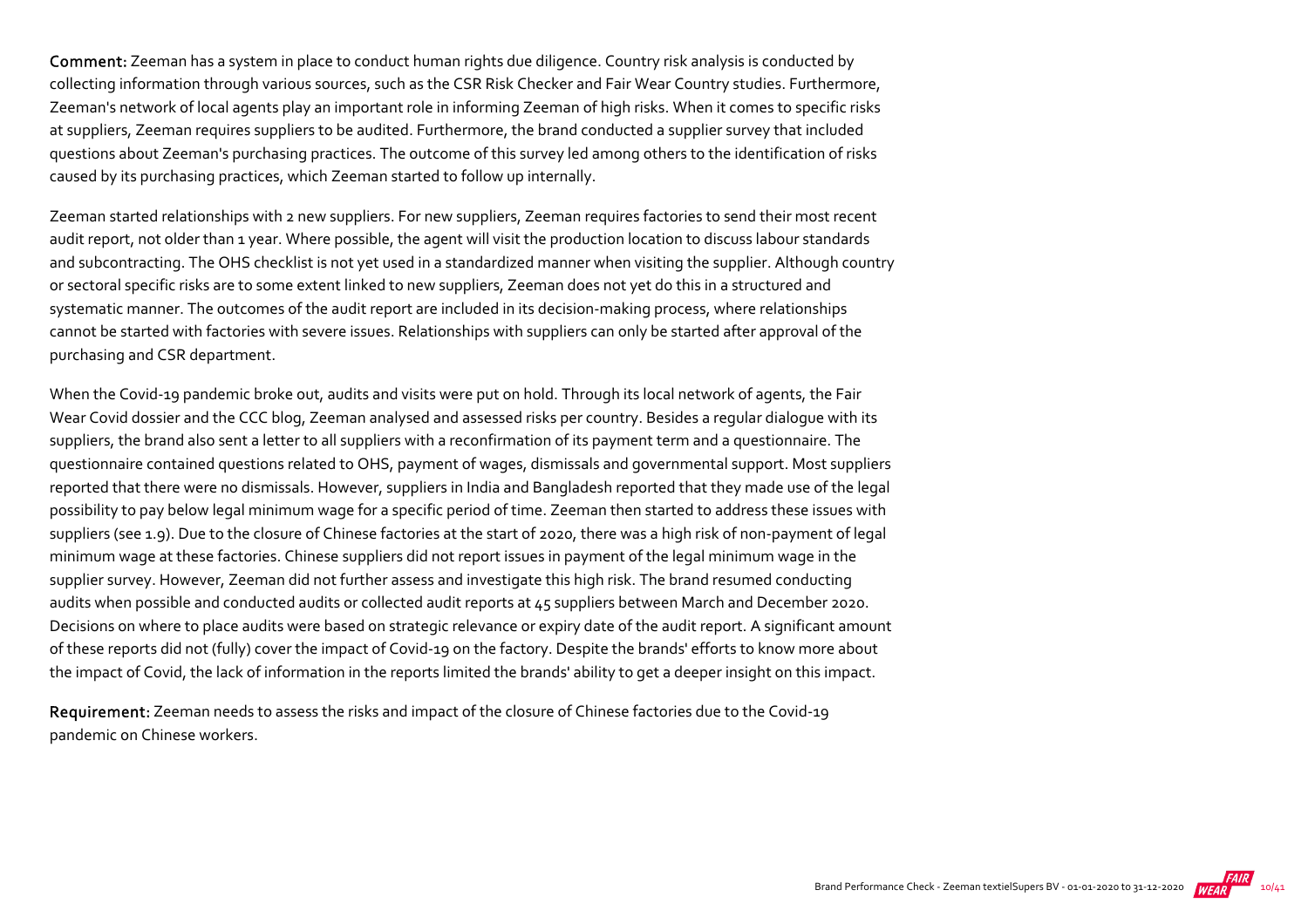Recommendation: To improve its human rights due diligence system, Fair Wear recommends Zeeman to collect country, sector and product specific risks more systematically and link these risks to suppliers, especially new suppliers. Furthermore, Zeeman could make use of the Fair Wear OHS‐sheet when visiting new suppliers. In assessing and mitigating risks due to Covid, Fair Wear recommends Zeeman to also include the likelihood and severity of risks of harm in prioritising where to conduct audits.

| Performance indicators                                                                                      | <b>Result</b> | <b>Relevance of Indicator</b>                                                                                                          | <b>Documentation</b>                                                                        | Score Max | <b>Min</b> |
|-------------------------------------------------------------------------------------------------------------|---------------|----------------------------------------------------------------------------------------------------------------------------------------|---------------------------------------------------------------------------------------------|-----------|------------|
| 1.5 Production location compliance with Code of<br>Labour Practices is evaluated in a systematic<br>manner. | Yes           | A systemic approach is required to integrate social<br>compliance into normal business processes, and<br>supports good decisionmaking. | Documentation of<br>systemic approach:<br>rating systems,<br>checklists, databases,<br>etc. |           | $\circ$    |

Comment: Zeeman regularly discusses outcomes of audit reports with factories, where progress is also tracked. However, the brand does not yet have an evaluation system in place with clear CSR indicators on the basis of which it can assess, rank and evaluate suppliers. The member should be commended for the fact that it had 171 suppliers (also beyond garment) fill out the supplier survey that included 56 questions concerning the purchasing practices of Zeeman and root causes of among others excessive overtime and non‐payment of living wages. The conclusions and recommendations in this report provide ample basis for improving its purchasing practices and entering into a two-way dialogue and evaluation. One its own conclusions based on the survey was that an evaluation system should be implemented.

At the start of the Covid‐pandemic, the brand made a public statement in which it emphasized that it would not alter its payment terms, guaranteed suppliers to purchase 100% of its planned annual orders as part of its long term contractual obligations and show commitment to future orders. Furthermore, Zeeman supported the ILO Call to Action and later on, also the Garment Industry Coalition statement on Covid. Zeeman entered into a dialogue with its agents and suppliers on the impact of Covid on the factory, workers and production planning. The brand also sent out a questionnaire on the basis of which it continued the dialogue on the effects on suppliers and workers. Zeeman did not cancel in‐production or produced orders. However, as Zeeman also makes use of framework agreements that span multiple years, pre‐planned orders were sometimes lowered or postponed. This was done in dialogue with suppliers. In the end, Zeeman purchased 100% of its planned annual orders over time from its suppliers unless there were regular changes in purchasing and placing orders due to business reasons.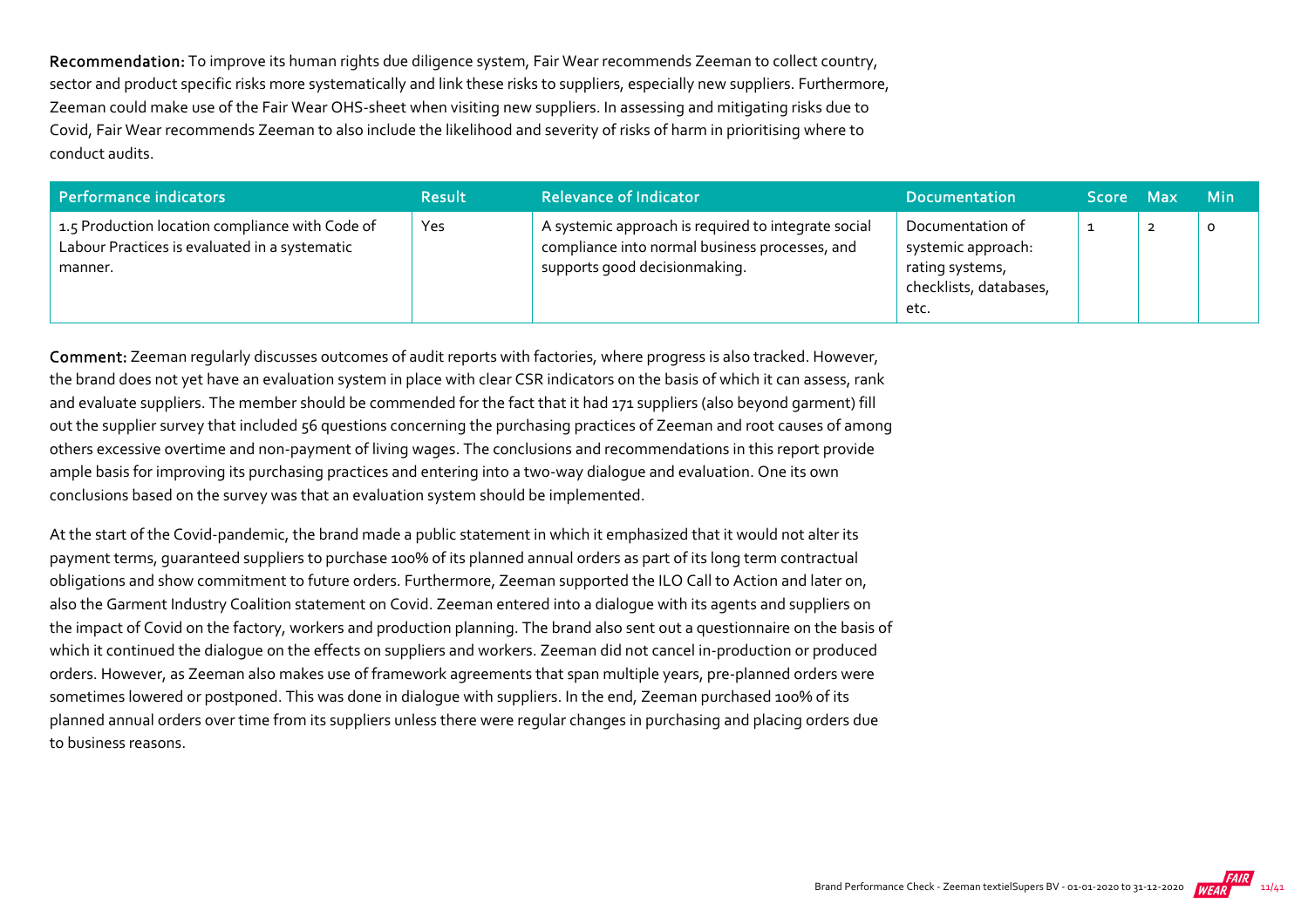The brand made an assessment of its tail end suppliers to see how to shorten its tail end and select suppliers with whom it could end relationships. As an outcome of the supplier survey, Zeeman adopted an internal policy on responsible exits of suppliers in December 2020.

Recommendation: Fair Wear encourages Zeeman to develop an evaluation/grading system for suppliers where compliance with labour standards is a criterion for future order placement. Part of the system can be to create an incentive for rewarding suppliers for realised improvements in working conditions. Such a system can show whether and what information is missing per supplier and can include outcomes of audits, trainings and/or complaints.

| Performance indicators                                                                    | <b>Result</b>                 | <b>Relevance of Indicator</b>                                                                                                               | <b>Documentation</b>                            | Score Max | <b>Min</b> |
|-------------------------------------------------------------------------------------------|-------------------------------|---------------------------------------------------------------------------------------------------------------------------------------------|-------------------------------------------------|-----------|------------|
| 1.6 The member company's production planning<br>systems support reasonable working hours. | General or ad-<br>hoc system. | Member company production planning systems can<br>have a significant impact on the levels of excessive<br>overtime at production locations. | Documentation of<br>robust planning<br>systems. |           | $\circ$    |

Comment: In its buying-practices policy, Zeeman has described what type of responsible behaviour is expected from buyers when placing production, such as early order placement, limited sampling or not modifying contract terms.

Zeeman works with three types of products: Never out of stock‐items (NOS) which are stored, basic items that directly go to the shops (multilot) and seasonal products. Forecasts for the NOS‐ and multilot‐items are discussed nine months in advance and orders are placed six months in advance. Seasonal products are not forecasted but orders are placed six months in advance. Zeeman includes amounts in its contracts (5%‐10%) that are 'open to buy', where orders can also be placed within a shorter timeframe than 6 months. Feedback from suppliers in the survey showed that lead times could be up to 2-3 months.

During the Covid‐pandemic, changes to the production planning were made. Zeeman discussed new lead times and deliveries with its suppliers in case of raw materials that were not available, factory closure, or postponement from Zeeman to ensure production and delivery. Suppliers that had finished products could send them to Zeeman, which stored the products in its stock while Zeemans' shops were closed. In case of delays, Zeeman accepted to change the delivery dates. In some instances, products were sent by air freight.

Zeeman does not yet have insight in the production planning process of its factories, such as (available) production capacity, knowledge about labour minutes or peak seasons.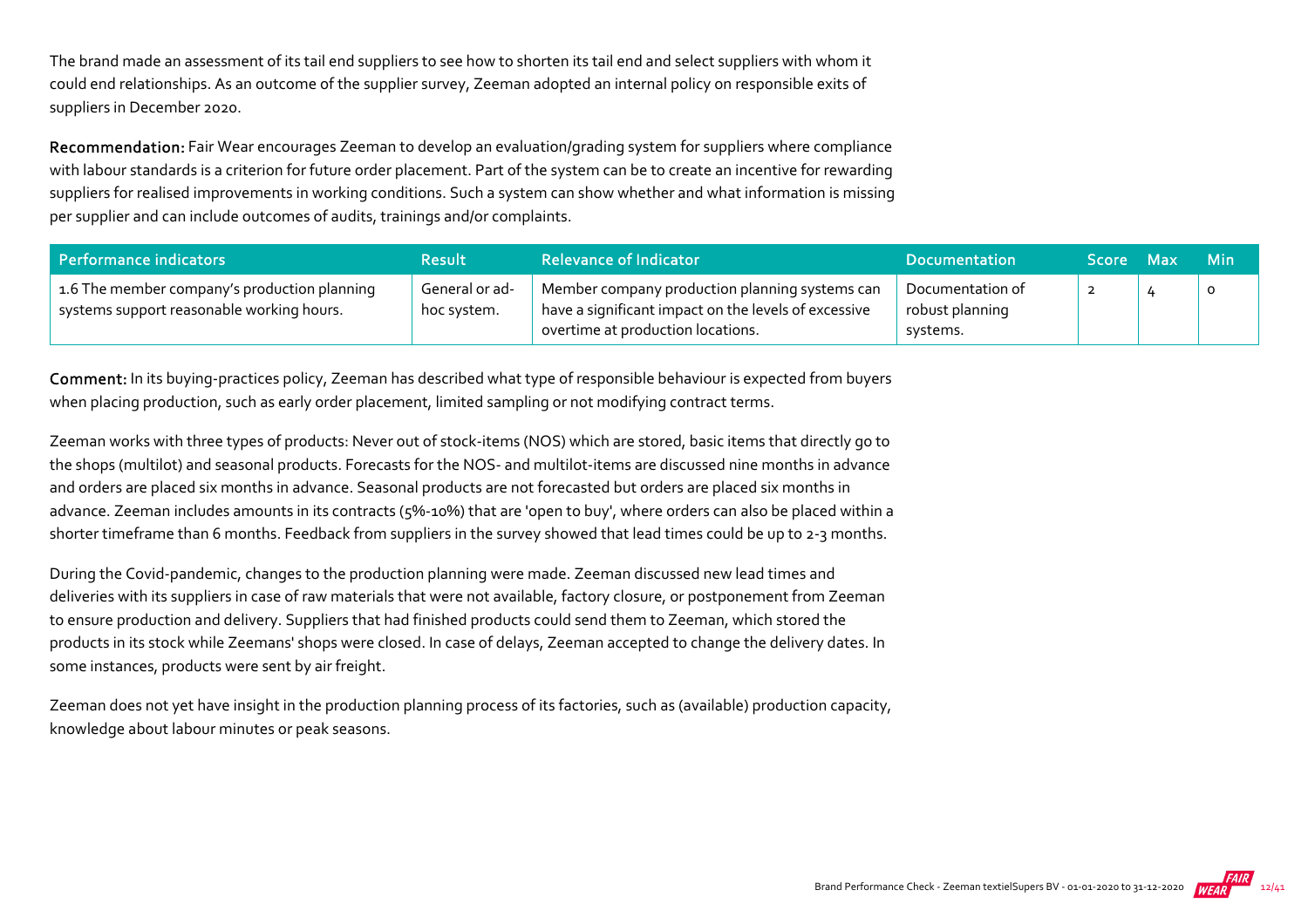Recommendation: Fair Wear recommends Zeeman to further analyse the impact of 'open to buy'-orders and other lead times shorter than 6 months on the production capacity of its suppliers as these practices could be considered a risk to contribute to excessive overtime. It is advised to establish a system for sharing and updating forecasts for all its products. Furthermore, we recommend Zeeman to learn more about the standard minute per style and how the production of its products impacts the total production capacity of the factory.

| Performance indicators                                                             | <b>Result</b>           | <b>Relevance of Indicator</b>                                                                                                                                                                               | <b>Documentation</b>                                                                                                                                                                                                     | <b>Score</b> | <b>Max</b> | <b>Min</b> |
|------------------------------------------------------------------------------------|-------------------------|-------------------------------------------------------------------------------------------------------------------------------------------------------------------------------------------------------------|--------------------------------------------------------------------------------------------------------------------------------------------------------------------------------------------------------------------------|--------------|------------|------------|
| 1.7 Degree to which member company mitigates<br>root causes of excessive overtime. | Intermediate<br>efforts | Some production delays are outside of the control of<br>member companies; however there are a number of<br>steps that can be taken to address production delays<br>without resorting to excessive overtime. | Evidence of how<br>member responds to<br>excessive overtime and<br>strategies that help<br>reduce the risk of<br>excessive overtime, such<br>as: root cause analysis,<br>reports, correspondence<br>with factories, etc. |              | ь          | $\circ$    |

Comment: Zeeman learned through the audit reports that excessive overtime is an issue for many of its suppliers. The brand is generally aware of the root causes but has not identified root causes per supplier. The brand identified peak seasons, bad planning from the factory and too high orders compared to available staff as potential root causes. The supplier survey also gave insight into how Zeemans' purchasing practices could pose a risk to causing excessive overtime. During the Covid‐pandemic, Zeeman acknowledges that its production planning was done with more peaks and lows than usual.

In following up on audit reports, Zeeman discussed excessive overtime with its suppliers. Furthermore, the member has shared guidelines on its purchasing practices with its buyers to prevent contributing to excessive overtime. However, during the Covid‐19 pandemic, Zeeman did not take extra efforts to assess to what extent its peak production was a risk of contributing to excessive overtime.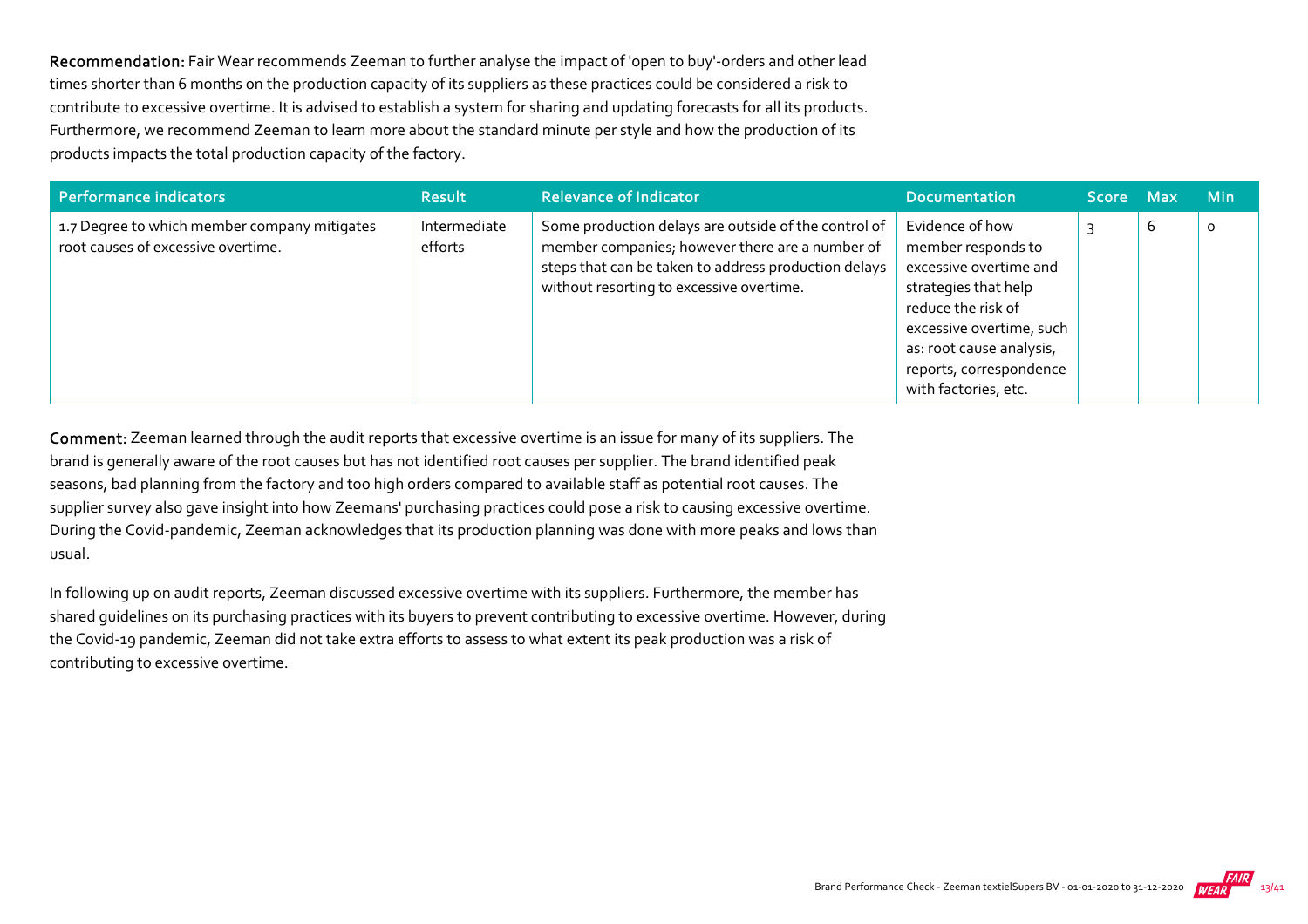Recommendation: Fair Wear strongly recommends Zeeman to further analyse the impact of its own production planning on suppliers and take pro‐active measures to prevent the risk of causing excessive overtime. Furthermore, Zeeman should discuss with each factory on the causes of excessive overtime and provide support to manage overtime, starting with their main suppliers and suppliers with the highest risks. If necessary, Zeeman could hire local experts to analyse root causes of excessive overtime in cooperation with the supplier. Fair Wear could recommend qualified persons upon request. Fair Wear recommends cooperating with other customers at the factory to increase leverage, when trying to mitigate excessive overtime hours.

| Performance indicators                                                                                               | <b>Result</b> | <b>Relevance of Indicator</b>                                                                                                                                                                                   | <b>Documentation</b>                                                                                                        | Score Max | <b>Min</b> |
|----------------------------------------------------------------------------------------------------------------------|---------------|-----------------------------------------------------------------------------------------------------------------------------------------------------------------------------------------------------------------|-----------------------------------------------------------------------------------------------------------------------------|-----------|------------|
| 1.8 Member company can demonstrate the link<br>between its buying prices and wage levels in<br>production locations. | Insufficient  | Understanding the labour component of buying<br>prices is an essential first step for member<br>companies towards ensuring the payment of<br>minimum wages - and towards the implementation<br>of living wages. | Interviews with<br>production staff,<br>documents related to<br>member's pricing policy<br>and system, buying<br>contracts. |           | $\circ$    |

Comment: Zeeman negotiates its prices through crude bargaining and does not yet have insight into the link between buying prices and wages at almost all its suppliers. For its NOS‐items, the brand also makes use of tenders. The supplier survey identified that there was a risk of suppliers accepting prices below the cost price (and root causes thereof) and a risk of price pressure of Zeeman.

Zeeman has started a process to obtain more insight into the link between prices and wages. In 2019, a number of Bangladeshi suppliers participated in a Fair Wear training on open costing. The calculations that were done during this training were also used in a Fair Wear training for Zeeman's buyers. In all of its sourcing countries, the brand is aware of the legal minimum wage and also checks payment of legal minimum wage through audit reports. In 'the Buying Practices policy for buyers' (2020), it is stipulated that Zeeman buyers should request cost price calculations from suppliers.

During the Covid‐19 pandemic, Zeeman did not discuss and incorporate extra costs that suppliers had to make due to Covid in its prices.

Requirement: Zeeman needs to demonstrate an understanding of the link between buying prices and wage levels, to ensure their pricing allows for the payment of the legal minimum wage. Furthermore, the member should engage in a dialogue with their suppliers about the additional costs due to COVID‐19, the effect on wages, etc. and take steps to incorporate these additional costs into their prices.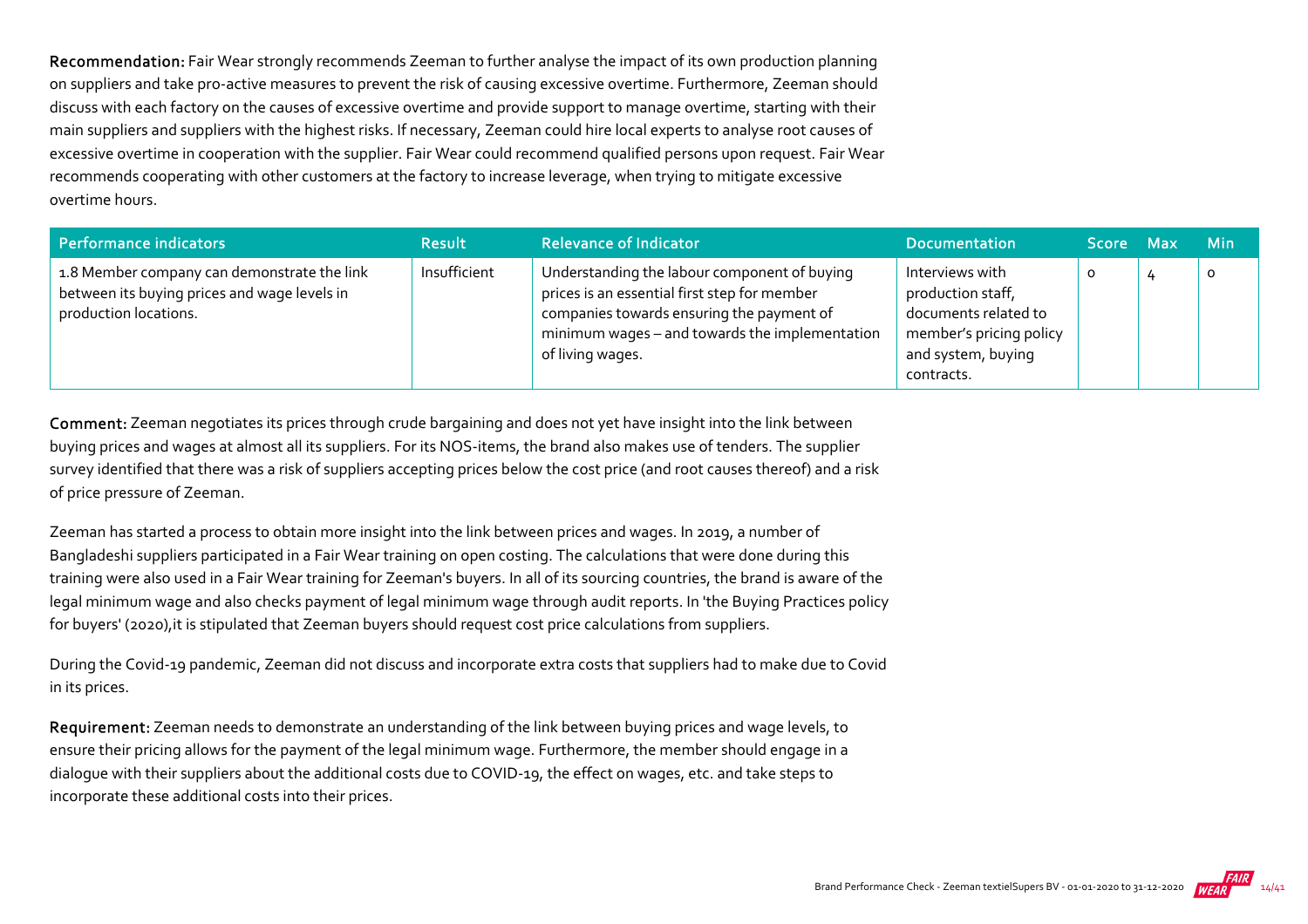Recommendation: Fair Wear recommends Zeeman to expand its knowledge of cost break downs of all product groups. A next step would be to calculate the labour minute costs of its products to be able to calculate the exact costs of labour and link this to their own buying prices. Fair Wear's labour minute value and product costing calculator also enables suppliers to include any COVID‐19 related costs. Priority would be to make sure this level of transparency can be achieved with their suppliers. Fair Wear recommends Zeeman to make open cost calculations a standard procedure for their buyers and suppliers, for example in tenders.

| Performance indicators                                                                                                                                                 | <b>Result</b> | <b>Relevance of Indicator</b>                                                                                                                                                                                                                                                       | <b>Documentation</b>                                                                                                                                                                                                      | Score Max |         | <b>Min</b> |
|------------------------------------------------------------------------------------------------------------------------------------------------------------------------|---------------|-------------------------------------------------------------------------------------------------------------------------------------------------------------------------------------------------------------------------------------------------------------------------------------|---------------------------------------------------------------------------------------------------------------------------------------------------------------------------------------------------------------------------|-----------|---------|------------|
| 1.9 Member company actively responds if<br>production locations fail to pay legal minimum<br>wages and/or fail to provide wage data to verify<br>minimum wage is paid. | <b>Yes</b>    | If a supplier fails to pay minimum wage or minimum<br>wage payments cannot be verified, Fair Wear<br>member companies are expected to hold<br>management of the supplier accountable for<br>respecting local labour law. Payment below<br>minimum wage must be remediated urgently. | Complaint reports,<br>CAPs, additional emails,<br>Fair Wear Audit Reports<br>or additional monitoring<br>visits by a Fair Wear<br>auditor, or other<br>documents that show<br>minimum wage issue is<br>reported/resolved. | 0         | $\circ$ | $-2$       |

Comment: As a response to the Covid‐pandemic, Zeeman sent out a questionnaire to its suppliers containing questions related to payment of wages and loss of jobs. 16 Suppliers from Bangladesh and India responded by stating that they made use of the legal possibility to only pay 65% and 50% of the (legal minimum) wages. Pakistani suppliers also had the legal possibility to cut wages, but these suppliers informed Zeeman that they had paid their workers in full. These suppliers provided additional documentation such as pay slips. Although Chinese suppliers were closed for 2‐4 weeks in February 2020, they did not report any wage issues to Zeeman, although two Fair Wear audit reports later on confirmed that workers were not paid during this time period. Furthermore, these audit reports also showed inconsistent records or non‐payment of statutory holidays and overtime premiums. Zeeman followed up on these reports.

Zeeman followed up with these Bangladeshi and Indian suppliers, calculated and started to prepare to finance the wage gap, set off against Zeeman's share of the total production volume. (see 1.11)

Recommendation: Fair Wear recommends Zeeman to check through audits whether Chinese and Pakistani supplier paid workers at least the legal minimum wage during factory closures. Zeeman could specifically ask the auditors to verify the time period that these factories were closed. Furthermore, Fair Wear recommends Zeeman to follow up on findings related to overtime premiums and statutory holidays as they are part of legal minimum wage law.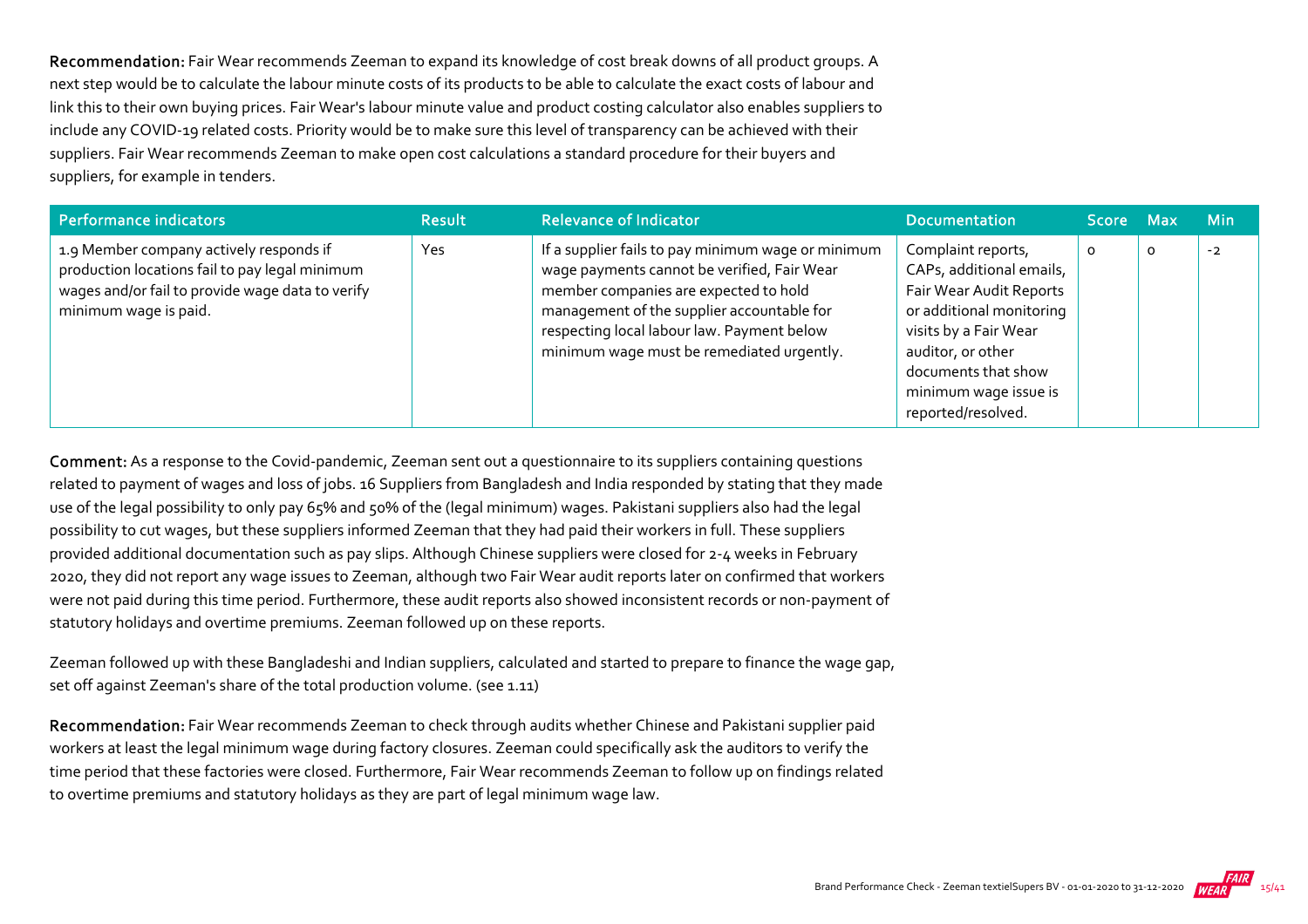| Performance indicators                                            | <b>Result</b> | <b>Relevance of Indicator</b>                                                                                                                                                                                                                 | <b>Documentation</b>                                                                                                    | Score Max |   | – Min |
|-------------------------------------------------------------------|---------------|-----------------------------------------------------------------------------------------------------------------------------------------------------------------------------------------------------------------------------------------------|-------------------------------------------------------------------------------------------------------------------------|-----------|---|-------|
| 1.10 Evidence of late payments to suppliers by<br>member company. | <b>No</b>     | Late payments to suppliers can have a negative<br>impact on production locations and their ability to<br>pay workers on time. Most garment workers have<br>minimal savings, and even a brief delay in payments<br>can cause serious problems. | Based on a complaint or<br>audit report; review of<br>production location and<br>member company<br>financial documents. |           | O | -1    |

Comment: During the Covid‐19 pandemic, Zeeman actively communicated through a statement on its website that it would not change its payment terms. Zeeman pays suppliers 14 days after shipment. Audit reports and an invoice check showed there were no late payments. Zeeman paid in full for its completed or in production orders. Zeeman did not renegotiate prices or request discounts during the pandemic.

| Performance indicators                                                                                                                             | <b>Result</b> | <b>Relevance of Indicator</b>                                                                                                                                                               | <b>Documentation</b>                                                                                                                                                       | Score Max |   | <b>Min</b> |
|----------------------------------------------------------------------------------------------------------------------------------------------------|---------------|---------------------------------------------------------------------------------------------------------------------------------------------------------------------------------------------|----------------------------------------------------------------------------------------------------------------------------------------------------------------------------|-----------|---|------------|
| 1.11 Degree to which member company assesses<br>and responds to root causes for wages that are<br>lower than living wages in production locations. | Advanced      | Assessing the root causes for wages lower than living<br>wages will determine what strategies/interventions<br>are needed for increasing wages, which will result in<br>a systemic approach | Evidence of how<br>payment below living<br>wage was addressed,<br>such as: Internal policy<br>and strategy<br>documents, reports,<br>correspondence with<br>factories, etc |           | b | $\circ$    |

Comment: The supplier survey included questions to identify potential root causes of non-payment of living wages. The survey identified several root causes, such as low margins and accepting orders below production costs. Suppliers accepted this to secure future orders, to prevent financial losses or due to mistakes in cost price calculations. The survey also comes with clear recommendations on how Zeeman can address these root causes and improve its own purchasing practices.

In Bangladesh, Zeeman had already ensured the participation of 13 factories in the Fair Wear seminar on open costing (2019) which was followed up in 2020 where suppliers provided more insight into their costs. As a response to the supplier survey, purchasers of Zeeman were also trained on the link between prices and wages. Zeeman set up internal guidelines on responsible purchasing practices.

With one factory in Pakistan, Zeeman collaborated with Fair Wear member Schijvens to increase wages towards a living wage. Calculations were made to ensure that its prices would be able to cover the target wage.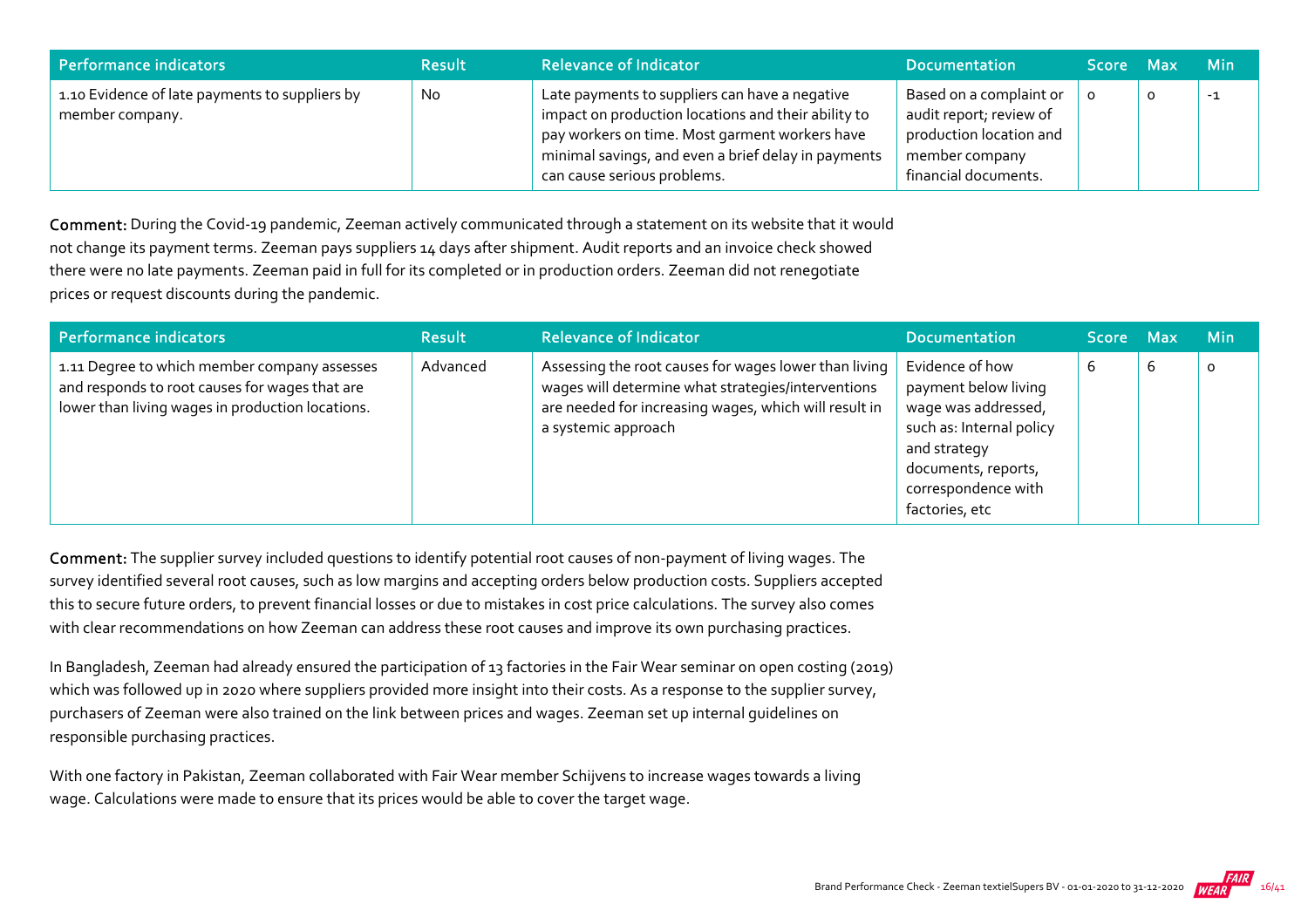With 16 Bangladeshi and Indian suppliers, Zeeman calculated the impact on the wages of workers during factory closure due to Covid‐19. Based on these calculations, Zeeman set up a plan to contribute to the payment of these unpaid wages by paying for its share of its production volume.

Recommendation: Fair Wear encourages Zeeman to discuss with suppliers about different strategies to work towards higher wages. It is advised to start with suppliers where the member is responsible for a large percentage of production and has a long term business relationship. Furthermore, Fair Wear recommends Zeeman to take a similar approach to its Chinese factories as they did for its Indian and Bangladeshi suppliers for the period that factories were closed.

| Performance indicators                                                                                   | <b>Result</b> | <b>Relevance of Indicator</b>                                                                                                                                                                                                                                        | <b>Documentation</b>                                   | Score Max |                | <b>Min</b> |
|----------------------------------------------------------------------------------------------------------|---------------|----------------------------------------------------------------------------------------------------------------------------------------------------------------------------------------------------------------------------------------------------------------------|--------------------------------------------------------|-----------|----------------|------------|
| 1.12 Percentage of production volume from<br>factories owned by the member company (bonus<br>indicator). | None          | Owning a supplier increases the accountability and<br>reduces the risk of unexpected CoLP violations.<br>Given these advantages, this is a bonus indicator.<br>Extra points are possible, but the indicator will not<br>negatively affect an member company's score. | Supplier information<br>provided by member<br>company. | N/A       | $\overline{2}$ |            |

| <b>Performance indicators</b>                                  | <b>Result</b> | <b>Relevance of Indicator</b>                                                                                                                                                                | <b>Documentation</b>                                                                                                                                                        | Score Max |   | <b>Min</b> |
|----------------------------------------------------------------|---------------|----------------------------------------------------------------------------------------------------------------------------------------------------------------------------------------------|-----------------------------------------------------------------------------------------------------------------------------------------------------------------------------|-----------|---|------------|
| 1.13 Member company determines and finances<br>wage increases. | Intermediate  | Assessing the root causes for wages lower than living<br>wages will determine what strategies/interventions<br>are needed for increasing wages, which will result in<br>a systemic approach. | Evidence of how<br>payment below living<br>wage was addressed,<br>such as: internal policy<br>and strategy<br>documents, reports,<br>correspondence with<br>factories, etc. | 2         | 6 | 0          |

Comment: In 2018, Zeeman had created a road map towards living wages which contains steps over a time period of 4 years and ends in 2021. This road map includes steps on mapping wages, gaining insight into the cost price of items and the launch of pilots. Zeeman has gathered information on minimum wages, actual wages and living wages at suppliers that represent 32% of its production volume. The analysis was done over 6 countries and 14 regions. Zeeman is preparing to update its living wage road map based on the lessons learned so far.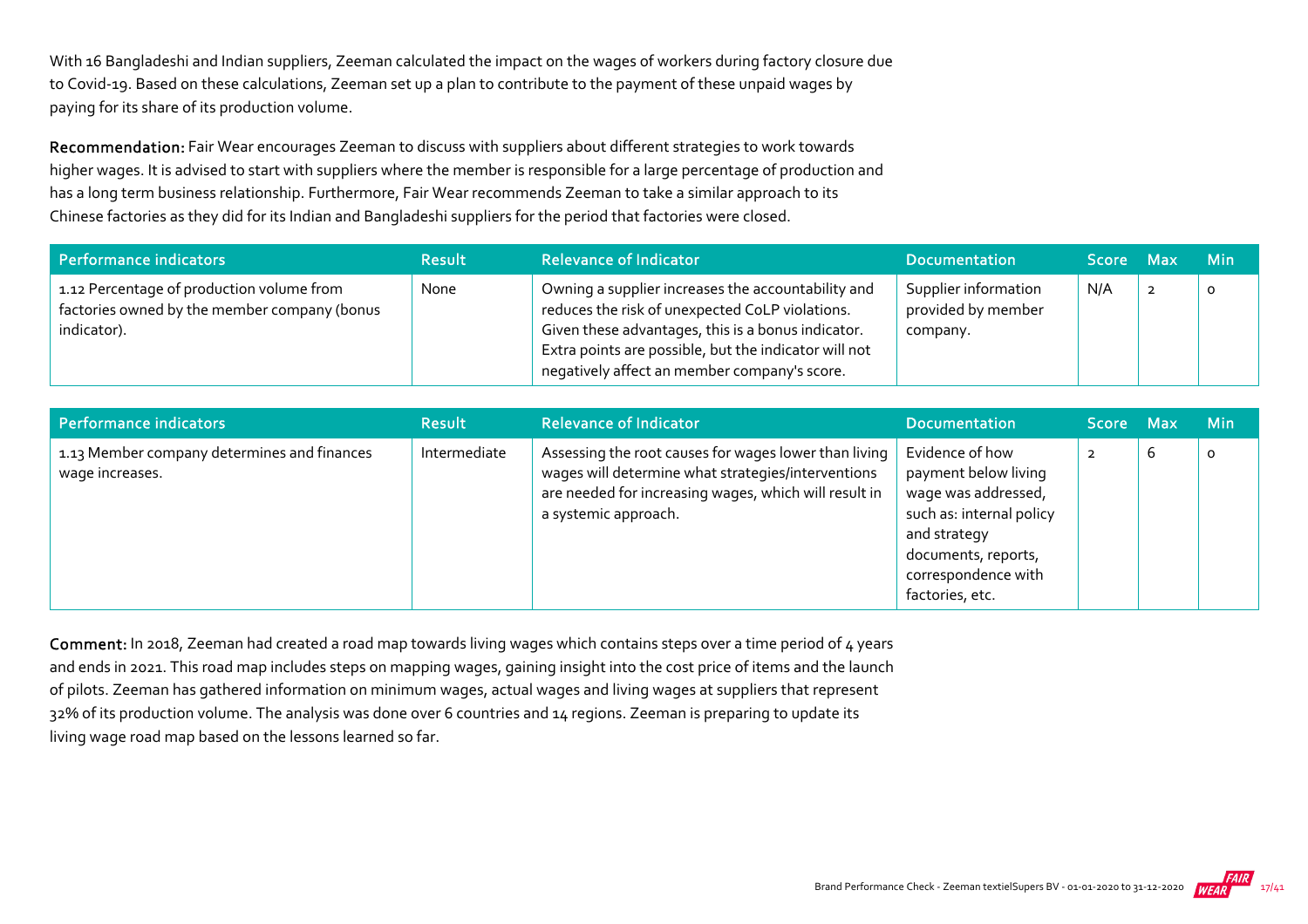Furthermore, the brand joined Fair Wear member Schijvens to increase wages at one of its Pakistani suppliers. In establishing a living wage benchmark, employees were involved by indicating their cost of living and their estimates of a living wage. Several stakeholders were involved in the process. The results of the questionnaires were processed by The Sustainable Trade Initiative (IDH) and a benchmark was determined. True Price and Fair Wear Foundation also reviewed the methodology. The costs to pay for the target wage were incorporated in the prices of Zeeman and Schijvens. The raising of the wages was done at the start of 2020. The price and wage increase was maintained throughout the pandemic.

Recommendation: In determining what is needed and how wages should be increased, it is recommended to involve worker representation.

| Performance indicators                                                                              | <b>Result</b> | <b>Relevance of Indicator</b>                                                                                        | <b>Documentation</b>                                                                                                                                                             | Score Max |   | <b>Min</b> |
|-----------------------------------------------------------------------------------------------------|---------------|----------------------------------------------------------------------------------------------------------------------|----------------------------------------------------------------------------------------------------------------------------------------------------------------------------------|-----------|---|------------|
| 1.14 Percentage of production volume where the<br>member company pays its share of the target wage. | 7%            | Fair Wear member companies are challenged to<br>adopt approaches that absorb the extra costs of<br>increasing wages. | Member company's own<br>documentation,<br>evidence of target wage<br>implementation, such as<br>wage reports, factory<br>documentation,<br>communication with<br>factories, etc. |           | 6 | 0          |

Comment: At its Pakistani supplier, Zeeman pays its share of the target wage, which was established through worker and stakeholder consultation.

Recommendation: Zeeman is encouraged to roll out their approach to other suppliers.

#### Purchasing Practices

Possible Points: 52

Earned Points: 30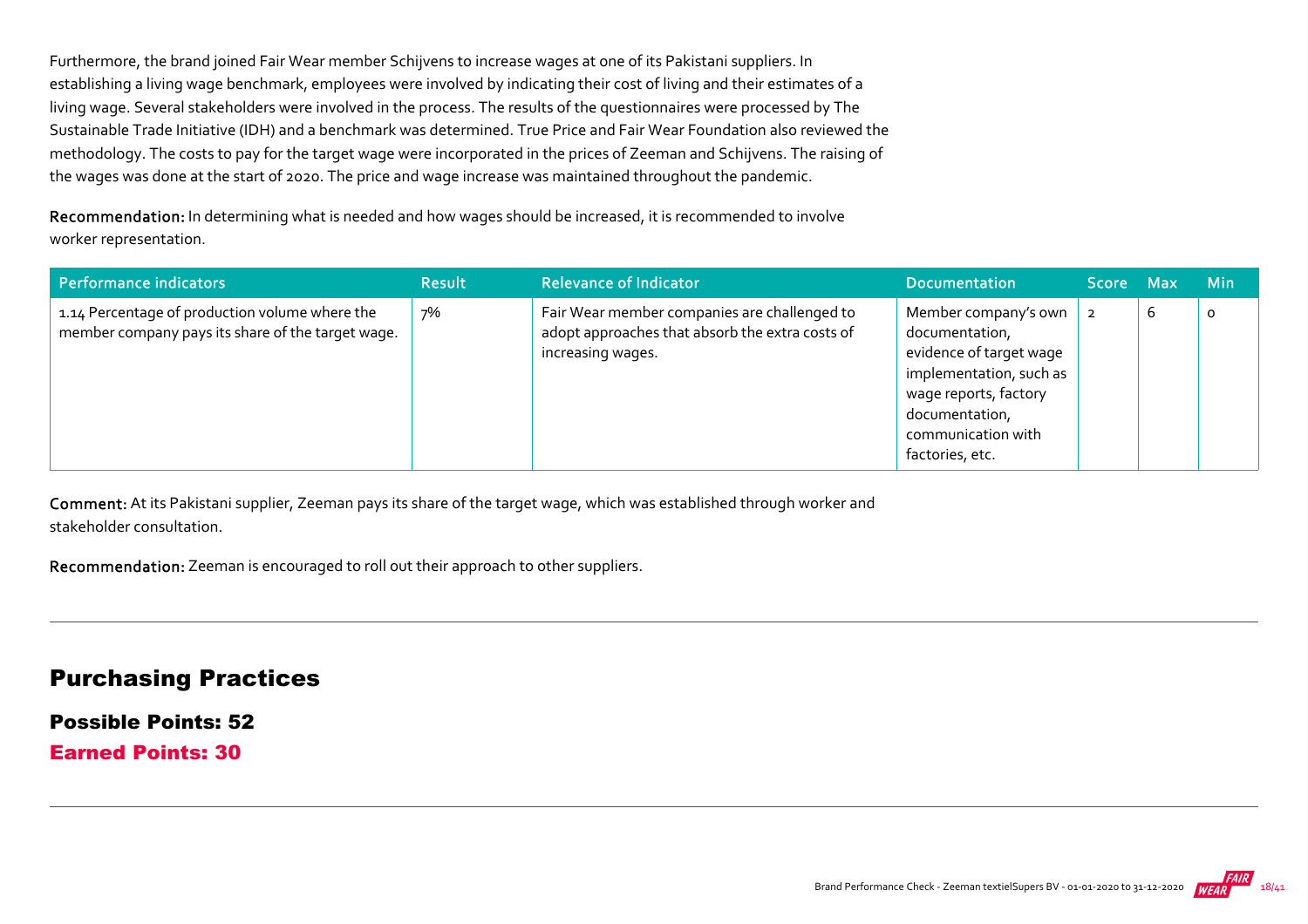# 2. Monitoring and Remediation

| <b>Basic measurements</b>                                                                     | <b>Result</b>                                                                          | <b>Comments</b>                                                                                                                                                  |
|-----------------------------------------------------------------------------------------------|----------------------------------------------------------------------------------------|------------------------------------------------------------------------------------------------------------------------------------------------------------------|
| % of production volume where an audit took place.                                             | 97%                                                                                    |                                                                                                                                                                  |
| % of production volume where monitoring requirements for low-risk countries are<br>fulfilled. | о%                                                                                     | To be counted towards the monitoring threshold, FWF<br>low-risk policy should be implemented. See indicator 2.9.<br>(N/A = no production in low risk countries.) |
| Member meets monitoring requirements for tail-end production locations.                       | First or second year<br>member and tail-end<br>monitoring requirements<br>do not apply | 1st or 2nd year member and tail-end monitoring<br>requirements do not apply.                                                                                     |
| Requirement(s) for next performance check                                                     |                                                                                        |                                                                                                                                                                  |
| Total monitoring threshold:                                                                   | 97%                                                                                    | Measured as percentage of production volume<br>(Minimums: 1 year: 40%; 2 years 60%; 3 years+: 80-100%)                                                           |

| Performance indicators                                                                               | <b>Result</b> | <b>Relevance of Indicator</b>                                                                                    | <b>Documentation</b>                                                              | Score Max |                | <b>Min</b> |
|------------------------------------------------------------------------------------------------------|---------------|------------------------------------------------------------------------------------------------------------------|-----------------------------------------------------------------------------------|-----------|----------------|------------|
| 2.1 Specific staff person is designated to follow up<br>on problems identified by monitoring system. | Yes           | Followup is a serious part of Fair Wear membership,<br>and cannot be successfully managed on an ad-hoc<br>basis. | Manuals, emails, etc.,<br>demonstrating who the<br>designated staff person<br>גו. |           | $\overline{2}$ | $-2$       |

Comment: Zeeman has a CSR manager a CSR coordinator and CSR assistant who follow up on problems identified by the monitoring system.

| Performance indicators                                     | <b>Result</b>                                                          | <b>Relevance of Indicator</b>                                                                                                                                                    | <b>Documentation</b>                 | Score Max |         | <b>Min</b> |
|------------------------------------------------------------|------------------------------------------------------------------------|----------------------------------------------------------------------------------------------------------------------------------------------------------------------------------|--------------------------------------|-----------|---------|------------|
| 2.2 Quality of own auditing system meets FWF<br>standards. | Member makes<br>use of FWF<br>audits and/or<br>external audits<br>only | In case Fair Wear teams cannot be used, the<br>member companies' own auditing system must<br>ensure sufficient quality in order for Fair Wear to<br>approve the auditing system. | Information on audit<br>methodology. | N/A       | $\circ$ | $-1$       |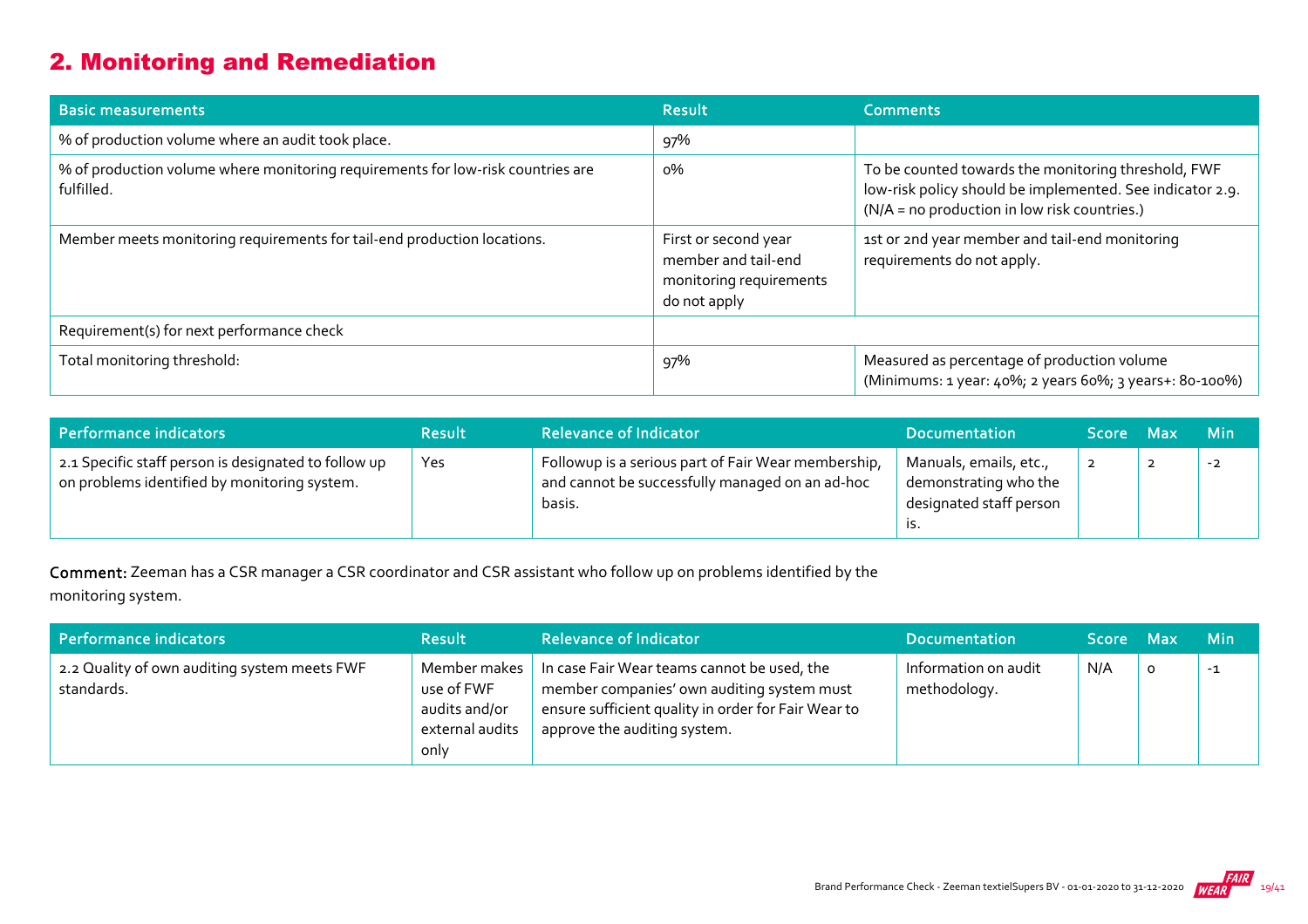| Performance indicators                                                                                                                                                                            | <b>Result</b> | <b>Relevance of Indicator</b>                                                                                                                                                                    | <b>Documentation</b>                                                                                                                      | Score Max | <b>Min</b> |
|---------------------------------------------------------------------------------------------------------------------------------------------------------------------------------------------------|---------------|--------------------------------------------------------------------------------------------------------------------------------------------------------------------------------------------------|-------------------------------------------------------------------------------------------------------------------------------------------|-----------|------------|
| 2.3 Audit Report and Corrective Action Plan (CAP)<br>findings are shared with factory and worker<br>representation where applicable. Improvement<br>timelines are established in a timely manner. | Yes           | 2 part indicator: Fair Wear audit reports were shared<br>and discussed with suppliers within two months of<br>audit receipt AND a reasonable time frame was<br>specified for resolving findings. | Corrective Action Plans,<br>emails; findings of<br>followup audits; brand<br>representative present<br>during audit exit<br>meeting, etc. |           | $-1$       |

Comment: Zeeman shares the audit reports and CAPs with factory management and ensures that improvement timelines are established in a timely manner. However, Zeeman does not yet actively share audit reports with worker representatives in the factories.

Recommendation: Before an audit takes place, Zeeman is recommended to check with the supplier whether worker representatives are active. In this way, they can be involved from the start of an audit and be invited for the audit opening and exit meeting. Including workers when following up on audit reports gives them the opportunity to be informed of issues in the factory and have a voice in the prioritization of issues.

| Performance indicators                                                                                                      | <b>Result</b> | <b>Relevance of Indicator</b>                                                                                                                                  | <b>Documentation</b>                                                                                                                                                                                                                 | Score Max |   | <b>Min</b> |
|-----------------------------------------------------------------------------------------------------------------------------|---------------|----------------------------------------------------------------------------------------------------------------------------------------------------------------|--------------------------------------------------------------------------------------------------------------------------------------------------------------------------------------------------------------------------------------|-----------|---|------------|
| 2.4 Degree of progress towards resolution of<br>existing Corrective Action Plans and remediation of<br>identified problems. | Intermediate  | Fair Wear considers efforts to resolve CAPs to be<br>one of the most important things that member<br>companies can do towards improving working<br>conditions. | CAP-related<br>documentation<br>including status of<br>findings, documentation<br>of remediation and<br>follow up actions taken<br>by member. Reports of<br>quality assessments.<br>Evidence of<br>understanding relevant<br>issues. | b         | 8 | $-2$       |

Comment: Zeeman actively follows up on audit reports. The brand prioritises the remediation of critical issues and issues at its biggest suppliers. The member keeps track of the progress factories make in one master file. When Zeeman buyers visit factories, they also discuss the CAP. Agents are actively involved in following up on audit reports and can support Zeeman in verifying whether issues were remediated through on‐site visits and documents check. Workers and worker representatives are not yet actively included in the remediation of a CAP.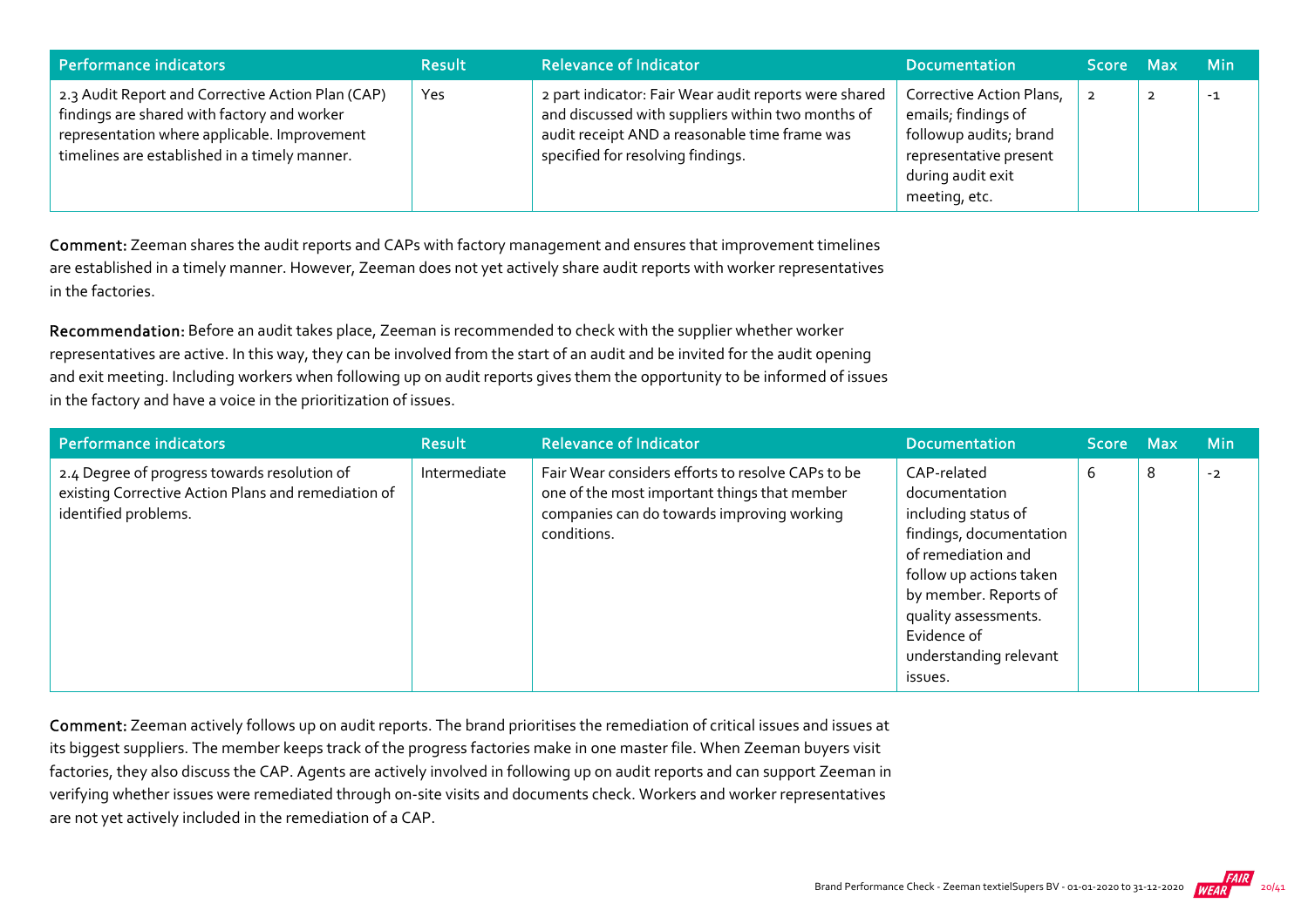At the time of the Covid-pandemic, issues identified through the questionnaire were followed up, but not tracked in the same system as the CAPs, leading to two parallel systems. Covid‐related issues that were identified in the audits that took place during the pandemic were also followed up, such as non‐payment of wages which became part of its regular system of following up on audits.

Recommendation: Fair Wear recommends Zeeman to remediate issues by including worker representation. Furthermore, Fair Wear recommends Zeeman to improve its system to keep track of CAPs, also to facilitate sharing information with other staff within Zeeman. Issues identified through audits and the Covid‐questionnaire should best be merged into one CAP to improve follow up.

| Performance indicators                                                                                                                           | <b>Result</b>  | <b>Relevance of Indicator</b>                                                                                                                                                                                                                  | <b>Documentation</b>                                                                                                           | Score Max | <b>Min</b> |
|--------------------------------------------------------------------------------------------------------------------------------------------------|----------------|------------------------------------------------------------------------------------------------------------------------------------------------------------------------------------------------------------------------------------------------|--------------------------------------------------------------------------------------------------------------------------------|-----------|------------|
| 2.5 Percentage of production volume from<br>production locations that have been visited by the<br>member company in the previous financial year. | not applicable | Due to the Covid-19 pandemic, brands could often<br>not visit their suppliers from March - December<br>2020. For consistency purposes, we therefore<br>decided to score all our member brands N/A on<br>visiting suppliers over the year 2020. | Member companies<br>should document all<br>production location<br>visits with at least the<br>date and name of the<br>visitor. | N/A       | O          |

| Performance indicators                                          | <b>Result</b>                                                        | <b>Relevance of Indicator</b>                                                                                               | <b>Documentation</b>                                                                                    | Score Max | <b>Min</b> |
|-----------------------------------------------------------------|----------------------------------------------------------------------|-----------------------------------------------------------------------------------------------------------------------------|---------------------------------------------------------------------------------------------------------|-----------|------------|
| 2.6 Existing audit reports from other sources are<br>collected. | Yes, quality<br>assessed and<br>corrective<br>actions<br>implemented | Existing reports form a basis for understanding the<br>issues and strengths of a supplier, and reduces<br>duplicative work. | Audit reports are on file;<br>evidence of followup on<br>prior CAPs. Reports of<br>quality assessments. |           | $\circ$    |

Comment: Zeeman collects external audit reports. For example, Zeeman collected 30 audit reports of TUV Sud. These reports were assessed on quality and Zeeman followed up on corrective actions.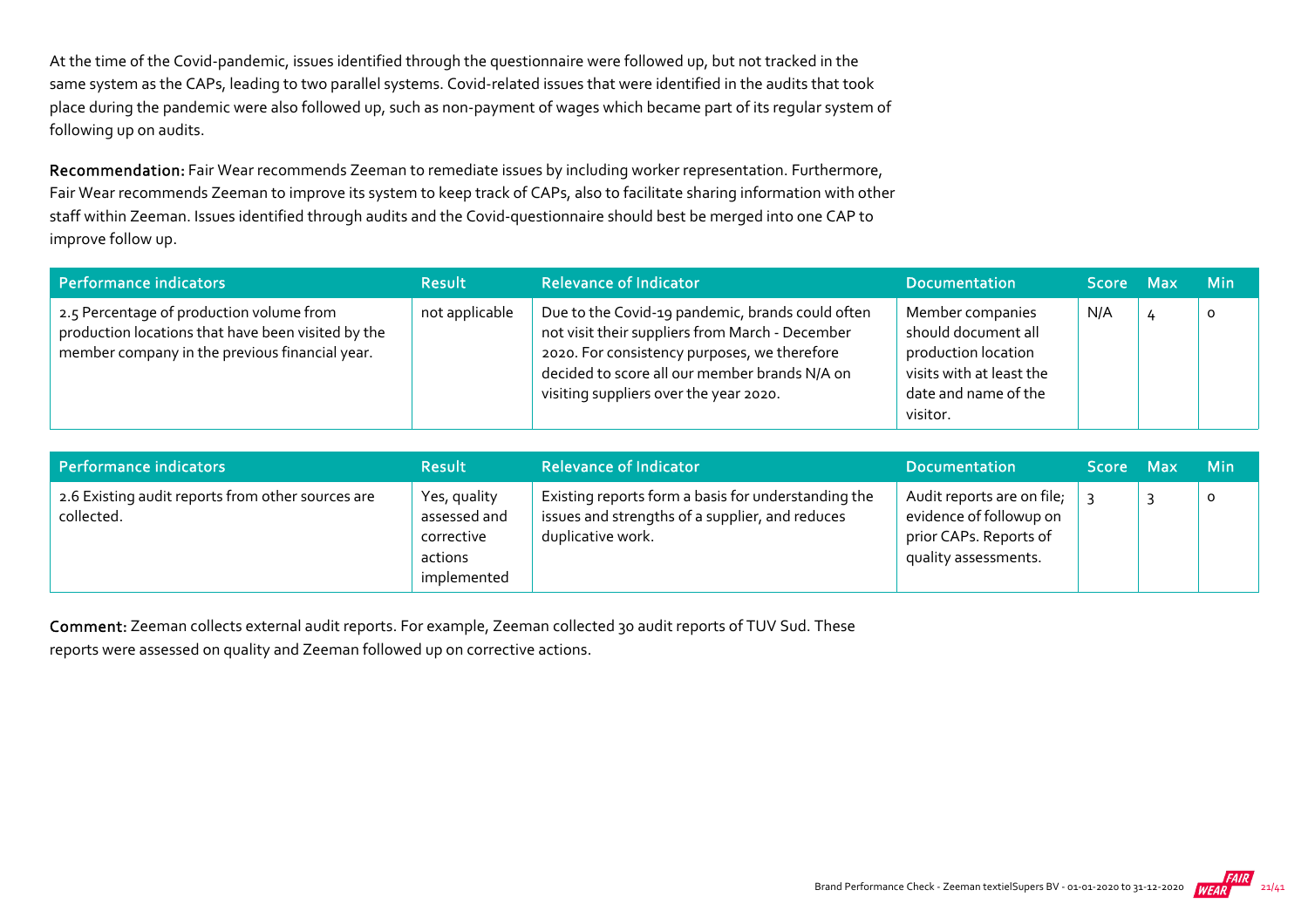| <b>Performance indicators</b>                                                                              | <b>Result</b>                                                                           | <b>Relevance of Indicator</b>                                                                                                                                                                                                                                                                                                                                                                              | <b>Documentation</b>                                                                                                                                                                                                                                                               | <b>Score</b> | <b>Max</b> | Min  |
|------------------------------------------------------------------------------------------------------------|-----------------------------------------------------------------------------------------|------------------------------------------------------------------------------------------------------------------------------------------------------------------------------------------------------------------------------------------------------------------------------------------------------------------------------------------------------------------------------------------------------------|------------------------------------------------------------------------------------------------------------------------------------------------------------------------------------------------------------------------------------------------------------------------------------|--------------|------------|------|
| 2.7 Compliance with FWF risk policies.                                                                     | Average score<br>depending on<br>the number of<br>applicable<br>policies and<br>results | Aside from regular monitoring and remediation<br>requirements under Fair Wear membership,<br>countries, specific areas within countries or specific<br>product groups may pose specific risks that require<br>additional steps to address and remediate those<br>risks. Fair Wear requires member companies to be<br>aware of those risks and implement policy<br>requirements as prescribed by Fair Wear. | Policy documents,<br>inspection reports,<br>evidence of cooperation<br>with other customers<br>sourcing at the same<br>factories, reports of<br>meetings with suppliers,<br>reports of additional<br>activities and/or<br>attendance lists as<br>mentioned in policy<br>documents. | 3            | 6          | $-2$ |
| Compliance with FWF enhanced monitoring<br>programme Bangladesh                                            | Intermediate                                                                            |                                                                                                                                                                                                                                                                                                                                                                                                            |                                                                                                                                                                                                                                                                                    | 3            | 6          | $-2$ |
| Compliance with FWF Myanmar policy                                                                         | Policies are not<br>relevant to the<br>company's<br>supply chain                        |                                                                                                                                                                                                                                                                                                                                                                                                            |                                                                                                                                                                                                                                                                                    | N/A          | 6          | $-2$ |
| Compliance with FWF guidance on abrasive blasting                                                          | Policies are not<br>relevant to the<br>company's<br>supply chain                        |                                                                                                                                                                                                                                                                                                                                                                                                            |                                                                                                                                                                                                                                                                                    | N/A          | 6          | $-2$ |
| Compliance with FWF guidance on risks related to<br>Turkish garment factories employing Syrian<br>refugees | Intermediate                                                                            |                                                                                                                                                                                                                                                                                                                                                                                                            |                                                                                                                                                                                                                                                                                    | 3            | 6          | $-2$ |
| Other risks specific to the member's supply chain<br>are addressed by its monitoring system                | Intermediate                                                                            |                                                                                                                                                                                                                                                                                                                                                                                                            |                                                                                                                                                                                                                                                                                    | 3            | 6          | $-2$ |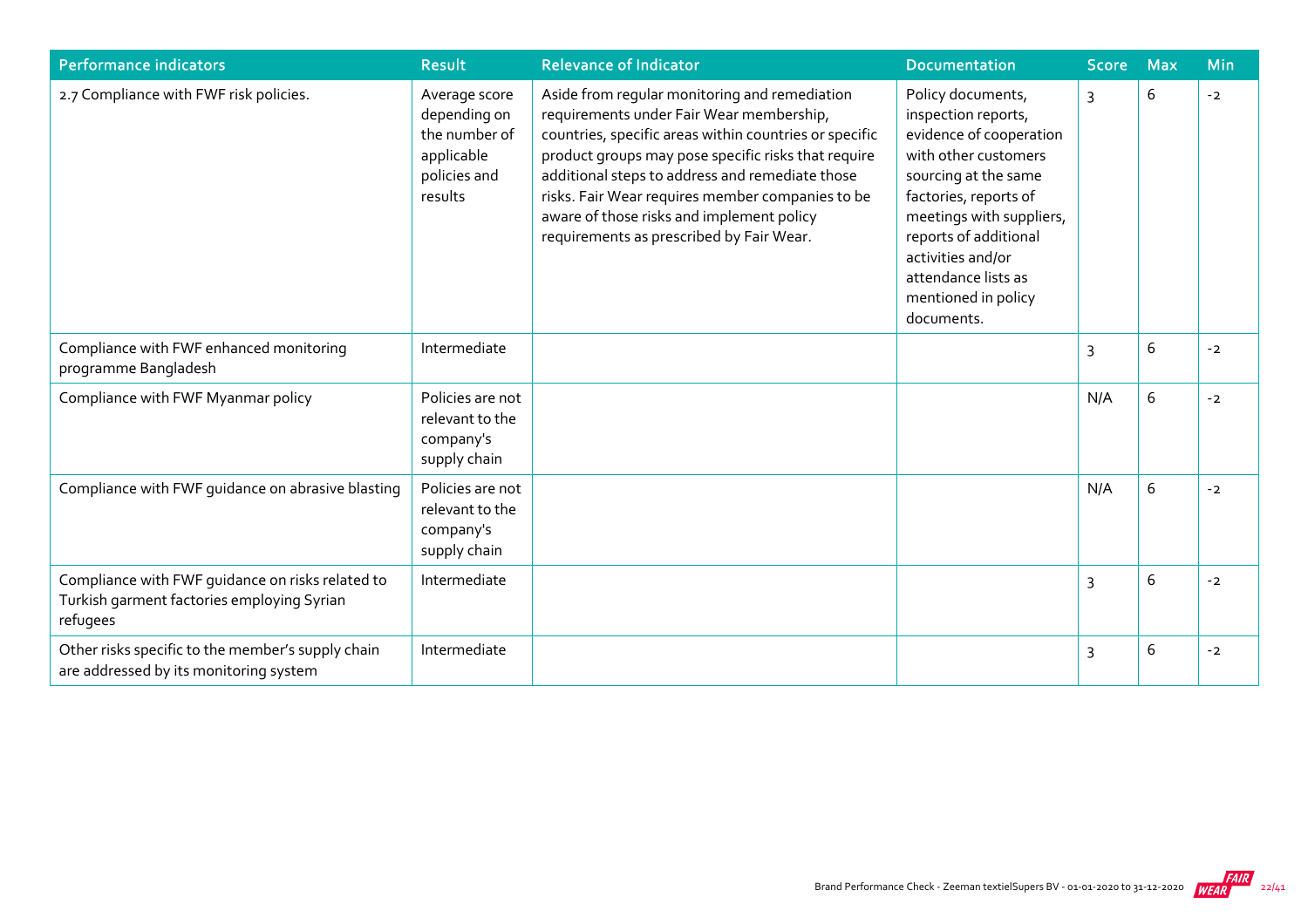#### Comment: Bangladesh:

Zeeman signed the Bangladesh Accord and the Transition Accord. The brand could show that most of its factories had implemented safety measures and over 90% of the issues were remediated. Zeeman actively collaborates with other brands including other Fair Wear members. Gender‐Based Violence remains a risk at its Bangladeshi suppliers. At one supplier, one worker complained to Fair Wear's complaints hotline about harassment (see 3.4). Zeeman is currently enrolling factories in the Fair Wear WEP Violence and Harassment Programme.

#### Turkey:

Zeeman has a policy in place that allows for contracting Syrian refugees in Turkish factories. They need to be employed in line with legal standards. The brand discussed this policy with its suppliers. Factories participated in a Fair Wear seminar on Syrian refugees in 2019. They have been audited by TUV and BSCI, while one factory was audited by Fair Wear. The audit reports did not identify the employment of Syrian refugees. Zeeman checks for subcontracting through its local agents and through other measures, such as through a comparison of product design and in‐house services of factories. The audit reports of TUV and BSCI often do not check and contain information on subcontractors. No subcontractors have been identified.

#### COVID-19:

As soon as the situation allowed, the brand started to conduct audits. In combination with information collected through the supplier questionnaire, the brand followed up on issues related to wages. The questionnaire identified several factories that had a loss of jobs. In case of non-payment of severance pay, the brand followed up. Through a steady order flow, the brand aimed to ensure a minimal loss of jobs. The brand did not check whether workers were included in Covid‐related measures that were taken by factory management. The brand had included questions related to Occupational Health and Safety in its supplier questionnaire, which it also followed up. Local agents were also involved in following up. However, the brand did not use the Fair Wear OHS sheet or did not actively keep track of governmental measures and whether factories were following governmental regulations. By conducting audits and collecting audit reports, the brand gained a better understanding of the impact of Covid on 45 factories, although these reports do not always include findings on the impact of the pandemic, especially at the start of the pandemic. Zeeman actively shared a video from one of its Burmese suppliers with other factories which showed how the factory had taken OHS measures.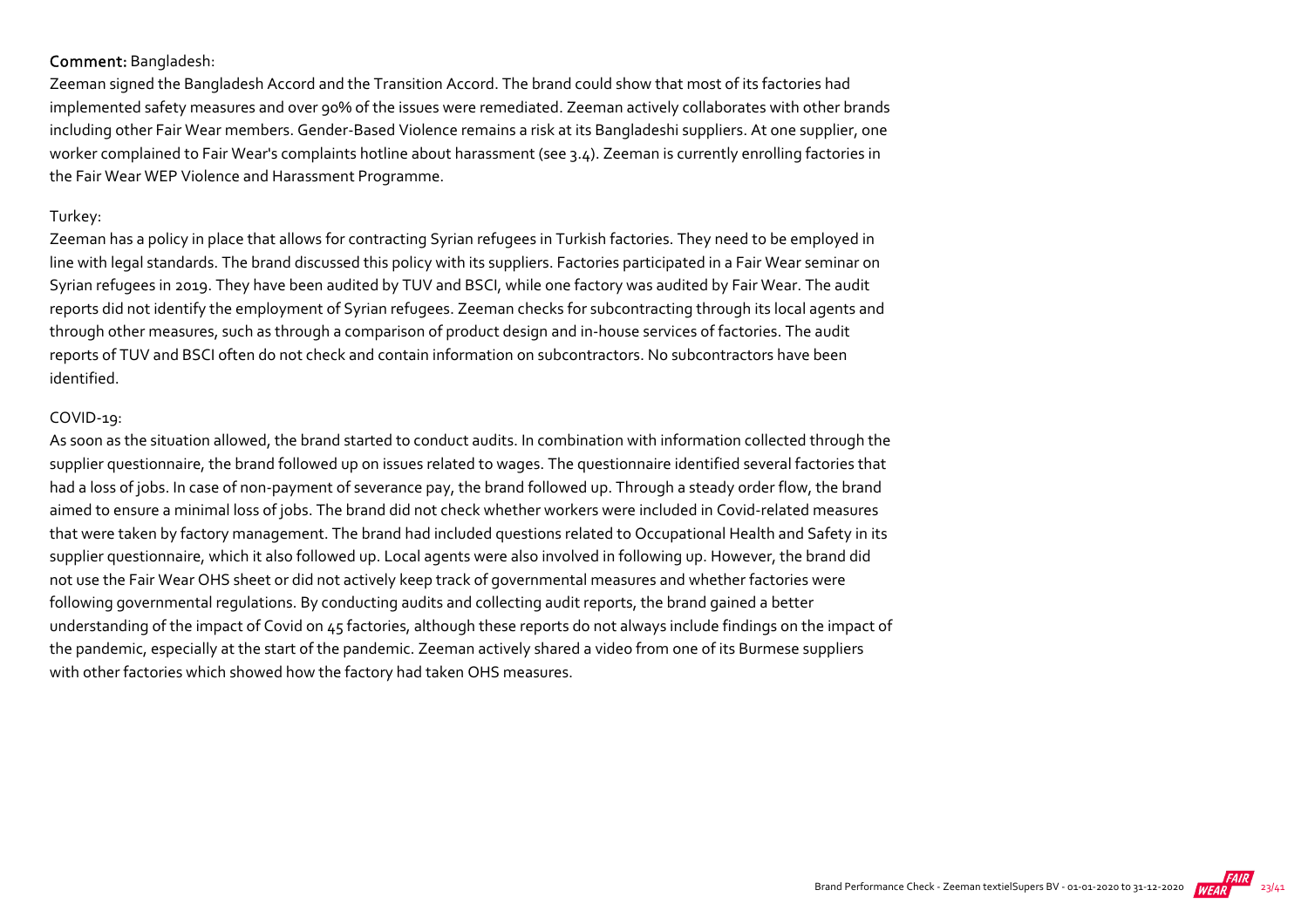#### Other:

Zeeman has a policy in place for abrasive blasting. From 2011‐2013, Zeeman actively engaged its suppliers to check for sandblasting. Suppliers switched to other forms such as brushing or hand sanding. The brand reported on sandblasting in several sustainability reports, 2018 being the most recent one. Therefore, this risk is no longer considered a high risk that needed active remediation in 2020 and therefore this part of the indicator is rated N/A.

The brand also started to address other high risks that need remediation such as excessive overtime in China and Gender‐ Based Violence (GBV) in Pakistan. In Pakistan, the brand organized two seminars to inform factory management about the risk of GBV. In India, the brand participates in a project of Goodweave /ETI to prevent, identify and remediate child labour in spinning mills.

Recommendation: The member is encouraged to support its suppliers with implementing the OHS COVID-19 measures. Furthermore, Fair Wear recommends to ensure enrolment of all its Bangladeshi suppliers in the WEP VHP programme. Also, Fair Wear recommends to actively check non-Fair Wear audit reports on the risk of subcontracting in Turkey and take additional measures if subcontracting cannot be ruled out based on the report.

| Performance indicators                                                                                                   | <b>Result</b>         | <b>Relevance of Indicator</b>                                                                                                                                                                                                                       | <b>Documentation</b>                                             | Score Max | <b>Min</b> |
|--------------------------------------------------------------------------------------------------------------------------|-----------------------|-----------------------------------------------------------------------------------------------------------------------------------------------------------------------------------------------------------------------------------------------------|------------------------------------------------------------------|-----------|------------|
| 2.8 Member company cooperates with other FWF<br>member companies in resolving corrective actions<br>at shared suppliers. | Active<br>cooperation | Cooperation between customers increases leverage<br>and chances of successful outcomes. Cooperation<br>also reduces the chances of a factory having to<br>conduct multiple Corrective Action Plans about the<br>same issue with multiple customers. | Shared CAPs, evidence<br>of cooperation with<br>other customers. |           | $-1$       |

Comment: Zeeman shares suppliers with several Fair Wear members. Zeeman showed to be open for active collaboration with other Fair Wear members to address and resolve risks and issues at suppliers.

| Performance indicators                                                                                        | <b>Result</b>                             | <b>Relevance of Indicator</b>                                                                                                                                                                                                                                                                    | <b>Documentation</b>                                                                                                                                          | Score Max |                | – Min   |
|---------------------------------------------------------------------------------------------------------------|-------------------------------------------|--------------------------------------------------------------------------------------------------------------------------------------------------------------------------------------------------------------------------------------------------------------------------------------------------|---------------------------------------------------------------------------------------------------------------------------------------------------------------|-----------|----------------|---------|
| 2.9 Percentage of production volume where<br>monitoring requirements for low-risk countries are<br>fulfilled. | No production<br>in low-risk<br>countries | Low-risk countries are determined by the presence<br>and proper functioning of institutions which can<br>quarantee compliance with national and<br>international standards and laws. Fair Wear has<br>defined minimum monitoring requirements for<br>production locations in low-risk countries. | Documentation of visits,<br>notification of suppliers<br>of Fair Wear<br>membership; posting of<br>worker information<br>sheets, completed<br>questionnaires. | N/A       | $\overline{2}$ | $\circ$ |

Member undertakes additional activities to monitor suppliers.: Yes (1)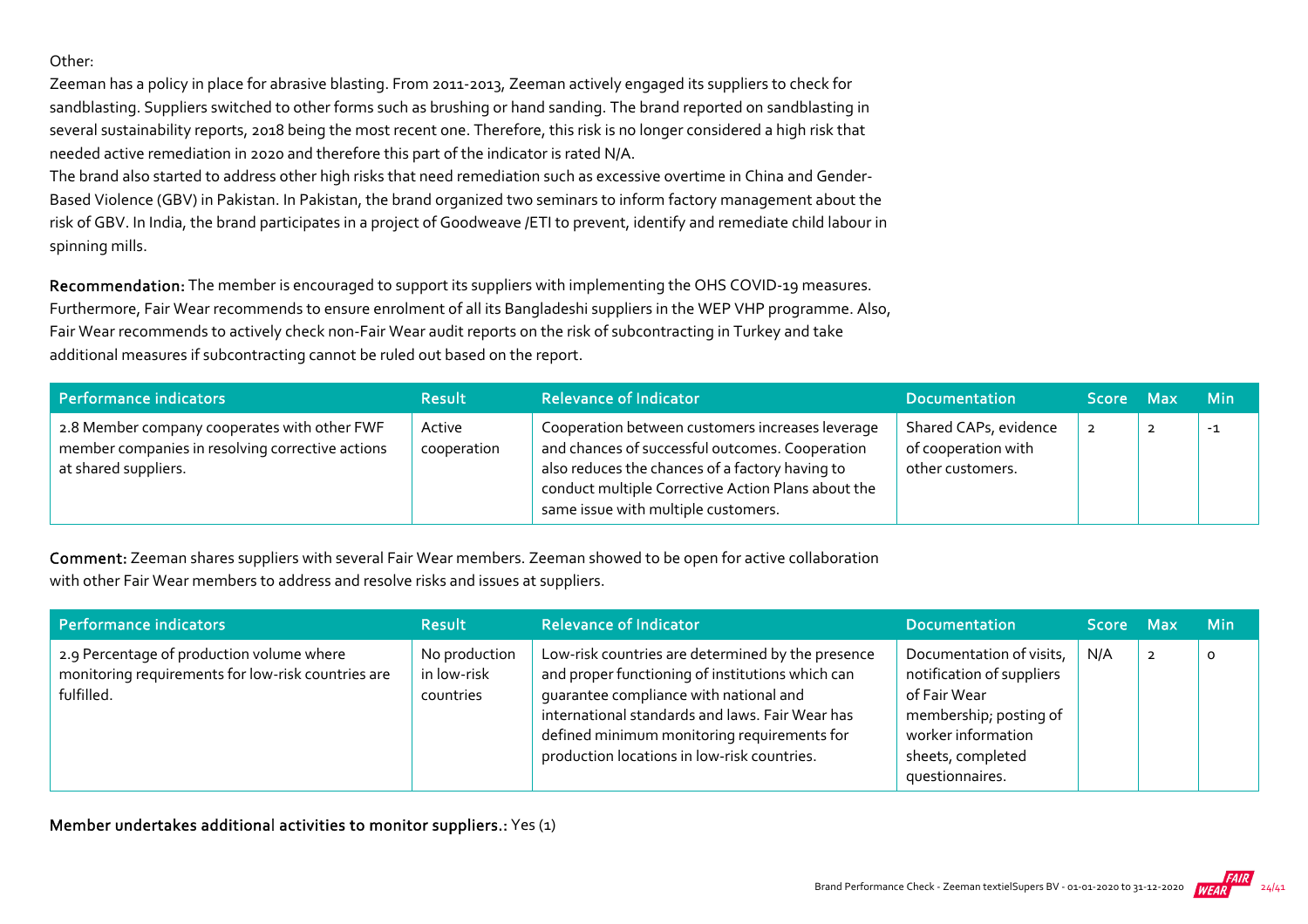Comment: The brand does not source from production locations in low‐risk countries.

| Performance indicators,                                                                                                                                                        | <b>Result</b> | <b>Relevance of Indicator</b>                                                                                                                                                            | <b>Documentation</b>                                                                               | Score Max | <b>Min</b> |
|--------------------------------------------------------------------------------------------------------------------------------------------------------------------------------|---------------|------------------------------------------------------------------------------------------------------------------------------------------------------------------------------------------|----------------------------------------------------------------------------------------------------|-----------|------------|
| 2.10 Extra bonus indicator: in case FWF member<br>company conducts full audits at tail-end production<br>locations (when the minimum required monitoring<br>threshold is met). | No            | Fair Wear encourages its members to monitor 100%<br>of its production locations and rewards those<br>members who conduct full audits above the<br>minimum required monitoring threshold. | <b>Production location</b><br>information as provided<br>to Fair Wear and recent<br>Audit Reports. | N/A       |            |

Comment: Zeeman is in its first year of membership and therefore, this indicator does not apply.

| Performance indicators                                                                                           | <b>Result</b> | <b>Relevance of Indicator</b>                                                                                                                                                                                                                    | <b>Documentation</b>           | Score Max | <b>Min</b> |
|------------------------------------------------------------------------------------------------------------------|---------------|--------------------------------------------------------------------------------------------------------------------------------------------------------------------------------------------------------------------------------------------------|--------------------------------|-----------|------------|
| 2.11 Questionnaire is sent and information is<br>collected from external brands resold by the<br>member company. | <b>No</b>     | Fair Wear believes it is important for affiliates that<br>have a retail/wholesale arm to at least know if the<br>brands they resell are members of Fair Wear or a<br>similar organisation, and in which countries those<br>brands produce goods. | Questionnaires are on<br>file. | $\Omega$  | $\circ$    |

Comment: Zeeman sells external brands through intermediaries. Although Zeeman has gathered information on the sourcing practices and production countries of these brands, the member has not yet send the questionnaire to these brands.

Recommendation: Fair Wear members are encouraged to send the Fair Wear questionnaire for external production to the brand(s) it resells.

| <b>Performance indicators</b>                                                                                                       | <b>Result</b> | <b>Relevance of Indicator</b>                                                                                                                                                                                                            | <b>Documentation</b>                                                                                                                                                     | Score Max      | <b>Min</b> |
|-------------------------------------------------------------------------------------------------------------------------------------|---------------|------------------------------------------------------------------------------------------------------------------------------------------------------------------------------------------------------------------------------------------|--------------------------------------------------------------------------------------------------------------------------------------------------------------------------|----------------|------------|
| 2.12 External brands resold by member companies<br>that are members of another credible initiative (% of<br>external sales volume). | 59%           | Fair Wear believes members who resell products<br>should be rewarded for choosing to sell external<br>brands who also take their supply chain<br>responsibilities seriously and are open about in<br>which countries they produce goods. | External production data<br>in Fair Wear's<br>information<br>management system.<br>Documentation of sales<br>volumes of products<br>made by Fair Wear or<br>FLA members. | $\overline{2}$ | $\circ$    |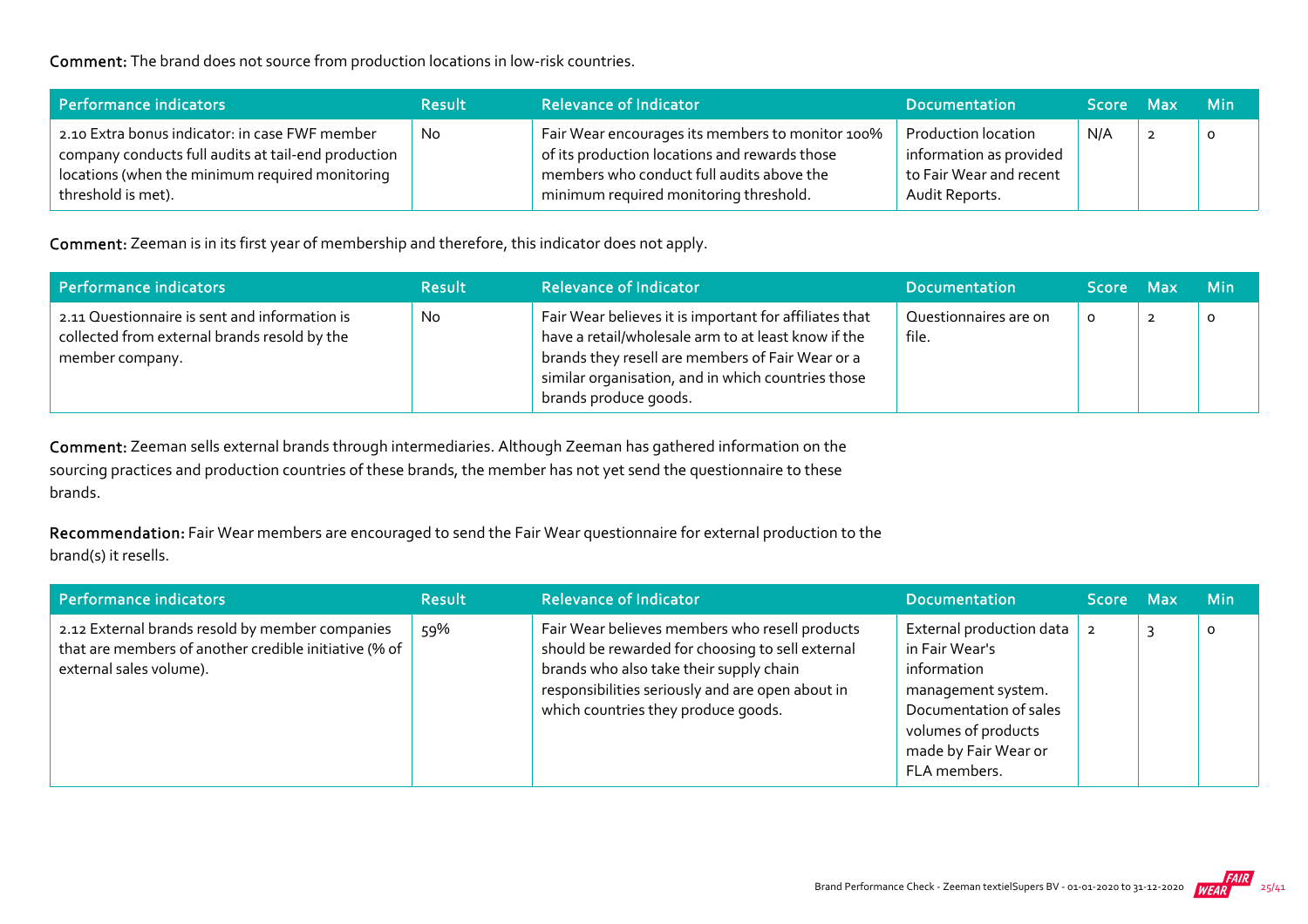Comment: Zeeman sources products from 9 external brands of which 4 are a member of Fair Wear or FLA. These 4 brands represent 59% of its external sales volume.

Recommendation: Fair Wear encourages Zeeman to progress towards an external supplier base that is covered by either Fair Wear or other credible initiatives.

| Performance indicators                                                     | <b>Result</b> | <b>Relevance of Indicator</b>                                                                                                                                                                  | <b>Documentation</b>                                        | Score Max | -Min |
|----------------------------------------------------------------------------|---------------|------------------------------------------------------------------------------------------------------------------------------------------------------------------------------------------------|-------------------------------------------------------------|-----------|------|
| 2.13 Questionnaire is sent and information is<br>collected from licensees. | No licensees  | Fair Wear believes it is important for member<br>companies to know if the licensee is committed to<br>the implementation of the same labour standards<br>and has a monitoring system in place. | Questionnaires are on<br>file. Contracts with<br>licensees. | N/A       |      |

### Monitoring and Remediation

Possible Points: 29

Earned Points: 21

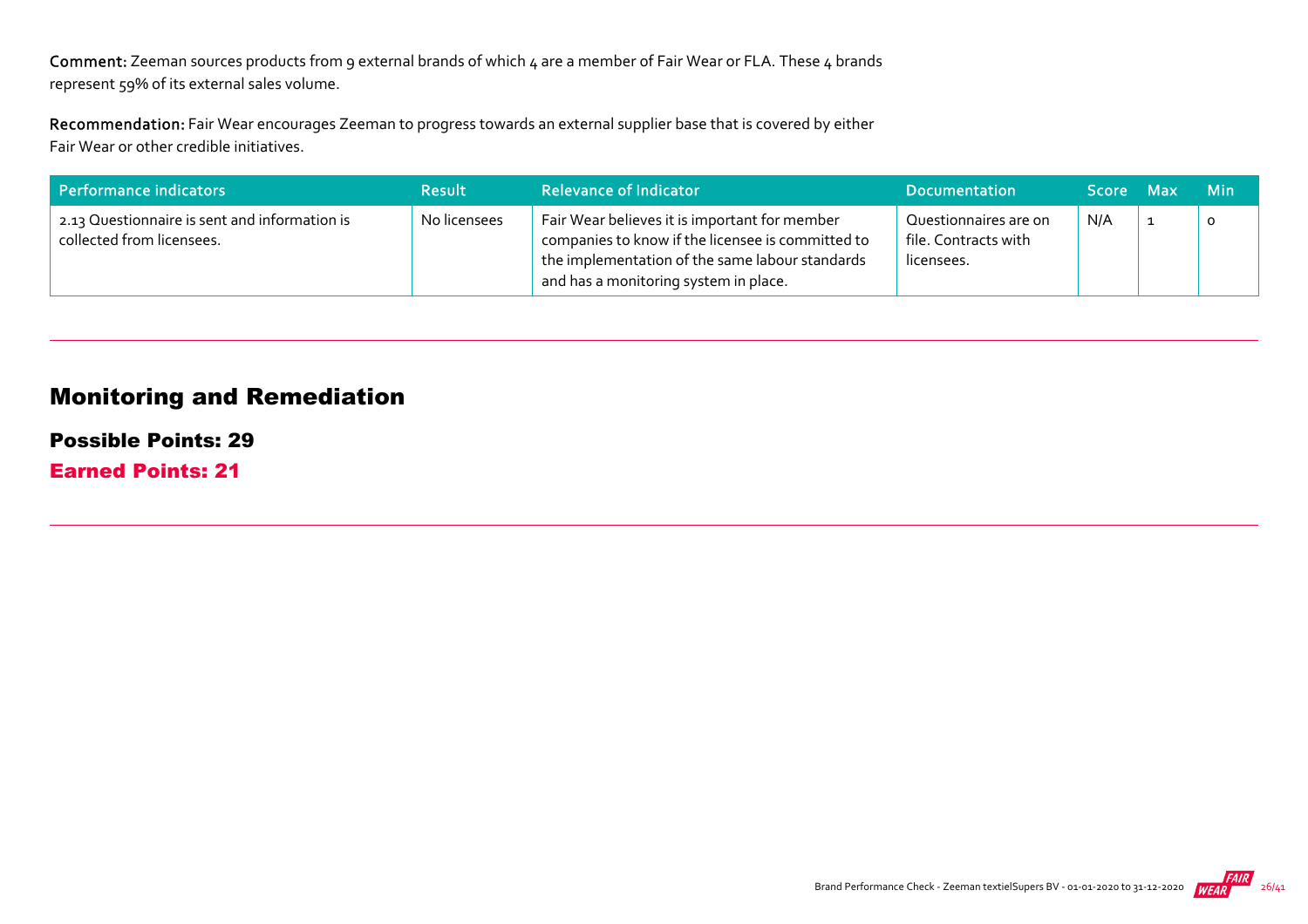# 3. Complaints Handling

| <b>Basic measurements</b>                                 | <b>Result</b> | <b>Comments</b>                                                                                                                                                        |
|-----------------------------------------------------------|---------------|------------------------------------------------------------------------------------------------------------------------------------------------------------------------|
| Number of worker complaints received since last check.    |               | At this point, FWF considers a high number of complaints<br>as a positive indicator, as it shows that workers are aware<br>of and making use of the complaints system. |
| Number of worker complaints in process of being resolved. |               |                                                                                                                                                                        |
| Number of worker complaints resolved since last check.    |               |                                                                                                                                                                        |

| Performance indicators                                                       | <b>Result</b> | <b>Relevance of Indicator</b>                                                                                    | Documentation                                                                     | Score Max | <b>Min</b> |
|------------------------------------------------------------------------------|---------------|------------------------------------------------------------------------------------------------------------------|-----------------------------------------------------------------------------------|-----------|------------|
| 3.1 A specific employee has been designated to<br>address worker complaints. | Yes           | Followup is a serious part of Fair Wear membership,<br>and cannot be successfully managed on an ad-hoc<br>basis. | Manuals, emails, etc.,<br>demonstrating who the<br>designated staff person<br>.כו |           | $-1$       |

Comment: The CSR manager and the CSR coordinator are responsible for following up on complaints arising from the Fair Wear complaints system.

| Performance indicators                                                                                          | <b>Result</b> | <b>Relevance of Indicator</b>                                                                                                                                                                                                                                                             | <b>Documentation</b>                                                                                 | Score Max      |                | <b>Min</b> |
|-----------------------------------------------------------------------------------------------------------------|---------------|-------------------------------------------------------------------------------------------------------------------------------------------------------------------------------------------------------------------------------------------------------------------------------------------|------------------------------------------------------------------------------------------------------|----------------|----------------|------------|
| 3.2 Member company has informed factory<br>management and workers about the FWF CoLP and<br>complaints hotline. | Yes           | Informing both management and workers about the<br>Fair Wear Code of Labour Practices and complaints<br>hotline is a first step in alerting workers to their<br>rights. The Worker Information Sheet is a tool to do<br>this and should be visibly posted at all production<br>locations. | Photos by company<br>staff, audit reports,<br>checklists from<br>production location<br>visits, etc. | $\overline{2}$ | $\overline{2}$ | $-2$       |

Comment: Zeeman ensures that the Fair Wear CoLP is posted at its suppliers. Agents are asked to check whether the worker information sheet is posted when they visit the factory. Furthermore, all factories are required to send in photographic evidence of posted worker information sheets.

However, in two Fair Wear audits, it was reported that the worker information sheet was not posted. This was immediately corrected by Zeeman. In some cases, photographic evidence did not show whether the sheet was posted in an area that is safe and easily accessible to workers.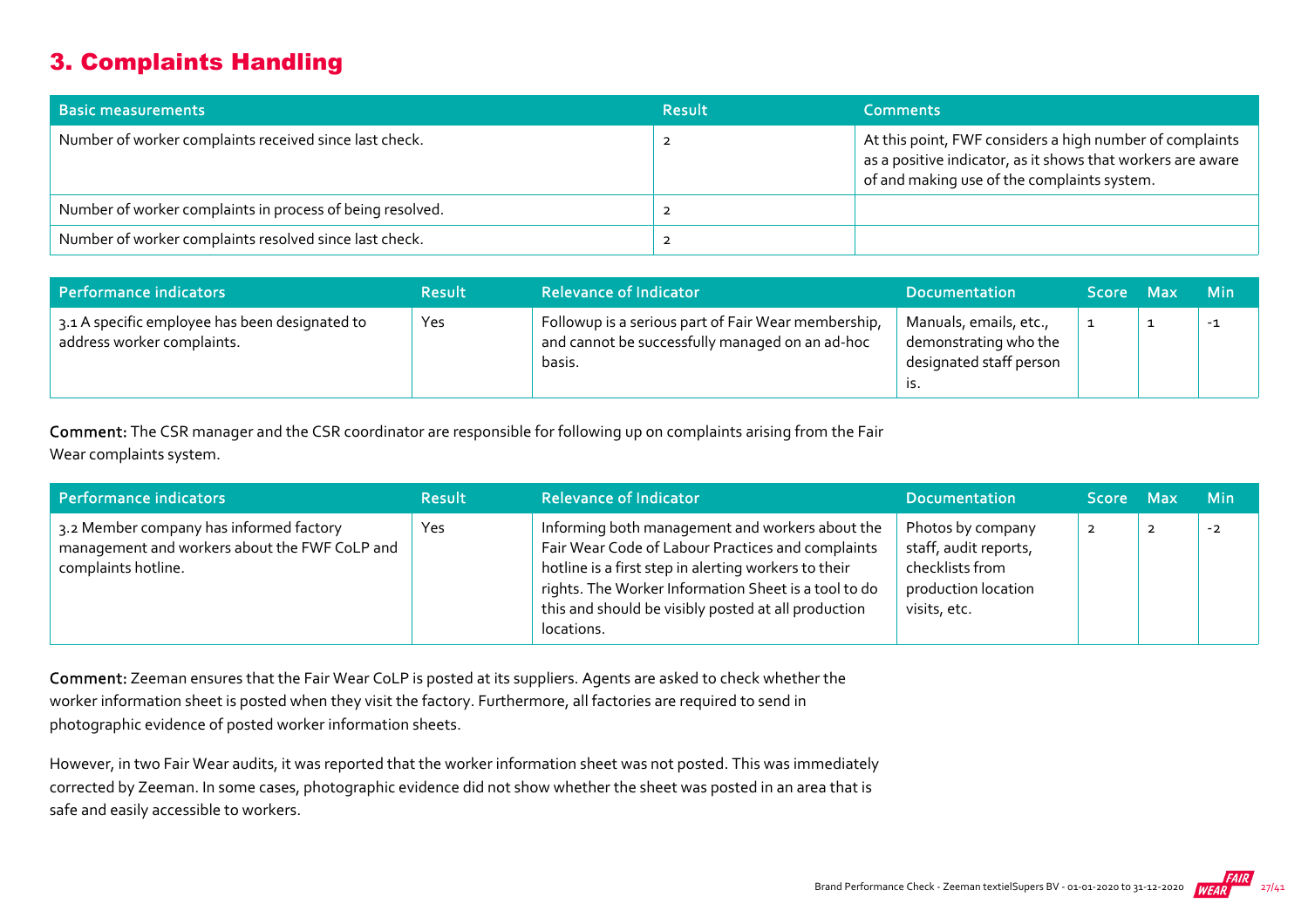Recommendation: Fair Wear recommends Zeeman to ensure that photographic evidence sufficiently shows that the worker information sheet is posted in an area that is safe and easily accessible to workers.

| Performance indicators                                                                                         | <b>Result</b> | <b>Relevance of Indicator</b>                                                                                                                                                                                                           | <b>Documentation</b>                                                                                                                                                                                     | <b>Score</b> | Max | <b>Min</b> |
|----------------------------------------------------------------------------------------------------------------|---------------|-----------------------------------------------------------------------------------------------------------------------------------------------------------------------------------------------------------------------------------------|----------------------------------------------------------------------------------------------------------------------------------------------------------------------------------------------------------|--------------|-----|------------|
| 3.3 Degree to which member company has actively<br>raised awareness of the FWF CoLP and complaints<br>hotline. | 15%           | After informing workers and management of the Fair<br>Wear CoLP and the complaints hotline, additional<br>awareness raising and training is needed to ensure<br>sustainable improvements and structural worker-<br>management dialogue. | Training reports, Fair<br>Wear's data on factories<br>enrolled in the WEP<br>basic module. For<br>alternative training<br>activities: curriculum,<br>training content,<br>participation and<br>outcomes. | 4            | b   | $\circ$    |

Comment: Awareness on worker rights was raised at five suppliers. At two Bangladeshi suppliers training on violence and harassment was held, which also informed workers about their rights. Zeeman organized a WEP Basic at one Chinese factory, while two other members had already trained workers at a Pakistani and Bangladeshi supplier on workers rights.

Zeeman did not actively share the worker videos that were made available during the Covid‐19 pandemic. Besides the mentioned training, Zeeman did not take extra efforts to inform workers about their rights during the pandemic.

Recommendation: Fair Wear recommends Zeeman to actively raise awareness about the Fair Wear Code of Labour Practices and Fair Wear complaint helpline among a larger portion of its suppliers. Zeeman should ensure good quality systematic training of workers and management on these topics. To this end, Zeeman can either use Fair Wear's WEP Basic module, or implement training related to the Fair Wear CoLP and complaint helpline through third‐party training providers or brand staff. Non‐Fair Wear training must follow the standards outlined in Fair Wear's guidance and checklist available on the Member Hub.

| Performance indicators                                                                                                            | <b>Result</b> | <b>Relevance of Indicator</b>                                                                                                                                                       | <b>Documentation</b>                                                                                               | Score Max | – Mini |
|-----------------------------------------------------------------------------------------------------------------------------------|---------------|-------------------------------------------------------------------------------------------------------------------------------------------------------------------------------------|--------------------------------------------------------------------------------------------------------------------|-----------|--------|
| 3.4 All complaints received from production location<br>workers are addressed in accordance with the FWF<br>Complaints Procedure. | Yes           | Providing access to remedy when problems arise is a<br>key element of responsible supply chain<br>management. Member company involvement is<br>often essential to resolving issues. | Documentation that<br>member company has<br>completed all required<br>steps in the complaints<br>handling process. |           | $-2$   |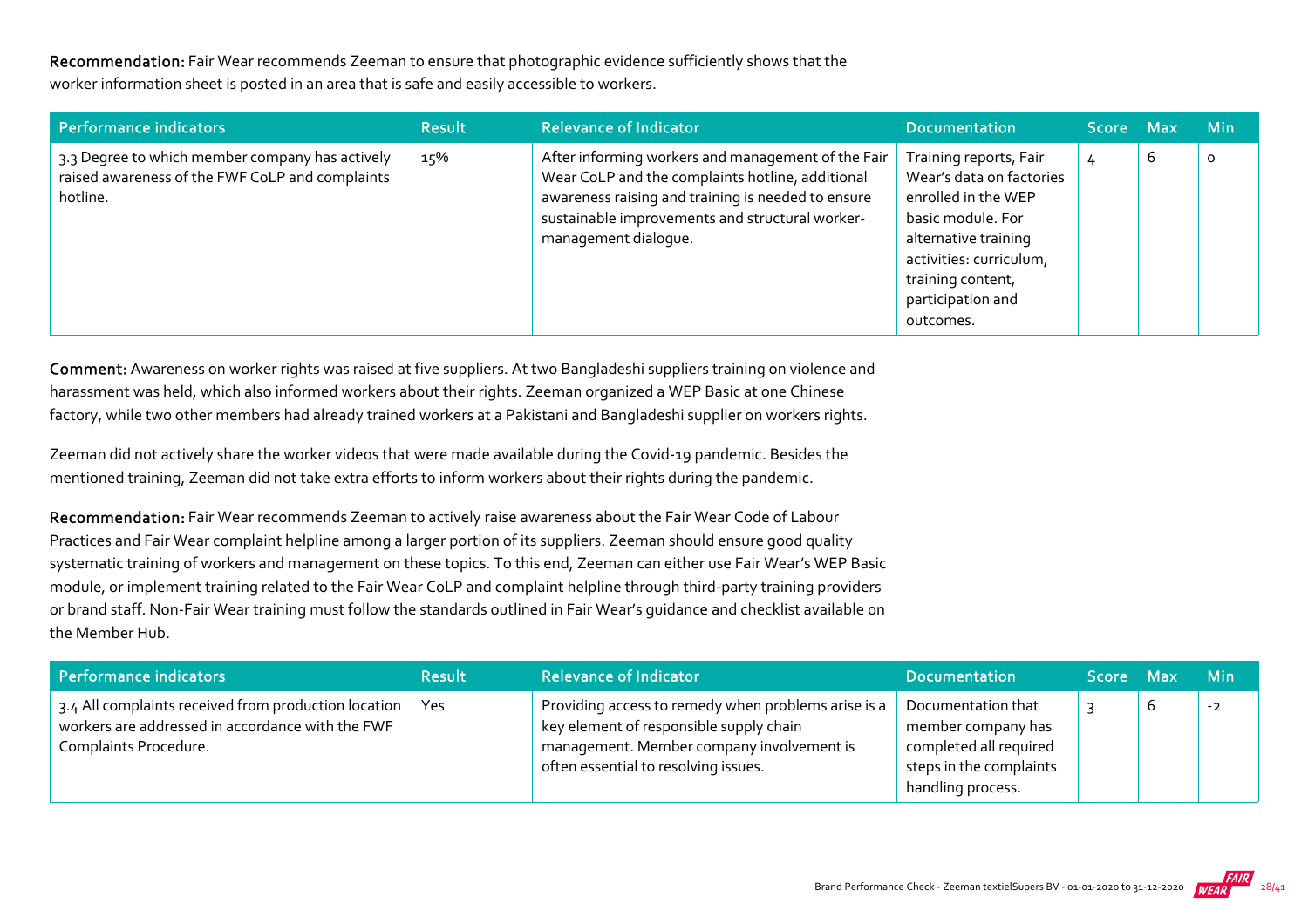Comment: In 2020, Zeeman received two complaints. In the first complaint, the worker was fired after she had complained to management about being verbally and physically harassed after she had made an error. Management denied the allegations, also after they investigated the complaint. A meeting between the factory, Fair Wear, Zeeman and the complainant was held to come to a solution. Unfortunately, no satisfactory outcome was found and the worker remained dismissed. The worker received 3 months gross salary and 3 months basic wage. The brand helped her to find a new job at a different supplier of Zeeman. Furthermore, the brand agreed with the factory to participate in the Fair Wear WEP Violence and Harassment Programme in 2021. Zeeman is evaluating the relationship with this factory.

In another complaint, a worker informed Zeeman that the worker representatives in the factory were not chosen freely. After a few months, the factory changed management. The complainant informed Fair Wear that the new management showed willingness towards social dialogue and that the representatives took the issues of workers at heart.

In both complaints, Zeeman cooperated in line with the Fair Wear Complaints Policy. No further preventive steps were taken.

Recommendation: It is recommended to uncover the root causes of complaints and prevent them from recurring. When appropriate, the investigation includes incidents at other factories.

| Performance indicators                                                                       | <b>Result</b>         | <b>Relevance of Indicator</b>                                                                                                                                                                             | <b>Documentation</b>                                                                  | Score Max | <b>Min</b> |
|----------------------------------------------------------------------------------------------|-----------------------|-----------------------------------------------------------------------------------------------------------------------------------------------------------------------------------------------------------|---------------------------------------------------------------------------------------|-----------|------------|
| 3.5 Cooperation with other customers in addressing<br>worker complaints at shared suppliers. | Active<br>cooperation | Because most production locations supply several<br>customers with products, involvement of other<br>customers by the Fair Wear member company can<br>be critical in resolving a complaint at a supplier. | Documentation of joint<br>efforts, e.g. emails,<br>sharing of complaint<br>data, etc. |           | $\circ$    |

Comment: Zeeman actively collaborated with another Fair Wear member to resolve a complaint in one of its shared factories.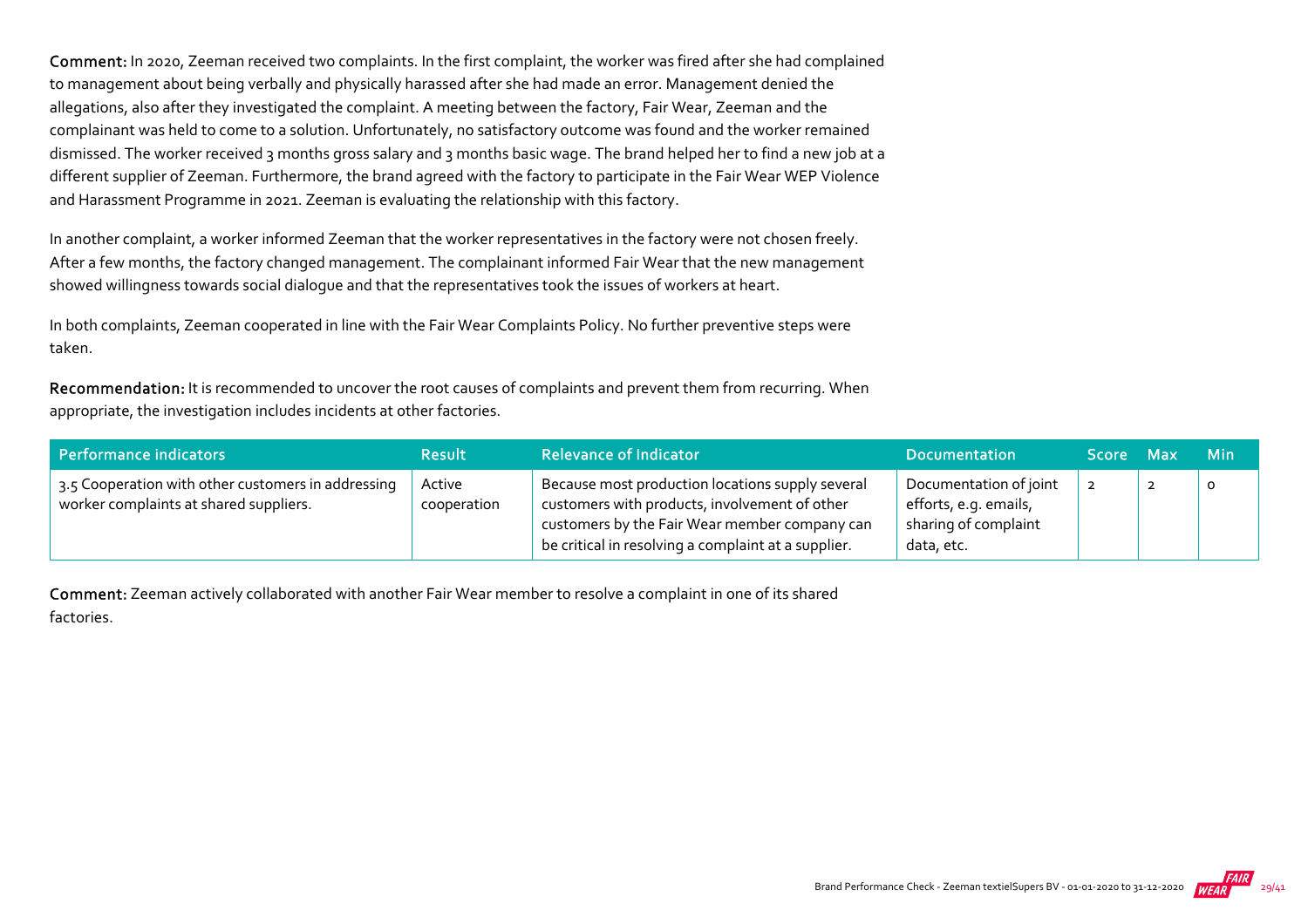# Complaints Handling

Possible Points: 17

Earned Points: 12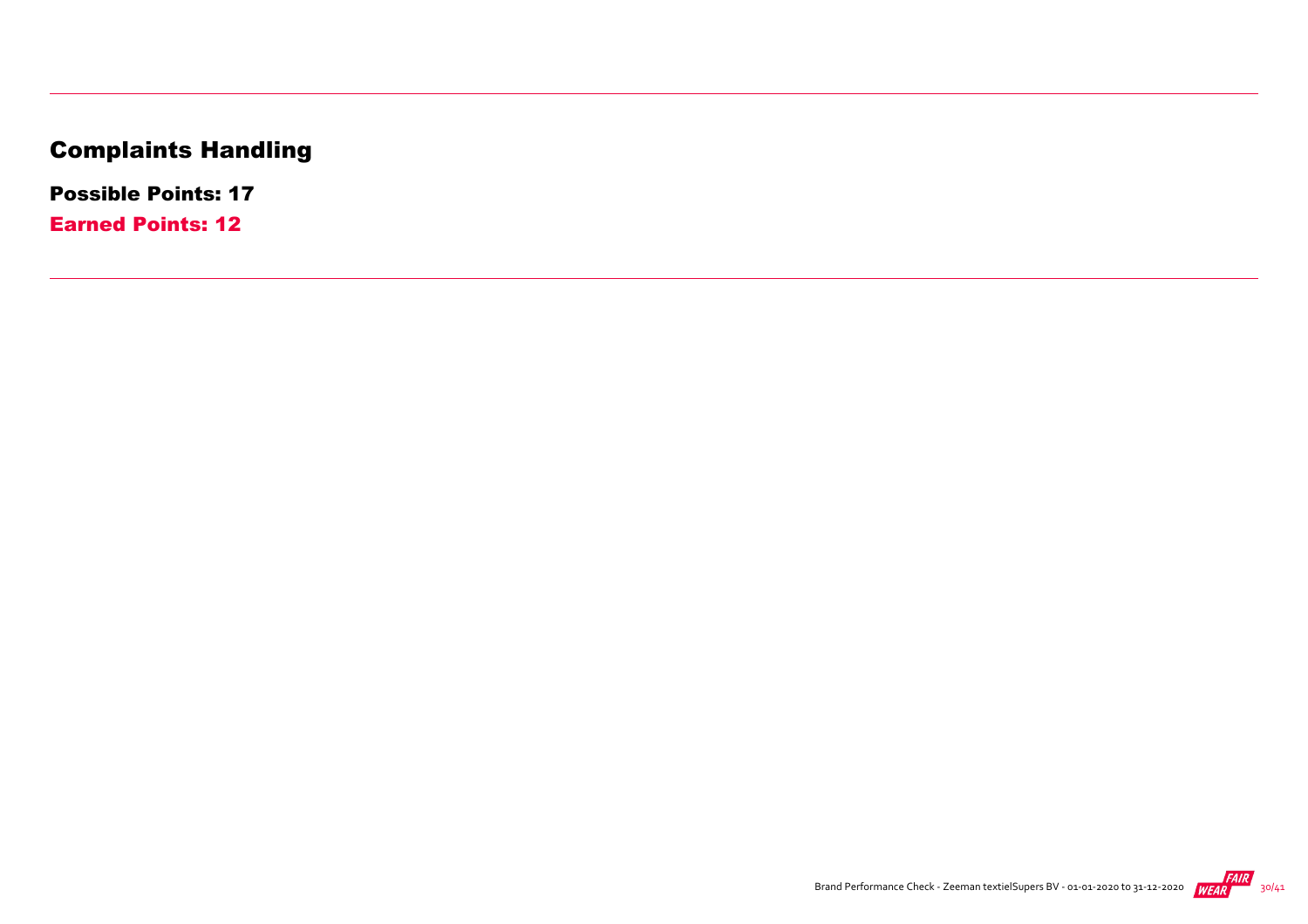# 4. Training and Capacity Building

| Performance indicators                                               | <b>Result</b> | <b>Relevance of Indicator</b>                                                                                                                                                                                                            | <b>Documentation</b>                                     | Score Max | <b>Min</b> |
|----------------------------------------------------------------------|---------------|------------------------------------------------------------------------------------------------------------------------------------------------------------------------------------------------------------------------------------------|----------------------------------------------------------|-----------|------------|
| 4.1 All staff at member company are made aware of<br>FWF membership. | Yes           | Preventing and remediating problems often requires<br>the involvement of many different departments;<br>making all staff aware of Fair Wear membership<br>requirements helps to support cross-departmental<br>collaboration when needed. | Emails, trainings,<br>presentation,<br>newsletters, etc. |           | O          |

Comment: Zeeman made its staff aware of Fair Wear membership through communication on its intranet, sustainability report and an internal poster. Staff in its stores have been made aware of Fair Wear membership, but the brand recognises that the brand needs to take further steps to increase their knowledge on what membership entails.

Recommendation: Fair Wear recommends Zeeman to actively communicate about Fair Wear membership in its stores and to train its store staff on how to respond to questions from consumers.

| Performance indicators                                                              | <b>Result</b> | <b>Relevance of Indicator</b>                                                                                                                                                           | <b>Documentation</b>                                                                         | Score Max | <b>Min</b> |
|-------------------------------------------------------------------------------------|---------------|-----------------------------------------------------------------------------------------------------------------------------------------------------------------------------------------|----------------------------------------------------------------------------------------------|-----------|------------|
| 4.2 All staff in direct contact with suppliers are<br>informed of FWF requirements. | Yes           | Sourcing, purchasing and CSR staff at a minimum<br>should possess the knowledge necessary to<br>implement Fair Wear requirements and advocate for<br>change within their organisations. | Fair Wear Seminars or<br>equivalent trainings<br>provided; presentations,<br>curricula, etc. |           | $-1$       |

Comment: The CSR‐department holds regular meetings with the Purchasing Director. Before visits to suppliers, purchasing staff are informed of the latest status of the CAPs. Fair Wear trained the purchasing staff on the relationship between wages and prices in Zeemans' first year of membership.

| Performance indicators                                                                    | <b>Result</b>                  | <b>Relevance of Indicator</b>                                                                                                                                                                     | Documentation                                                                        | Score Max      | <b>Min</b> |
|-------------------------------------------------------------------------------------------|--------------------------------|---------------------------------------------------------------------------------------------------------------------------------------------------------------------------------------------------|--------------------------------------------------------------------------------------|----------------|------------|
| 4.3 All sourcing contractors/agents are informed<br>about FWF's Code of Labour Practices. | Yes + actively<br>support COLP | Agents have the potential to either support or<br>disrupt CoLP implementation. It is the responsibility<br>of member company to ensure agents actively<br>support the implementation of the CoLP. | Correspondence with<br>agents, trainings for<br>agents, Fair Wear audit<br>findings. | $\overline{2}$ |            |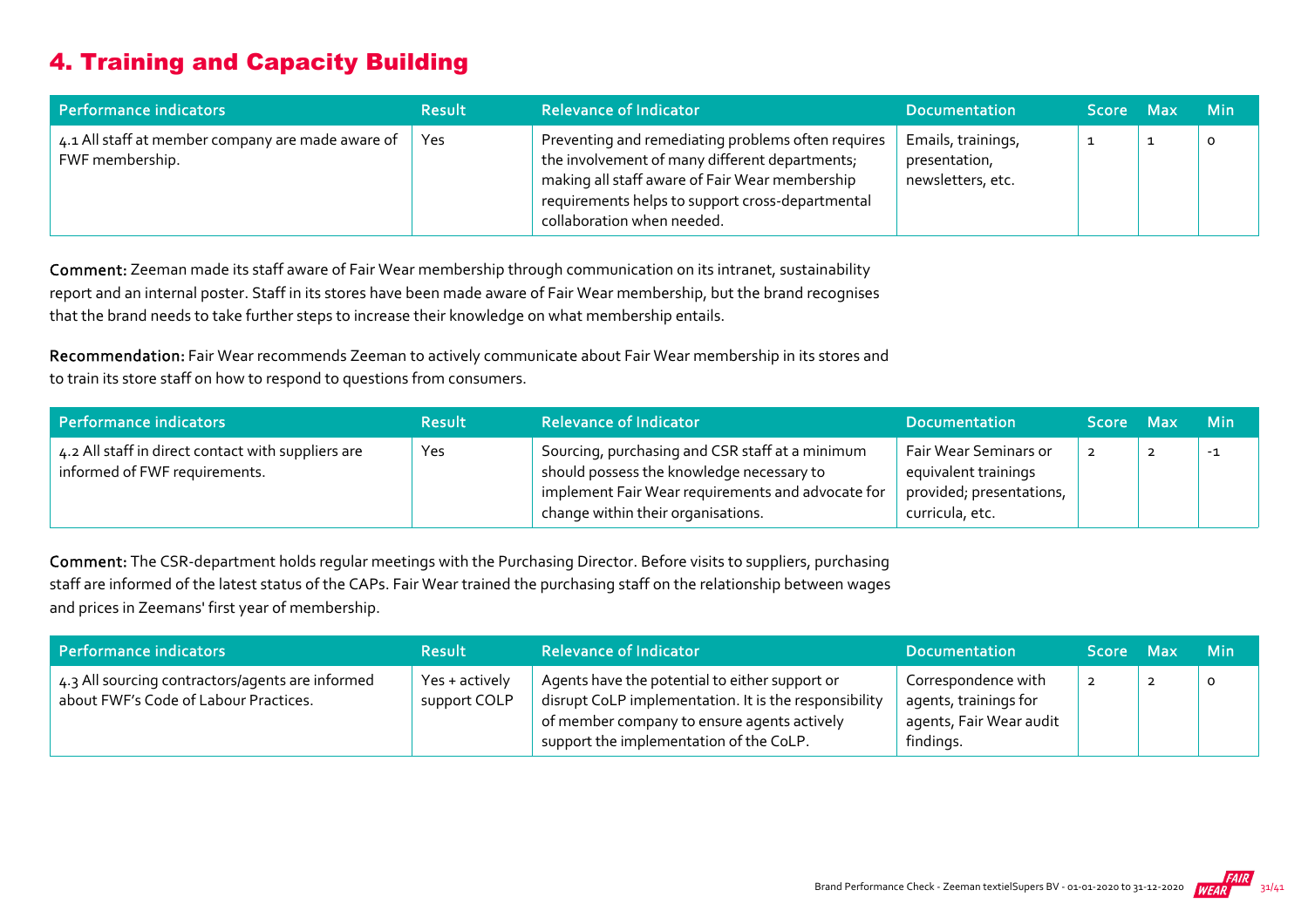Comment: Spread over five countries, Zeeman makes use of seven agents. Besides having informed these agents of Fair Wear membership, these agents are also actively involved in risk assessment, collecting audit reports, discussing labour standards with suppliers and verification of improvements that are made by suppliers.

Recommendation: Fair Wear recommends Zeeman to further strengthen the role of agents in following up on issues identified by the monitoring system and to actively train its agents on monitoring and remediating gender‐related problems.

| Performance indicators                                                                                                | <b>Result</b> | <b>Relevance of Indicator</b>                                                                                                                                                                                                                                                           | <b>Documentation</b>                                                                                                                                                                                    | Score Max |   | <b>Min</b> |
|-----------------------------------------------------------------------------------------------------------------------|---------------|-----------------------------------------------------------------------------------------------------------------------------------------------------------------------------------------------------------------------------------------------------------------------------------------|---------------------------------------------------------------------------------------------------------------------------------------------------------------------------------------------------------|-----------|---|------------|
| 4.4 Factory participation in training programmes<br>that support transformative processes related to<br>human rights. | 6%            | Complex human rights issues such as freedom of<br>association or gender-based violence require more<br>in-depth trainings that support factory-level<br>transformative processes. Fair Wear has developed<br>several modules, however, other (member-led)<br>programmes may also count. | Training reports, Fair<br>Wear's data on factories<br>enrolled in training<br>programmes. For<br>alternative training<br>activities: curriculum,<br>training content,<br>participation and<br>outcomes. |           | 6 | O          |

Comment: At three suppliers of Zeeman, another Fair Wear member had already initiated training on harassment and violence.

Recommendation: Fair Wear recommends to implement training programmes that support factory-level transformation such as establishing functional internal grievance mechanisms, improving worker‐management dialogue and communication skills or addressing gender‐based violence. Training assessed under this indicator should go beyond raising awareness and focus on behavioural and structural change to improve working conditions. To this end, Zeeman can make use of Fair Wear's WEP Communication or Violence and Harassment Prevention modules or implement advanced training through external training providers or brand staff. Non‐Fair Wear training must follow the standards outlined in Fair Wear's guidance and checklist available on the Member Hub.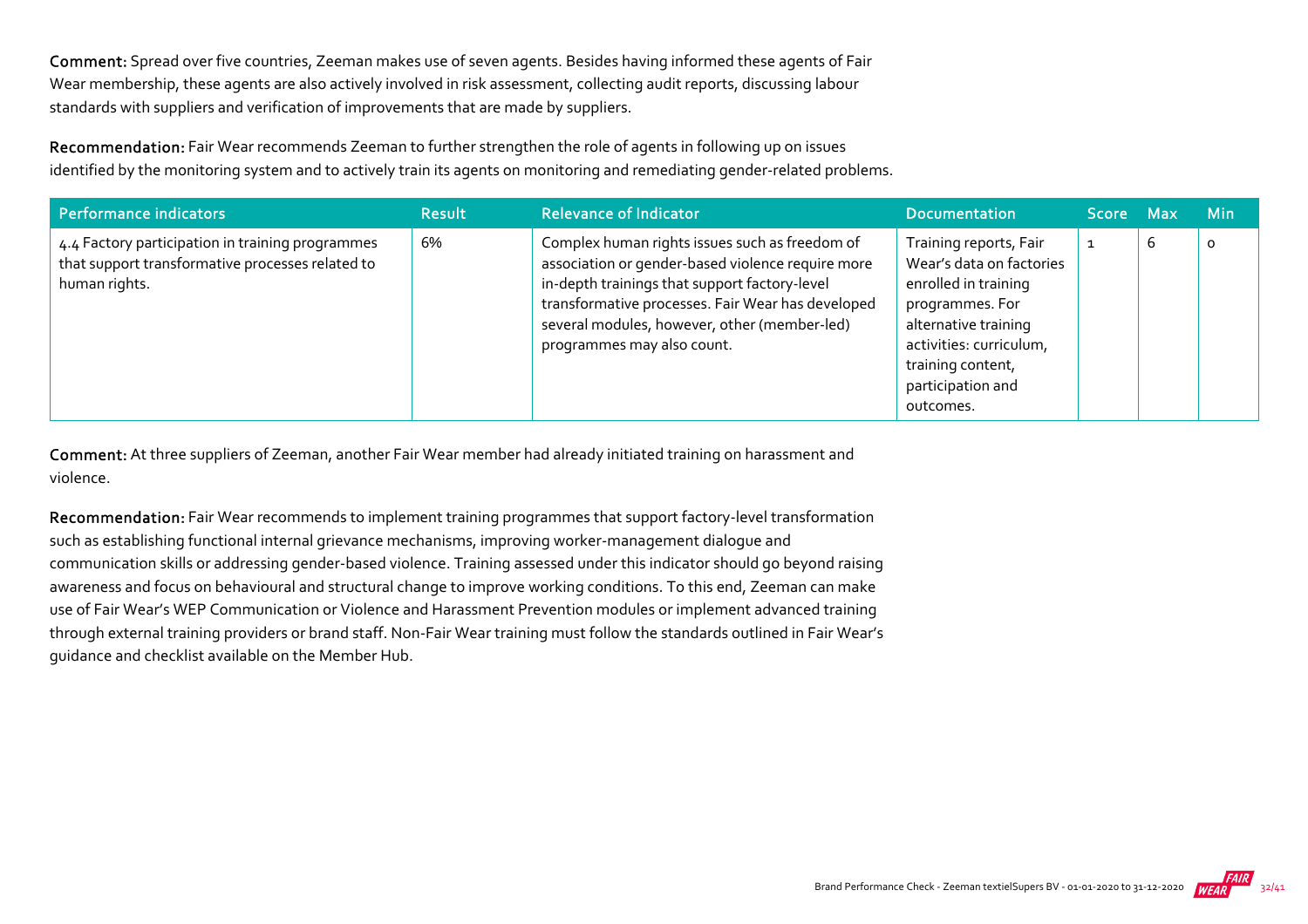| Performance indicators                                                       | <b>Result</b>                                                                                                   | <b>Relevance of Indicator</b>                                                                                                                         | Documentation                                                                                                                                                                                  | Score Max |                | <b>Min</b> |
|------------------------------------------------------------------------------|-----------------------------------------------------------------------------------------------------------------|-------------------------------------------------------------------------------------------------------------------------------------------------------|------------------------------------------------------------------------------------------------------------------------------------------------------------------------------------------------|-----------|----------------|------------|
| 4.5 Degree to which member company follows up<br>after a training programme. | No training<br>programmes<br>have been<br>conducted or<br>member<br>produces solely<br>in low-risk<br>countries | After factory-level training programmes,<br>complementary activities such as remediation and<br>changes on brand level will achieve a lasting impact. | Documentation of<br>discussions with factory<br>management and<br>worker representatives,<br>minutes of regular<br>worker-management<br>dialogue meetings or<br>anti-harassment<br>committees. | N/A       | $\overline{2}$ | O          |

Comment: As the member did not organize training, this indicator is rated n/a.

Recommendation: Fair Wear recommends to brand to reach out to the members that had already trained suppliers on how to collectively follow up on the training.

### Training and Capacity Building

Possible Points: 11 Earned Points: 6

#### Additional comments on Training and Capacity Building :

As part of its ETI-membership, Zeeman participates in their Tamil Nadu multi-stakeholder (TNMS) programme. Female workers from 16 spinning mills in India are trained on their labour rights. As this concerns spinning mills which falls outside the scope of Fair Wear membership, these trainings are not included in indicator 4.4, but Fair Wear would like to commend Zeeman for its work deeper in the supply chain.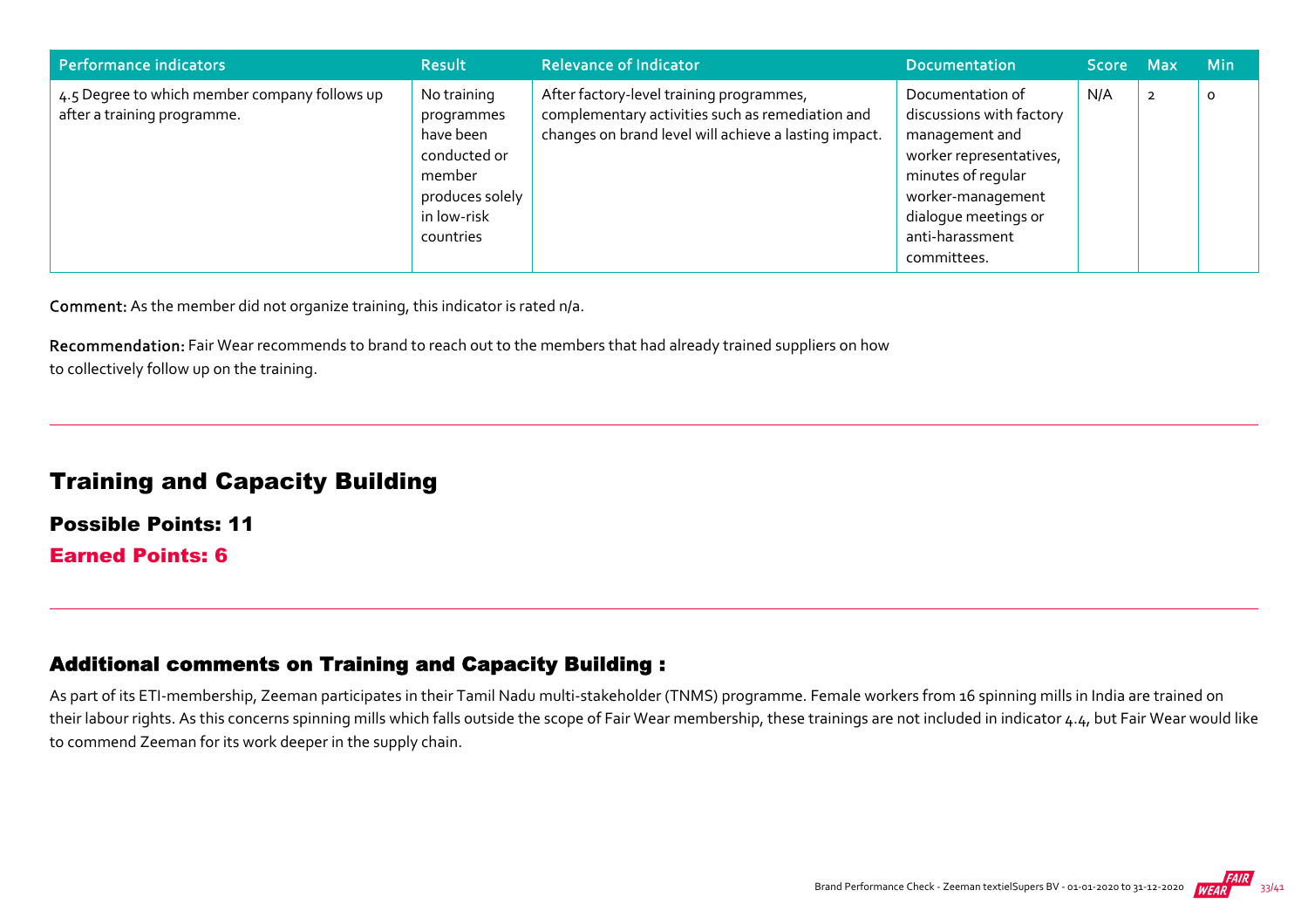### 5. Information Management

| Performance indicators                                       | <b>Result</b> | <b>Relevance of Indicator</b>                                                                                     | <b>Documentation</b>                                                                                                                                                                                                          | Score Max |   | <b>Min</b> |
|--------------------------------------------------------------|---------------|-------------------------------------------------------------------------------------------------------------------|-------------------------------------------------------------------------------------------------------------------------------------------------------------------------------------------------------------------------------|-----------|---|------------|
| 5.1 Level of effort to identify all production<br>locations. | Intermediate  | Any improvements to supply chains require member<br>companies to first know all of their production<br>locations. | Supplier information<br>provided by member<br>company. Financial<br>records of previous<br>financial year.<br>Documented efforts by<br>member company to<br>update supplier<br>information from its<br>monitoring activities. |           | b | $-2$       |

Comment: Zeeman has a policy in place that allows for announced subcontracting which is also described in its responsible purchasing practices policy. To assess its environmental impact, the brand has developed a road map to identify printing and embroidery subcontractors. Zeeman assesses the risk of subcontracting by analysing its products and checking with suppliers whether all needed processes can take place in‐house. Furthermore, the brand uses audit reports to identify subcontracting. However, the brand recognizes that the external audit reports often do not sufficiently provide information on subcontracting. Local agents and QC‐staff support Zeeman in identifying subcontractors through in‐line inspections.

Recommendation: Fair Wear encourages Zeeman to continue identifying subcontractors. Fair Wear recommends to expand its risk assessment by including a comparison of required production capacity to available production capacity of a supplier when its orders are produced. Furthermore, Zeeman could include checking for subcontracting more actively for external audit reports.

| Performance indicators                                                                                                              | <b>Result</b> | <b>Relevance of Indicator</b>                                                                                                                                                       | <b>Documentation</b>                                                                                                                   | Score Max | — Min |
|-------------------------------------------------------------------------------------------------------------------------------------|---------------|-------------------------------------------------------------------------------------------------------------------------------------------------------------------------------------|----------------------------------------------------------------------------------------------------------------------------------------|-----------|-------|
| 5.2 CSR and other relevant staff actively share<br>information with each other about working<br>conditions at production locations. | Yes           | CSR, purchasing and other staff who interact with<br>suppliers need to be able to share information in<br>order to establish a coherent and effective strategy<br>for improvements. | Internal information<br>system; status CAPs,<br>reports of meetings of<br>purchasing/CSR;<br>systematic way of<br>storing information. |           | $-1$  |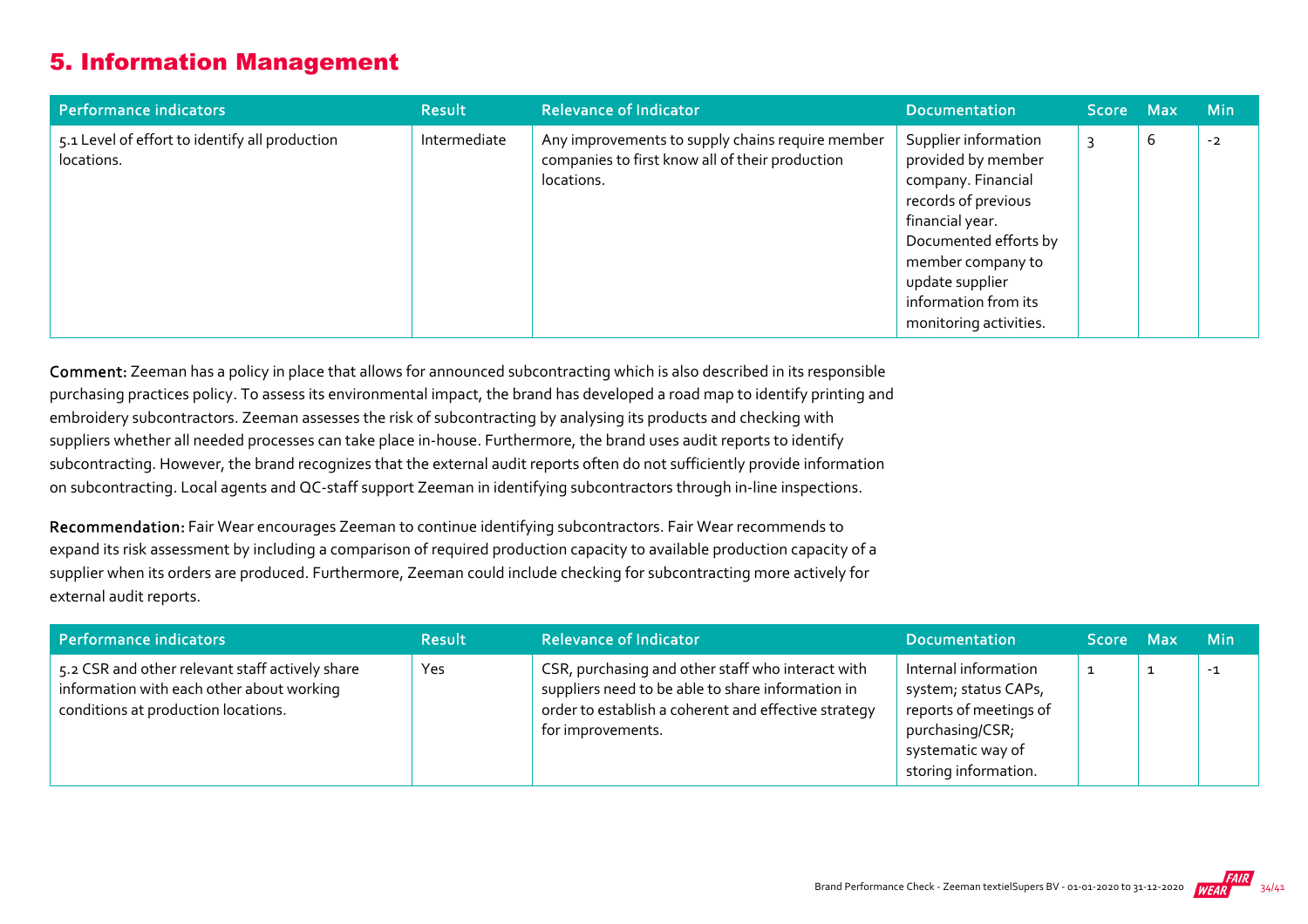Comment: The management team, CSR‐staff, agents and purchasers actively share information about risks and issues at suppliers with each other. However, purchasing staff does not have direct access to CAPs, but are informed of the latest status of a CAP before an on‐site visit.

Recommendation: Fair Wear recommends Zeeman to ensure that agents and purchasers have direct and easy access to all documents related to labour standards for suppliers that they are responsible for.

#### Information Management

Possible Points: 7 Earned Points: 4

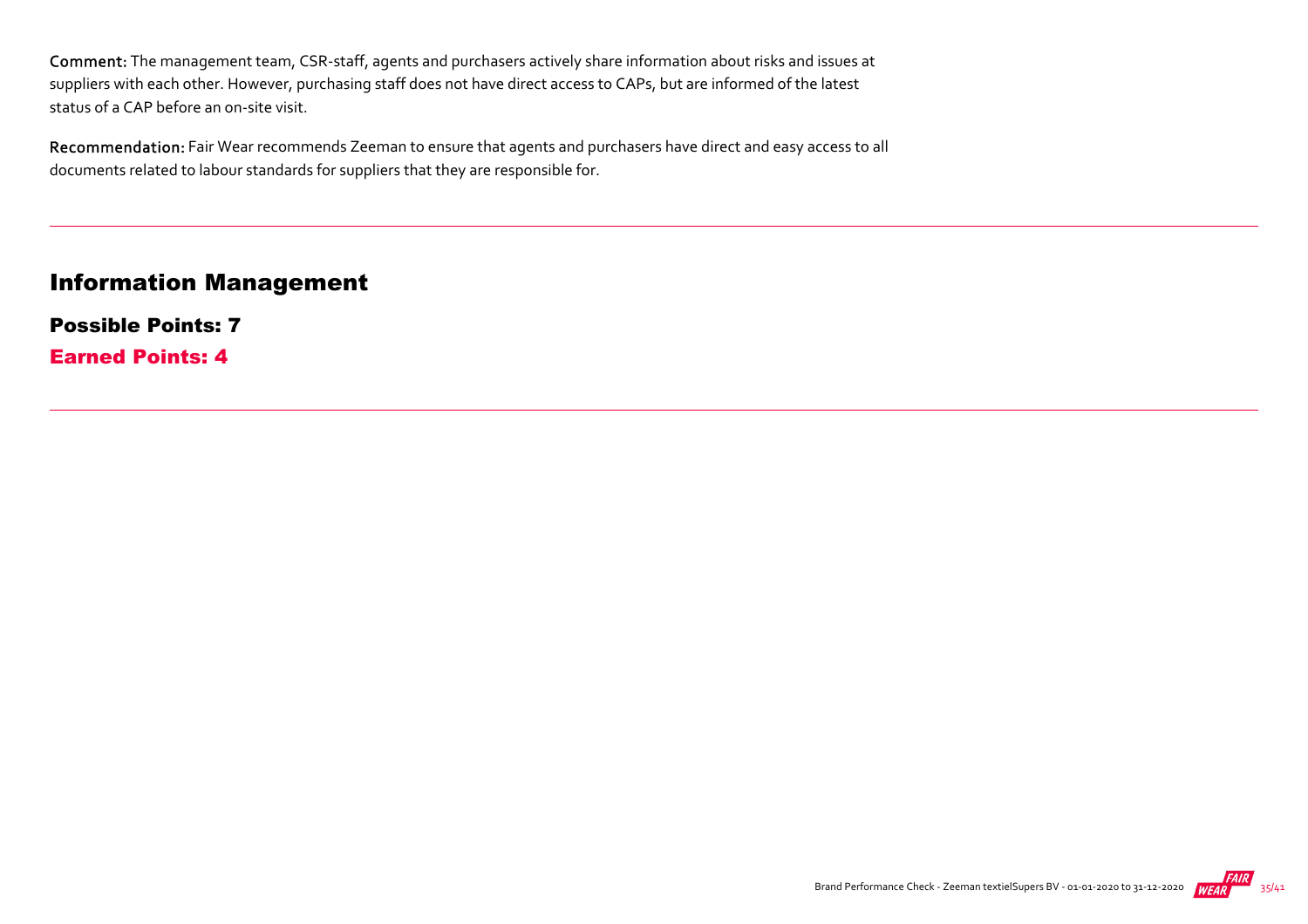# 6. Transparency

| Performance indicators                                                            | <b>Result</b>                                                                                | <b>Relevance of Indicator</b>                                                                                                                                                                                                                                                                                                                   | <b>Documentation</b>                                                                                                                        | Score Max | <b>Min</b> |
|-----------------------------------------------------------------------------------|----------------------------------------------------------------------------------------------|-------------------------------------------------------------------------------------------------------------------------------------------------------------------------------------------------------------------------------------------------------------------------------------------------------------------------------------------------|---------------------------------------------------------------------------------------------------------------------------------------------|-----------|------------|
| 6.1 Degree of member company compliance with<br><b>FWF Communications Policy.</b> | Minimum<br>communications<br>requirements<br>are met AND no<br>significant<br>problems found | Fair Wear's communications policy exists to ensure<br>transparency for consumers and stakeholders, and<br>to ensure that member communications about Fair<br>Wear are accurate. Members will be held<br>accountable for their own communications as well<br>as the communications behaviour of 3rd-party<br>retailers, resellers and customers. | Fair Wear membership<br>is communicated on<br>member's website;<br>other communications<br>in line with Fair Wear<br>communications policy. |           | -3         |

Comment: Zeeman actively communicates about its efforts to improve working conditions for garment workers. The brand also made public statements during the Corona‐crisis and about the situation of Uyghur workers in China. Zeeman communicates about Fair Wear in line with the Fair Wear Communications policy.

| Performance indicators                                          | <b>Result</b>                                   | <b>Relevance of Indicator</b>                                                                                                     | <b>Documentation</b>                                                                                                                             | Score Max      |                | <b>Min</b> |
|-----------------------------------------------------------------|-------------------------------------------------|-----------------------------------------------------------------------------------------------------------------------------------|--------------------------------------------------------------------------------------------------------------------------------------------------|----------------|----------------|------------|
| 6.2 Member company engages in advanced<br>reporting activities. | Supplier list is<br>disclosed to<br>the public. | Good reporting by members helps to ensure the<br>transparency of Fair Wear's work and shares best<br>practices with the industry. | Member company<br>publishes one or more of<br>the following on their<br>website: Brand<br>Performance Check,<br>Audit Reports, Supplier<br>List. | $\overline{2}$ | $\overline{2}$ | O          |

Comment: This is Zeeman's first Brand Performance Check report. The brand disclosed all of its suppliers (100%) on our website. The brand signed the Transparency pledge in 2019 and registered its suppliers in the Open Apparel Registry.

| Performance indicators                                                                 | <b>Result</b>                                                                                      | <b>Relevance of Indicator</b>                                                                                                                                                                                                                           | <b>Documentation</b>                                                       | <b>Score</b>   | <b>Max</b> | <b>Min</b> |
|----------------------------------------------------------------------------------------|----------------------------------------------------------------------------------------------------|---------------------------------------------------------------------------------------------------------------------------------------------------------------------------------------------------------------------------------------------------------|----------------------------------------------------------------------------|----------------|------------|------------|
| 6.3 Social Report is submitted to FWF and is<br>published on member company's website. | Complete and<br>accurate report<br>submitted to<br>FWF AND<br>published on<br>member's<br>website. | The social report is an important tool for members to<br>transparently share their efforts with stakeholders.<br>Member companies should not make any claims in<br>their social report that do not correspond with Fair<br>Wear's communication policy. | Social report that is in<br>line with Fair Wear's<br>communication policy. | $\overline{2}$ |            | $-1$       |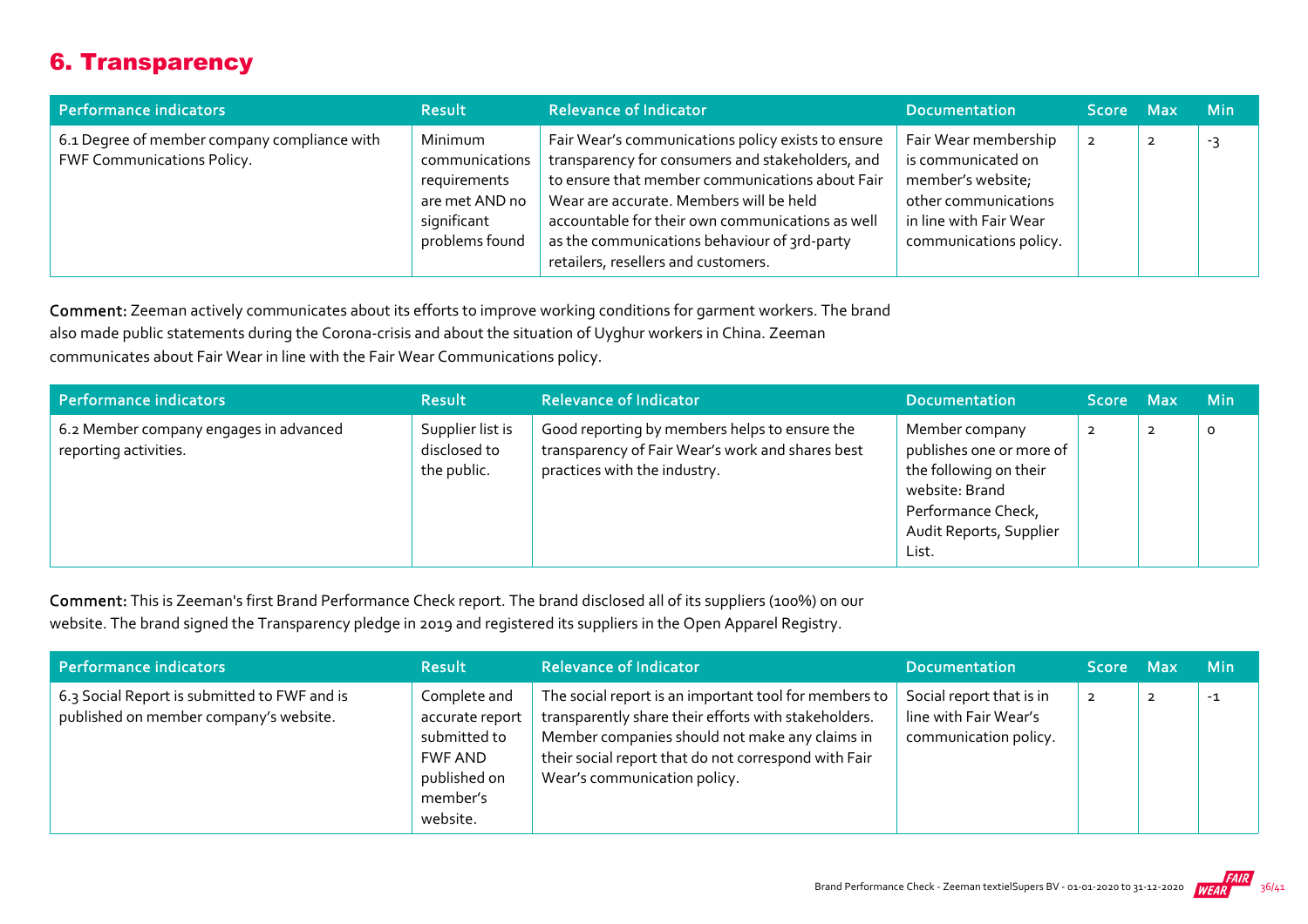# **Transparency**

Possible Points: 6

Earned Points: 6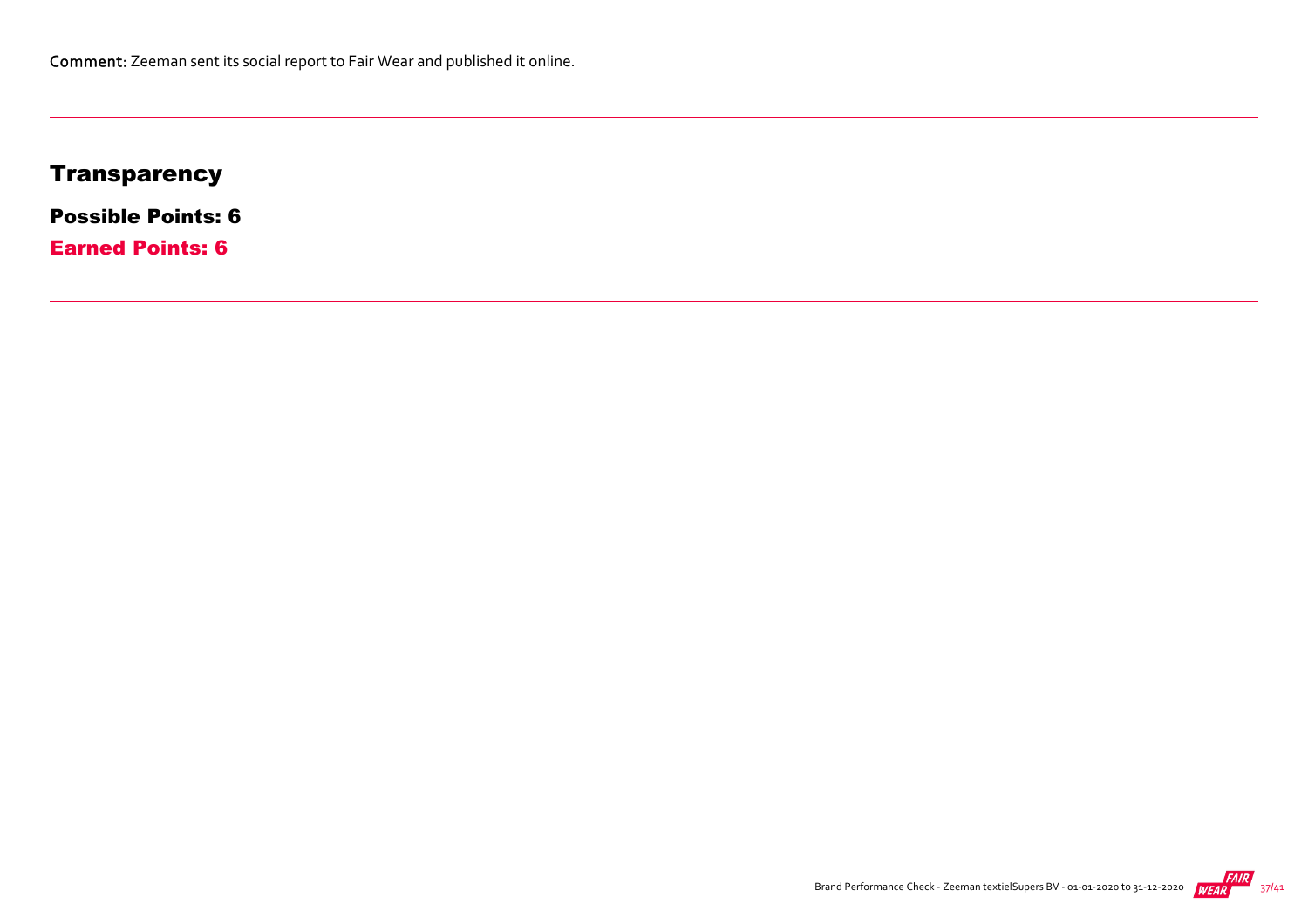# 7. Evaluation

| Performance indicators                                                                               | <b>Result</b> | <b>Relevance of Indicator</b>                                                                                                         | <b>Documentation</b>                                       | Score Max |   | – Min |
|------------------------------------------------------------------------------------------------------|---------------|---------------------------------------------------------------------------------------------------------------------------------------|------------------------------------------------------------|-----------|---|-------|
| 7.1 Systemic annual evaluation of FWF membership<br>is conducted with involvement of top management. | Yes           | An annual evaluation involving top management<br>ensures that Fair Wear policies are integrated into<br>the structure of the company. | Meeting minutes, verbal<br>reporting, Powerpoints,<br>etc. |           | ∼ |       |

Comment: Top management of Zeeman, including the CEO are highly involved in all matters related to Fair Wear membership. The management team meets every six weeks to discuss CSR‐related progress, issues and opportunities.

| Performance indicators                                                                                                           | <b>Result</b>                                                | <b>Relevance of Indicator</b>                                                                                                                                                                                                               | <b>Documentation</b>                                                                                                                          | Score Max | <b>Min</b> |
|----------------------------------------------------------------------------------------------------------------------------------|--------------------------------------------------------------|---------------------------------------------------------------------------------------------------------------------------------------------------------------------------------------------------------------------------------------------|-----------------------------------------------------------------------------------------------------------------------------------------------|-----------|------------|
| 7.2 Level of action/progress made on required<br>changes from previous Brand Performance Check<br>implemented by member company. | No.<br>requirements<br>were included<br>in previous<br>Check | In each Brand Performance Check report, Fair Wear<br>may include requirements for changes to<br>management practices. Progress on achieving these<br>requirements is an important part of Fair Wear<br>membership and its process approach. | Member company<br>should show<br>documentation related<br>to the specific<br>requirements made in<br>the previous Brand<br>Performance Check. | N/A       | $-2$       |

Comment: As this is Zeeman's first Performance Check, this indicator is not applicable.

#### Evaluation

Possible Points: 2

Earned Points: 2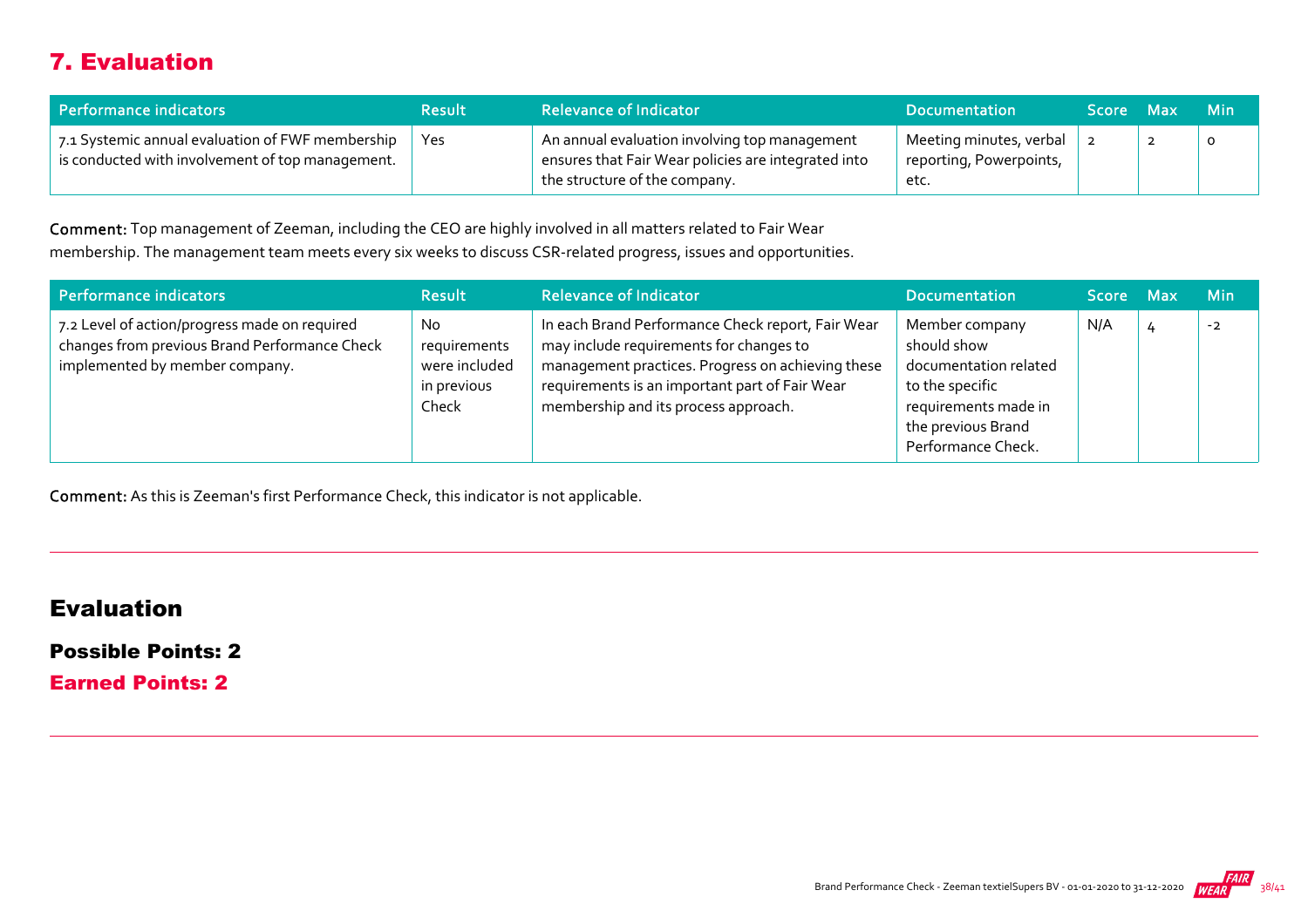### Recommendations to Fair Wear

Zeeman recommends Fair Wear to:

- ‐ become active in Pakistan
- ‐ reassess costs for membership and additional costs to lower the costs.
- ‐ improve communication between Fair Wear local staff and agents on the one hand, and CSR and Fair Wear HQ staff on the other.
- ‐ To bring large garment brands on‐board to increase leverage at factories to create change.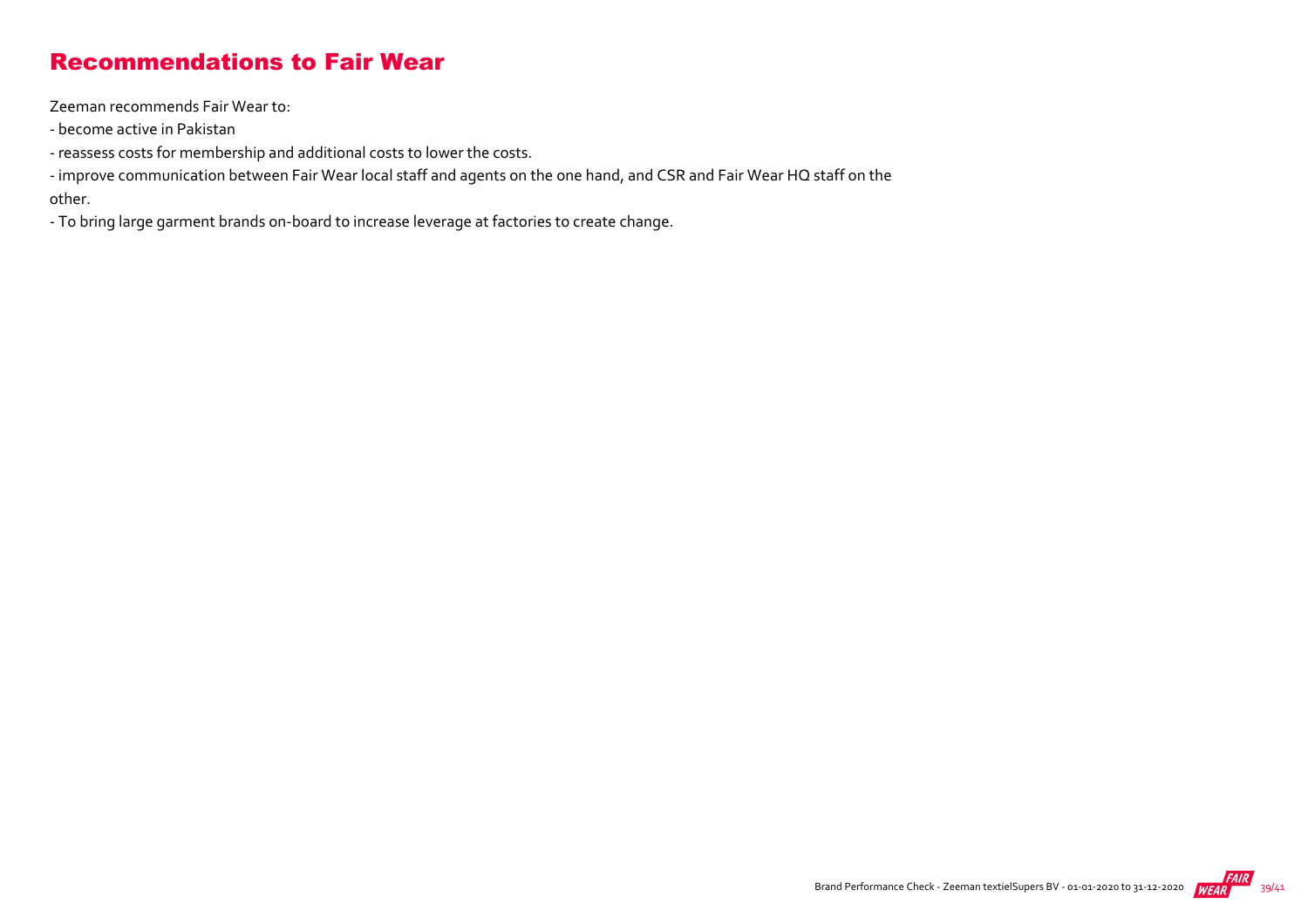# Scoring Overview

| Category                              | Earned | Possible |
|---------------------------------------|--------|----------|
| <b>Purchasing Practices</b>           | 30     | 52       |
| Monitoring and Remediation            | 21     | 29       |
| <b>Complaints Handling</b>            | 12     | 17       |
| <b>Training and Capacity Building</b> | b      | 11       |
| <b>Information Management</b>         |        |          |
| Transparency                          | b      | b        |
| Evaluation                            |        |          |
| Totals:                               | 81     | 124      |

Benchmarking Score (earned points divided by possible points) 65

| <b>Performance Benchmarking Category</b> |
|------------------------------------------|
| Good                                     |